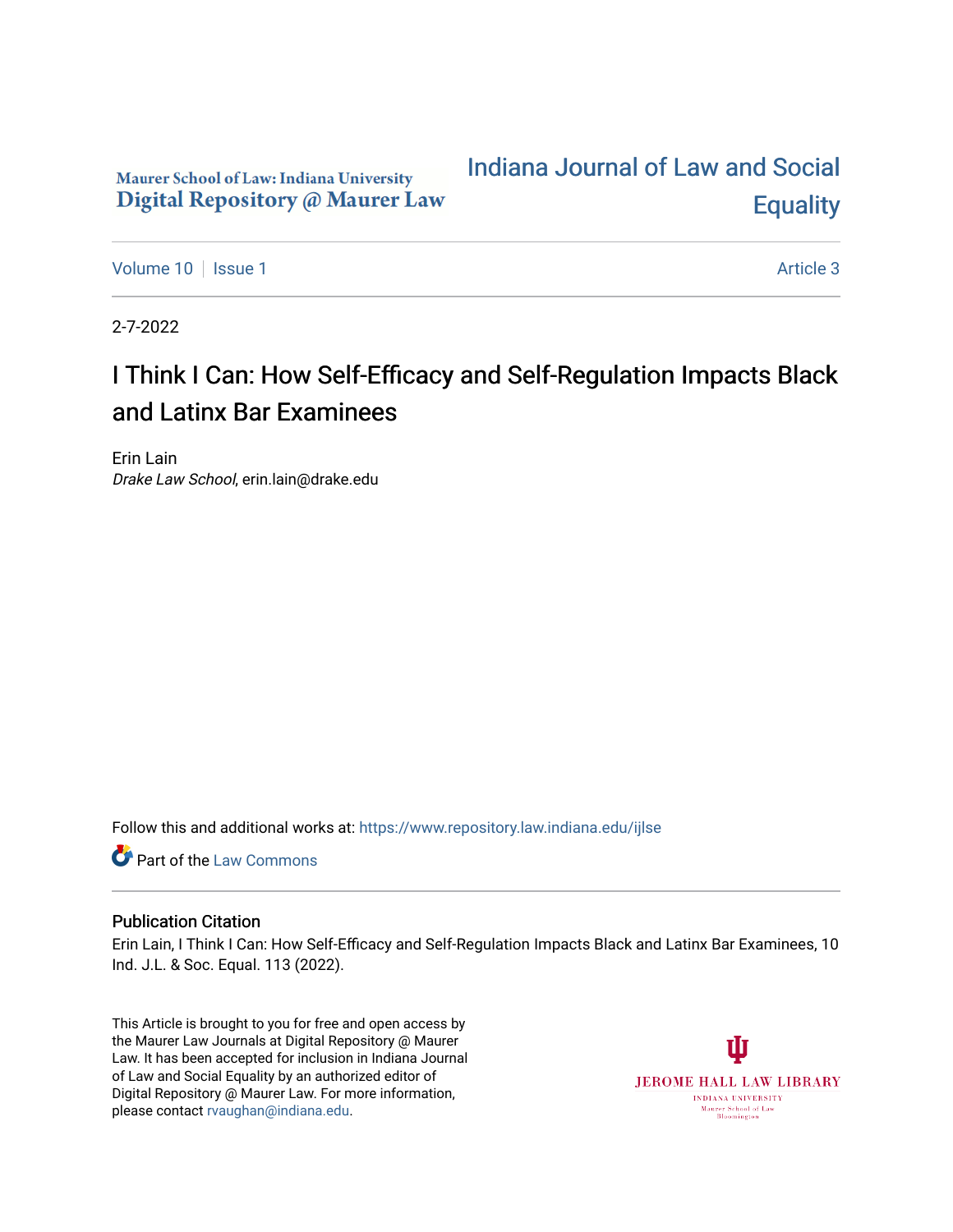# **I Think I Can: How Self-Efficacy and Self-Regulation Impacts Black and Latinx Bar Examinees**

## Erin Lain\*

*This study examined experiences of bar exam takers of color who passed on either the first or the second time. The theories of self-efficacy and self-regulation served as a conceptual framework for this study and were used to shape the interview questions as well as the data analysis. Eight participants were interviewed who graduated from law school within the last five years, passed the bar exam on either the first or second time, and identified as Black or Latinx. Through analysis of the participants' interviews, nine themes emerged. Participants who passed on the first time overcame academic insecurity early on, were mindful of study strategies that worked, and found support. Participants who passed on the second attempt were isolated in studying and experienced outside distractions, but when taking the exam the second time, found their familiarity with the bar exam relieved stress. Finally, both groups found balance in studying, were aware of their ethnic and racial*  background, and experienced nervousness and anxiety during the exam. Each of *these findings had implications for the participants' self-efficacy and self-regulation while preparing for and taking the bar exam.* 

Associate Provost for Campus Equity and Inclusion and Associate Professor of Law, Drake University. erin.lain@drake.edu. Thanks to colleagues, friends, and family for reading several drafts of this article and assisting with the analysis process.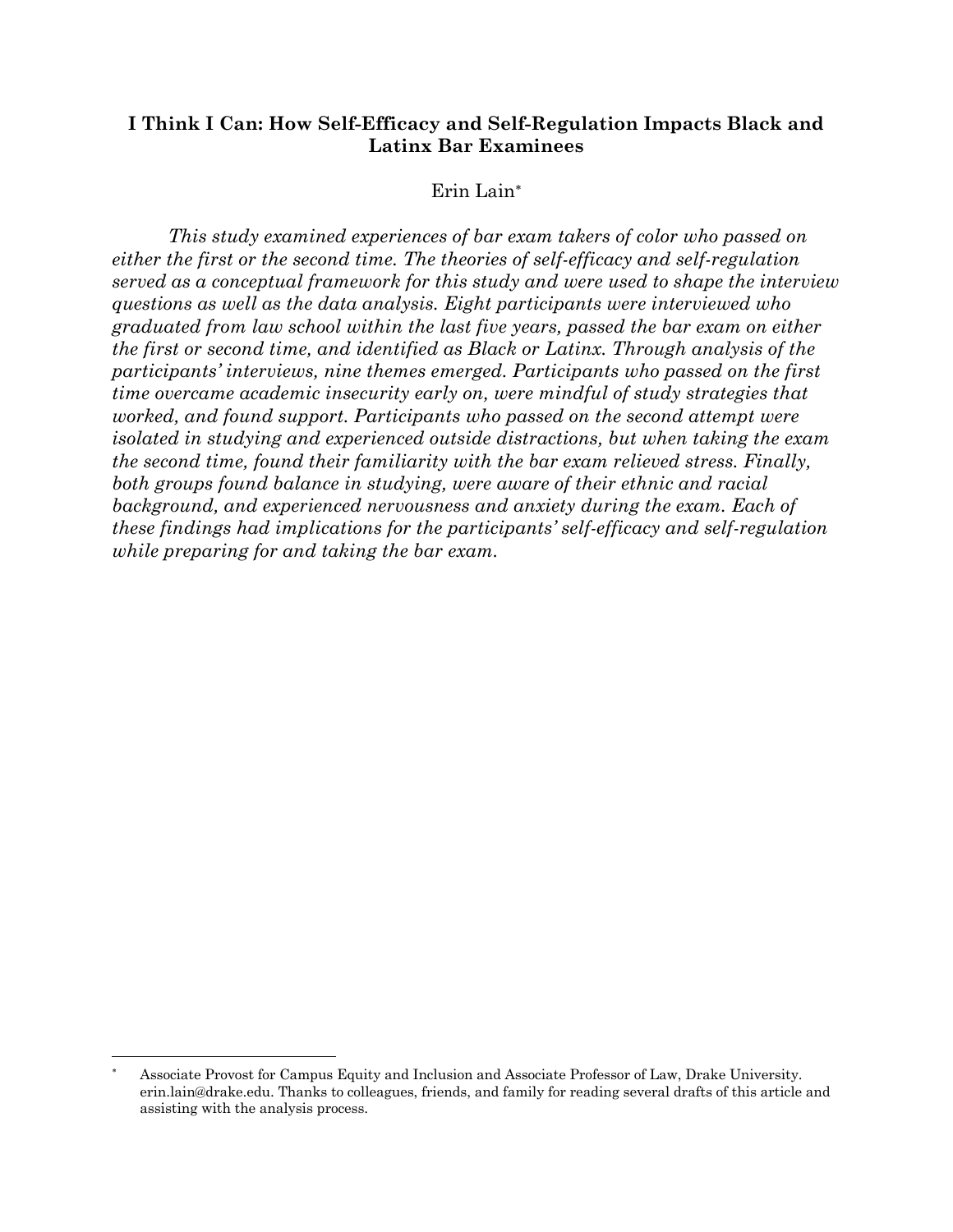| A.          |                                                                                             |  |
|-------------|---------------------------------------------------------------------------------------------|--|
| В.          |                                                                                             |  |
|             | i.                                                                                          |  |
|             | ii.                                                                                         |  |
|             | ш.                                                                                          |  |
| I.          |                                                                                             |  |
| A.          |                                                                                             |  |
|             | 1.                                                                                          |  |
|             | ii.                                                                                         |  |
|             | iii.                                                                                        |  |
| В.          |                                                                                             |  |
|             | i.                                                                                          |  |
|             | ii.                                                                                         |  |
|             | 111.                                                                                        |  |
| $C_{\cdot}$ |                                                                                             |  |
|             | i.                                                                                          |  |
|             | 11.                                                                                         |  |
|             | iii.                                                                                        |  |
| II.         |                                                                                             |  |
| A.          | Findings for Participants Who Passed the Bar Exam the First Time 146                        |  |
|             | i.                                                                                          |  |
|             | Discussion of Theme #2: Being Mindful of Study Strategies that Work  147<br>ii.             |  |
|             | iii.                                                                                        |  |
| $B_{\cdot}$ | Findings for Participants Who Passed the Bar Exam on the Second Time 149                    |  |
|             | i.                                                                                          |  |
|             | 11.                                                                                         |  |
|             | Discussion of Theme #6: Familiarity with the Bar Exam Relieved Stress  152<br>iii.          |  |
|             |                                                                                             |  |
| $C_{\cdot}$ |                                                                                             |  |
|             | i.                                                                                          |  |
|             | ii.<br>Discussion of Theme #9: Nervousness and Anxiety During the Bar Exam  154<br>111.     |  |
|             |                                                                                             |  |
| III.        |                                                                                             |  |
| А.          |                                                                                             |  |
| i.          |                                                                                             |  |
|             | ii.                                                                                         |  |
| В.          |                                                                                             |  |
|             | Provide Opportunities for the Students to Practice in a Real-Life Exam Situation  156<br>i. |  |
|             | ii.                                                                                         |  |
| C.          |                                                                                             |  |
|             | Administer the Bar Exam at Private Testing Facilities, Like the Boards for Medical<br>1.    |  |
|             |                                                                                             |  |
|             | 11.                                                                                         |  |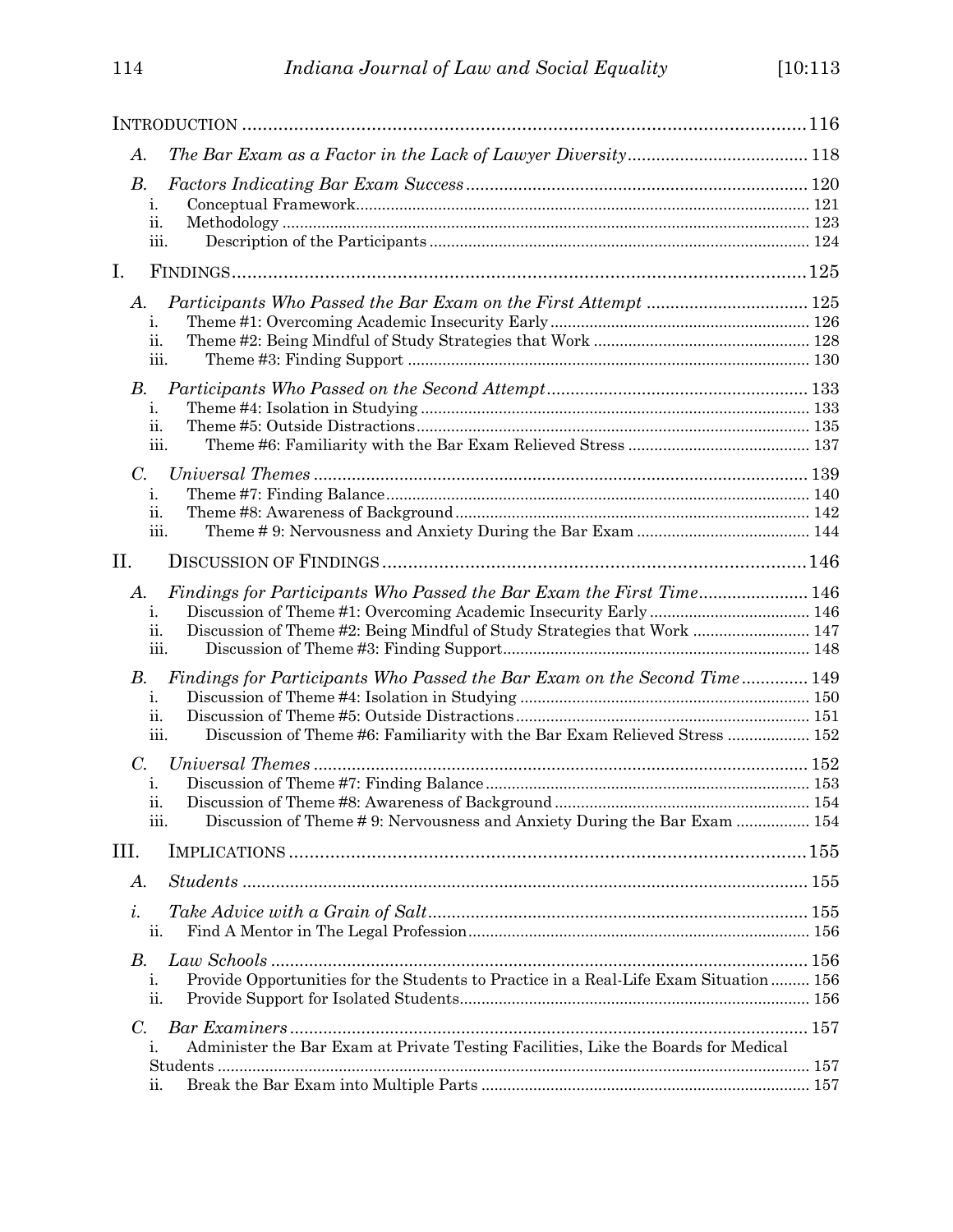| $\mathbf{1}$ .            |                                                                      |  |
|---------------------------|----------------------------------------------------------------------|--|
| $\overline{\mathbf{u}}$ . | Use Virtual Reality to Help Bar Takers Prepare for the Bar Exam  157 |  |
| iii.                      |                                                                      |  |
|                           |                                                                      |  |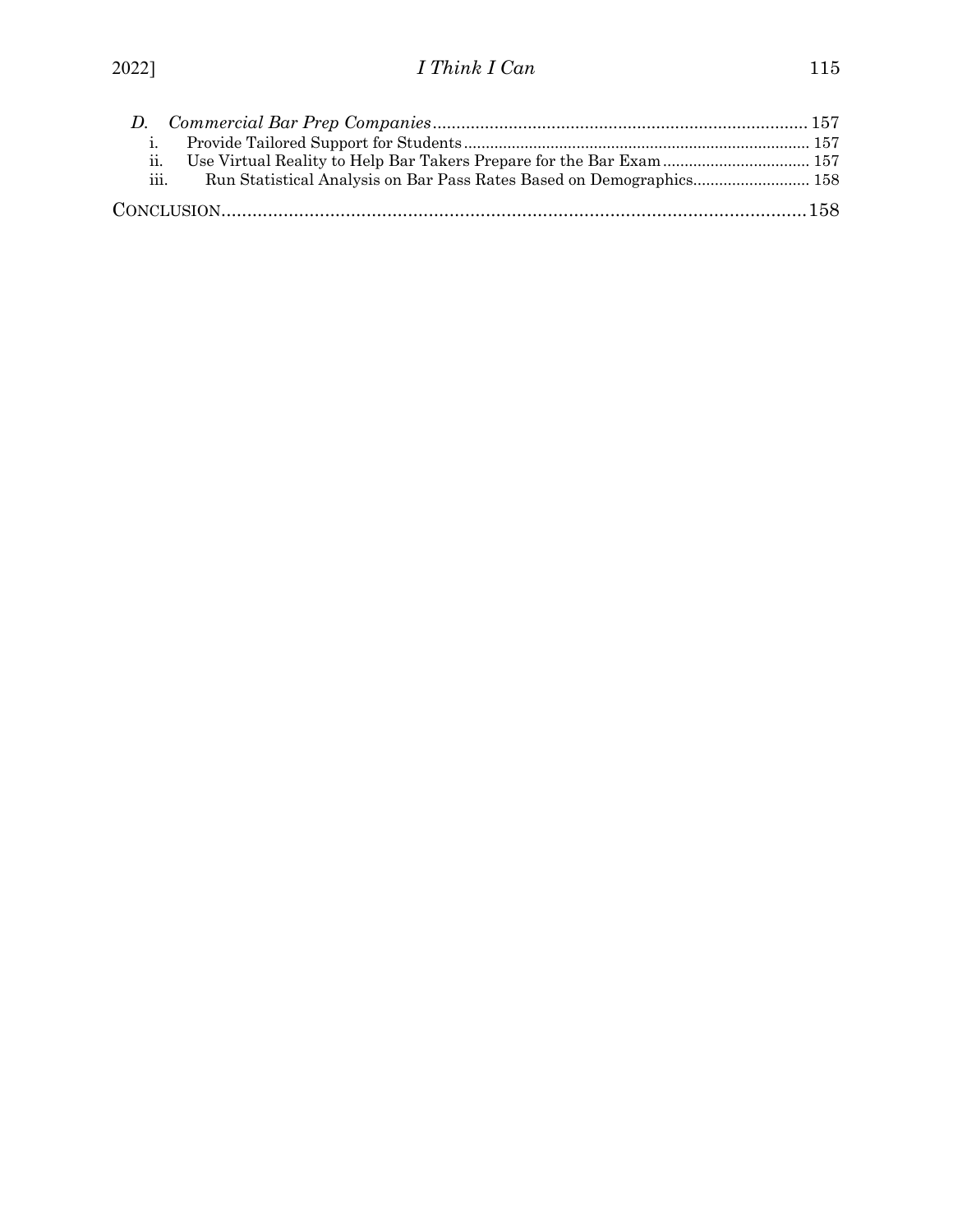#### **INTRODUCTION**

The legal profession has been identified as the least diverse profession in the United States, with 5% of all attorneys identifying as Black and 5% identifying as Hispanic.1 The pipeline into the legal profession is equally unrepresentative, with Black first-year law students making up 7.9% and Hispanic law students making up 12.5% of all law students.2 These statistics fall short when compared to the national population, of which Blacks make up 13.4% and Hispanics 18.3%.3 Table 1 provides ethnic demographic statistics for law school applicants over a ten-year period. Trends show that the number of minority applicants is increasing, yet it is not proportional to the national population.4

| Year                 | Black        | White          | Hispanic     | Total<br>Minority<br>Applicants | Total<br>Applicants        |
|----------------------|--------------|----------------|--------------|---------------------------------|----------------------------|
| 2008<br>2009<br>2010 | 9314<br>9843 | 52758<br>54522 | 4813<br>5154 | 76299<br>79173                  | 824296<br>860747<br>874768 |

# Table 1 Ethnic Makeup of Law School Applicants from 2004-20185

<sup>1</sup> Deborah L. Rhode, *Law Is the Least Diverse Profession in the Nation. And Lawyers Aren't Doing Enough to Change That*, WASH. POST (May 27, 2015), https://www.washingtonpost.com/posteverything/wp/2015/05/27/law-is-the-least-diverse-profession-in-the-

nation-and-lawyers-arent-doing-enough-to-change-that/ (discussing the lack of diversity in the legal profession); AM. BAR Ass'N, ABA NATIONAL LAWYER POPULATION SURVEY: 10-YEAR TREND IN LAWYER DEMOGRAPHICS,

https://www.americanbar.org/content/dam/aba/administrative/market\_research/National\_Lawyer\_Populatio n\_Demographics\_2008-2018.pdf (last visited Sept. 26, 2019).

<sup>2</sup> *ABA Law School Data: JD Total FY Class Enrollment Data, Aggregate, Fall 2018*, AM. BAR ASS'N, https://www.americanbar.org/content/dam/aba/administrative/legal\_education\_and\_admissions\_to\_the\_bar/ statistics/2018-fall-fyclass-enrollment-gender-race-aggregate.xlsx (last visited Sept. 26, 2019).

<sup>3</sup> *Quick Facts*, U.S. CENSUS BUREAU, https://www.census.gov/quickfacts/fact/table/US/PST045218 (last visited Sept. 26, 2019).

<sup>4</sup> *See id.*

<sup>5</sup> *Current Volume Summaries by Region, Race/Ethnicity, Sex & LSAT Score*, LAW SCH. ADMISSION COUNCIL, https://www.lsac.org/data-research/data/current-volume-summaries-region-raceethnicity-sex-lsat-score (last visited Sept. 26, 2019). Total minority applicants include applicants who identify as American Indian/Alaskan Native, Asian/Pacific Islander, Black/African American, Caucasian/White, Hispanic/Latino, and Puerto Rican. *See id.* at 2.

<sup>6</sup> *Current Volume Summary: ABA Fall 2008 Applicant and Application Counts*, LAW SCH. ADMISSION COUNCIL 1, 2, https://www.lsac.org/system/files/inline-files/current-volume-summary-080808.pdf (last visited Sept. 9, 2021).

<sup>7</sup> *Current Volume Summary: ABA Fall 2009 Applicant and Application Counts*, LAW SCH. ADMISSION COUNCIL 1, 2, https://www.lsac.org/system/files/inline-files/current-volume-summary-080809.pdf (last visited Sept. 9, 2021).

<sup>8</sup> *Current Volume Summary: ABA Fall 2010 Applicant and Application Counts*, LAW SCH. ADMISSION COUNCIL 1, 2, https://www.lsac.org/system/files/inline-files/current-volume-summary-080810.pdf (last visited Sept. 9, 2021). The table line entry for 2010 reports only the total number of applicants because, for some reason not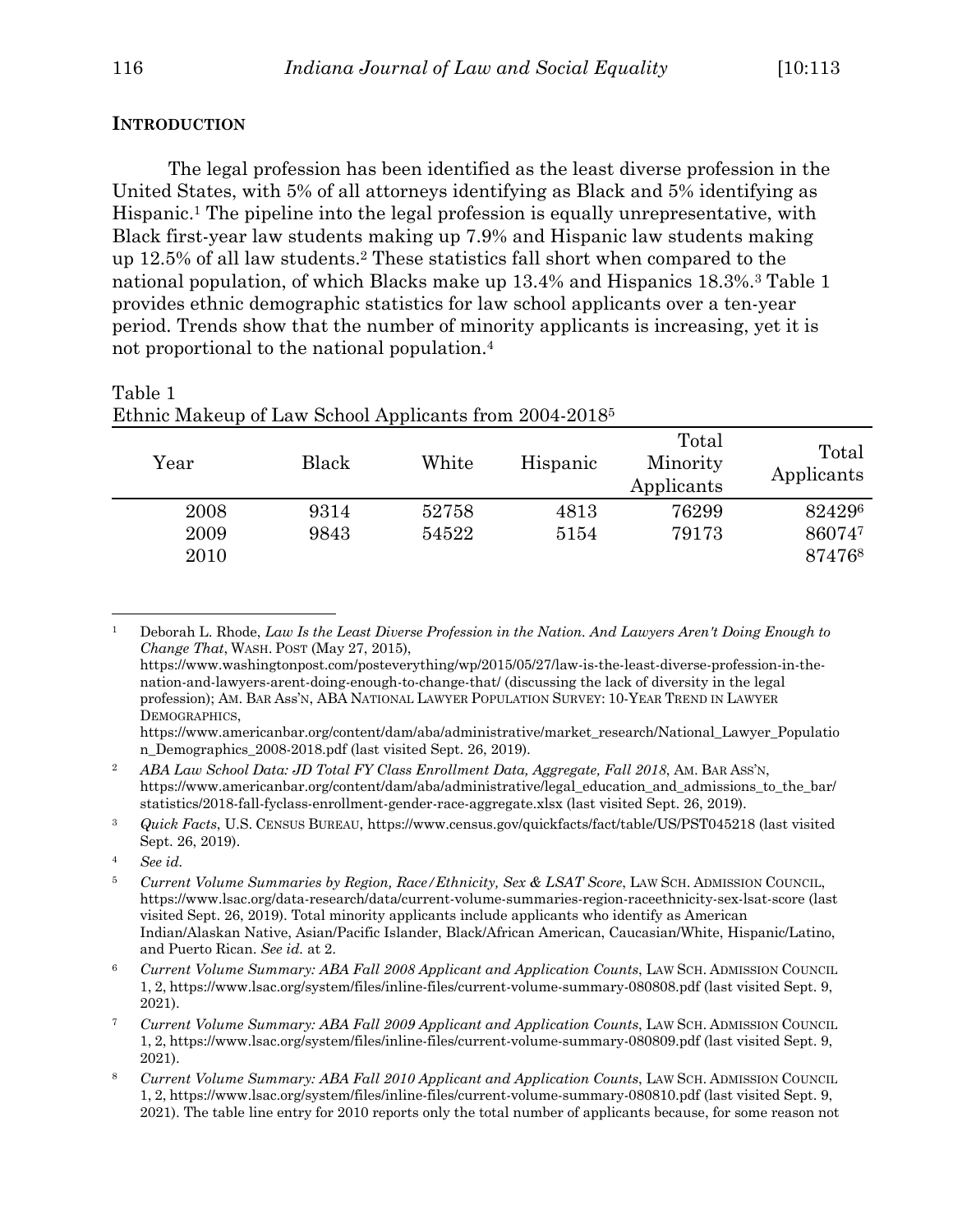| 2022] | I Think I Can |      |       |      |       | 117     |  |
|-------|---------------|------|-------|------|-------|---------|--|
|       | 2011          | 9101 | 43215 | 5456 | 66136 | 788819  |  |
|       | 2012          | 9378 | 43756 | 7038 | 67486 | 6795710 |  |
|       | 2013          | 8508 | 38249 | 6469 | 62799 | 5942611 |  |
|       | 2014          | 8118 | 34360 | 6239 | 57737 | 5452712 |  |
|       | 2015          | 8196 | 33431 | 6568 | 56724 | 5354813 |  |
|       | 2016          | 8496 | 35097 | 7371 | 59948 | 5612614 |  |
|       | 2017          | 8406 | 35264 | 7424 | 60263 | 5616815 |  |
|       | 2018          | 8956 | 38494 | 8061 | 65623 | 6722616 |  |

Despite increasing numbers of minority applicants, those who apply to law school are not admitted at a proportional rate. Over the past five years, the number of Black students who have matriculated to law school has decreased from 8.9% in 2013 to 7.9% in 2018.17 Hispanic and Latinx representation among law students has increased from 9.7% in 2013 to 12.5% in 2018.18 Although the increase in representation for Hispanics may be due to better admission practices, it should also be noted that the numbers of all individuals applying to law school has decreased sharply19. Additionally, neither of these percentages match general population data.20

specified on the LSAC's website or in its *Fall 2010 Applicant and Application Counts* report, LSAC published only the total number of applicants, and did not break the numbers down by race or ethnicity.

- <sup>11</sup> *ABA Fall 2013 Applicant and Application Counts*, LAW SCH. ADMISSION COUNCIL 1, 2–3, https://www.lsac.org/system/files/inline-files/current-volume-summary-080813.pdf (last visited Sept. 9, 2021).
- <sup>12</sup> *ABA Fall 2014 Applicant and Application Counts*, LAW SCH. ADMISSION COUNCIL 1, 2, https://www.lsac.org/system/files/inline-files/current-volume-summary-080814.pdf (last visited Sept. 9, 2021).
- <sup>13</sup> *Current Volume Summary*, LAW SCH. ADMISSION COUNCIL 1, 2–3, https://www.lsac.org/system/files/inlinefiles/current-volume-summary-080815.pdf (last visited Sept. 9, 2021).

<sup>16</sup> *Current Volume Summary*, LAW SCH. ADMISSION COUNCIL 1, 4, https://www.lsac.org/sites/default/files/media/VolumeSummaryOriginalFormat%208-8-2018.pdf (last visited Sept. 9, 2021).

- <sup>17</sup> *See Statistics Archives*, AM. BAR ASS'N, https://www.americanbar.org/groups/legal\_education/resources/statistics/statistics-archives/ (last visited Sept. 26, 2019) (These figures were calculated from the matriculation data provided on this page).
- <sup>18</sup> *See id.* (These figures were calculated from the matriculation data provided on this page).
- <sup>19</sup> See *id.* (These figures were calculated from the application data provided on this page).
- <sup>20</sup> *See id.; See Quick Facts*, U.S. CENSUS BUREAU, https://www.census.gov/quickfacts/fact/table/US/PST045218 (last visited Sept. 26, 2019). (Comparing calculated ABA data on matriculation based on race and ethnicity to U.S. Census data on race and ethnicity).

<sup>9</sup> *Current Volume Summary: ABA Fall 2011 Applicant and Application Counts*, LAW SCH. ADMISSION COUNCIL 1, 2, https://www.lsac.org/system/files/inline-files/current-volume-summary-080811.pdf (last visited Sept. 9, 2021).

<sup>10</sup> *ABA Fall 2012 Applicant and Application Counts*, LAW SCH. ADMISSION COUNCIL 1, 2, https://www.lsac.org/system/files/inline-files/current-volume-summary-080812.pdf (last visited Sept. 9, 2021).

<sup>14</sup> *Current Volume Summary*, LAW SCH. ADMISSION COUNCIL 1, 2–3, https://www.lsac.org/system/files/inlinefiles/current-volume-summary-080816.pdf (last visited Sept. 9, 2021).

<sup>15</sup> *Current Volume Summary*, LAW SCH. ADMISSION COUNCIL 1, 2–3, https://www.lsac.org/system/files/inlinefiles/current-volume-summary-080817.pdf (last visited Sept. 9, 2021).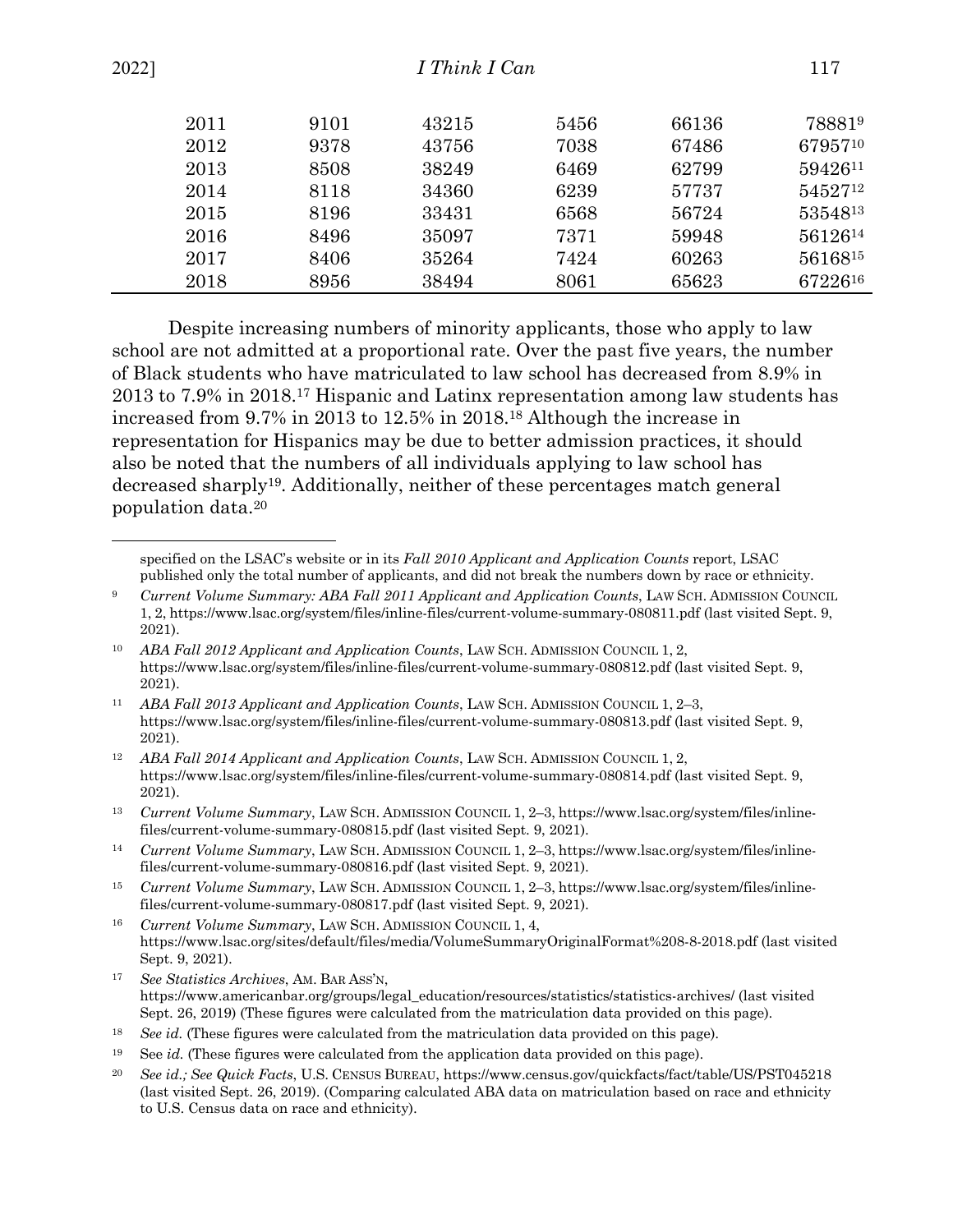#### *A. The Bar Exam as a Factor in the Lack of Lawyer Diversity*

The bar exam also contributes to the lack of diversity among lawyers. Studies have shown that there is a significant gap in bar passage rates based on ethnicity.<sup>21</sup> The gap between White test takers and their non-White counterparts is a significant barrier to diversifying the legal profession.22 This gap has been noted in multiple articles starting in the 1970s when schools were in the middle of desegregation.23 In 1998, the Law School Admission Council conducted a longitudinal study of bar passage rates for the nation's law school class that started in 1991.24 Table 2 demonstrates the first-time bar pass rates by ethnicity.

#### Table 2

|                  | First-time Bar Exam Outcome |       |       |  |  |
|------------------|-----------------------------|-------|-------|--|--|
| Ethnic Group     | Pass                        | Fail  | Total |  |  |
| American Indian  |                             |       |       |  |  |
| Number           | 71                          | 36    | 107   |  |  |
| Percent*         | 66.36                       | 33.64 | 0.46  |  |  |
| Asian Indian     |                             |       |       |  |  |
| Number           | 776                         | 185   | 961   |  |  |
| Percent*         | 80.75                       | 19.25 | 4.16  |  |  |
| Black            |                             |       |       |  |  |
| Number           | 840                         | 528   | 1,368 |  |  |
| Percent*         | 61.40                       | 38.60 | 5.93  |  |  |
| Mexican American |                             |       |       |  |  |
| Number           | 302                         | 96    | 398   |  |  |
| Percent*         | 75.88                       | 24.12 | 1.72  |  |  |

Number and percentage of study participants by ethnic group and first-time bar examination outcome25

<sup>25</sup> *See id*., at 27.

<sup>21</sup> Soc'y of Am. L. Teachers, *Society of American Law Teachers Statement on the Bar Exam*, 52 J. LEGAL EDUC. 446, 450 (2002) (discussing a longitudinal study finding disparate bar results based on race. "The failure of the current bench and bar to be as diverse as they could be is partly attributable to the existing bar exam. The current examination disproportionately delays entry of people of color into, or excludes them from, the practice of law. A six-year study commissioned by the Law School Admission Council indicates that firsttime bar examination pass rates are 92 percent for whites, 61 percent for African-Americans, 66 percent for Native Americans, 75 percent for Latino/Latinas, and 81 percent for Asian-Americans".); *see* LINDA F. WIGHTMAN, LSAC NATIONAL LONGITUDINAL BAR PASSAGE STUDY iii (1998). *But see* Richard Cabrera, *Essay: Working to Improve: A Plan of Action for Improving the Bar Exam Pass Rate, 27 WM. MITCHELL L. REV.* 1169, 1174–75 (2000) (discussing disproportionate pass rates and how rigorous research is lacking in this area to fully understand the scope of the problem.).

<sup>22</sup> *See* Jane E. Cross, *The Bar Examination in Black and White: The Black-White Bar Passage Gap and the Implications for Minority Admissions to the Legal Profession*, 18 NAT'L BLACK L.J. 63, 64 (2005).

<sup>23</sup> Dannye Holley & Thomas Kleven, *Minorities and the Legal Profession: Current Platitudes, Current Barriers*, 12 T. MARSHALL L. REV. 299, 341–43 (1987); Symposium, *The Minority Candidate and the Bar Examination*, 5 BLACK L.J. 120, 123 (1976); *see* Cecil J. Hunt, II, *Guests in Another's House: An Analysis of Racially Disparate Bar Performance*, 23 FLA. ST. U. L. REV. 721, 784–85 (1996).

<sup>24</sup> WIGHTMAN, *supra* note 21, at 21.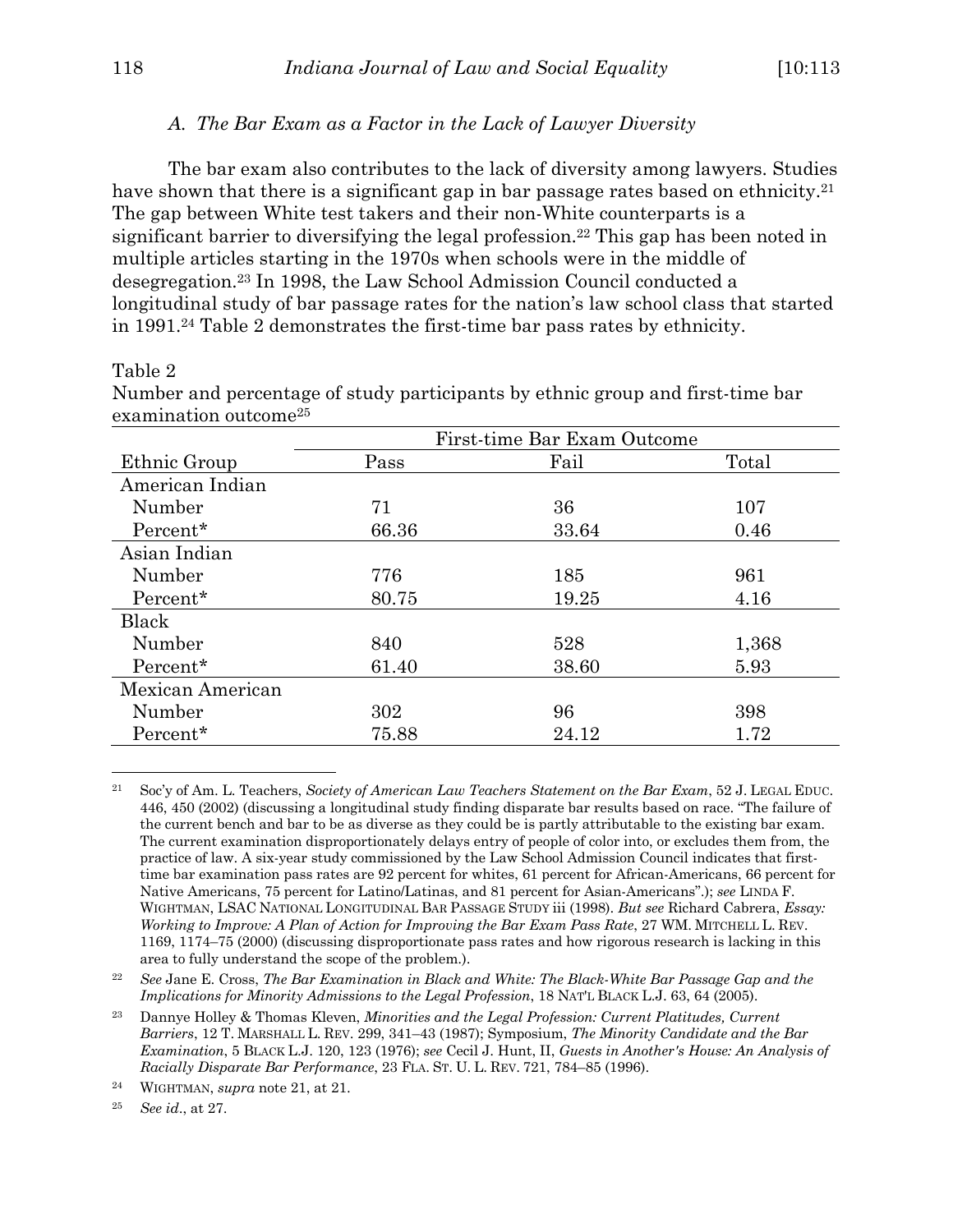| Puerto Rican |        |       |        |  |  |
|--------------|--------|-------|--------|--|--|
| Number       | 89     | 39    | 128    |  |  |
| Percent*     | 69.53  | 30.47 | 0.55   |  |  |
| Hispanic     |        |       |        |  |  |
| Number       | 389    | 131   | 520    |  |  |
| Percent*     | 74.81  | 25.19 | 2.25   |  |  |
| White        |        |       |        |  |  |
| Number       | 17,728 | 1557  | 19,285 |  |  |
| Percent*     | 91.93  | 8.07  | 83.54  |  |  |
| Other        |        |       |        |  |  |
| Number       | 265    | 54    | 319    |  |  |
| Percent*     | 83.07  | 16.93 | 1.38   |  |  |
| Total        |        |       |        |  |  |
| Number       | 20,460 | 2,626 | 23,086 |  |  |
| Percent*     | 88.63  | 11.37 | 100.00 |  |  |

The study also followed the class through a five-year period to determine overall bar pass rates, finding that the eventual overall pass rate for bar takers of color within a five-year span was 84.7%, compared to 96.7% for their White counterparts.26 Specifically, at the end of the five-year period, 82.2% of American Indian, 91.9% of Asian American, 77.6% of Black, 88.4% of Mexican American, 79.7% of Puerto Rican, 89% of Hispanic, and 96.7% of White test takers passed the bar exam.27

This study has been the only of its kind to examine a national cohort of bar exam takers for the purpose of analyzing the achievement gap based on race and ethnicity. The lack of empirical analysis on this issue has left a significant gap in understanding the pipeline to diversify the legal profession. Some have argued that reviewing and accrediting entities and test vendors have not compiled pass rates by race in order to avoid revealing disparities.<sup>28</sup> Specifically, Hunt argues that the lack of data stems from either not wanting to address a "volatile, social issue," a concern for test taker privacy, or wanting to avoid the "appearance of impropriety or discrimination."29 Regardless of the reason for the lack of data tracking bar exam outcomes by race over time, the problem persists. Although some have argued that disparate bar passage rates are an indication of underqualified students being admitted to highly ranked schools, legal educators still have a responsibility to help students pass the bar.30

<sup>26</sup> *See* WIGHTMAN, *supra* note 21, at viii. (84.7% is a combined calculated statistic from the results of bar takers of color)

<sup>27</sup> *Id.* at 32.

<sup>28</sup> *See* Cross, *supra* note 22, at 64.

<sup>29</sup> Hunt, *supra* note 23, at 727.

<sup>30</sup> *See* Erin Lain, *Experiences of Academically Dismissed Black and Latino Law Students: Stereotype Threat, Fight or Flight Coping Mechanisms, Isolation and Feelings of Systemic Betrayal*, 45 J.L. & EDUC. 279, 282 (2016).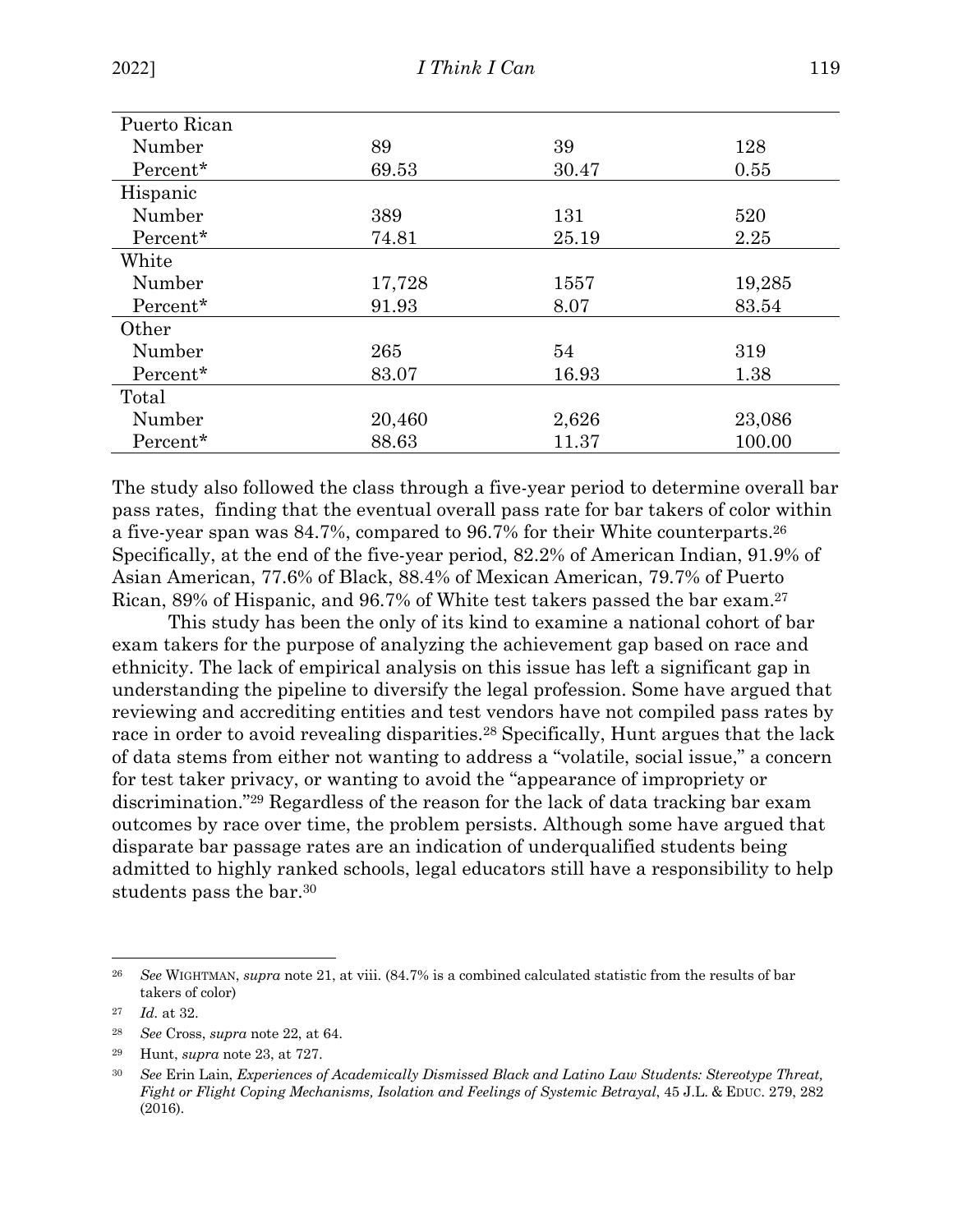The bar exam also impacts admission to law school because schools are hesitant to admit students that they believe will not be able to pass the bar exam. This creates a multifaceted apparatus that prevents diversity and equity in the legal field. Not only is the bar exam a barrier that prevents some law school graduates from practicing because they cannot pass (or it takes multiple attempts for them to pass), but it also impacts the ability for students of color to be admitted to law school. Schools are faced with growing pressure to increase their bar pass rates not only for published rankings purposes but also to meet accreditation standards. Law schools are hesitant to admit students who may adversely impact their bar pass rates.31 Admitting an applicant from an underrepresented group with a lower Law School Admission Test (LSAT) score and Undergraduate Grade Point Average (UGPA) becomes a losing proposition for the school. Despite understanding the need to diversify the legal profession, or the value of admitting promising students that may not fit the median academic indicators for an entering class, law schools are pressured to protect their bar pass rates because they have such a bearing on the reputation and financial stability of the schools.

#### *B. Factors Indicating Bar Exam Success*

Scholars have not developed a definitive theory as to which factors predominantly impact test takers' performance on the bar exam. Law school academic support faculty have investigated the relationship between bar passage and LSAT score, UGPA, law school final GPA, law school first-year GPA, bar-examtested subject courses taken, and extracurricular activities.32 A recent study found that overall law school GPA, first-year GPA, and performance in the first-year Civil Procedure course were indicators of bar exam success.<sup>33</sup> Other studies focusing on entering credentials, including LSAT score and UGPA, found mixed results regarding the predictive power of those credentials in relation to bar pass rates.34 Similarly, Austin et al. found a moderate correlation between law school performance and success on the exam.35 These studies have not focused on external measures of success to exam performance, but there is a significant gap in exploring how social cognitive theories influence bar exam success.

<sup>31</sup> *See* William Wesley Patton, *A Blueprint for a Fairer ABA Standard for Judging Law Graduates' Competence: How a Standard Based on Students' Scores in Relation to the National Mean MBE Score Properly Balances Consumer Safety with Increased Diversity in the Bar*, 24 WASH. & LEE J. C.R. & SOC. JUST. 3, 62 (2017).

<sup>32</sup> *See* Katherine A. Austin, Catherine Martin Christopher, & Darby Dickerson, *Will I Pass the Bar Exam?: Predicting Student Success Using LSAT Scores and Law School Performance*, 45 HOFSTRA L. REV. 753, 757– 59 (2017).

<sup>33</sup> *Id.*at 768.

<sup>34</sup> *See* Nicholas L. Georgakopoulos, *Bar Passage: GPA and LSAT, Not Bar Reviews* 21 (Ind. U. Robert H. McKinney Sch. of Law Rsch. Paper No. 2013-30, 2014), https://papers.ssrn.com/sol3/papers.cfm?abstract\_id=2308341; Lorenzo A. Trujillo, *The Relationship Between Law School and the Bar Exam: A Look at Assessment and Student Success*, 78 U. COLO. L. REV. 69, 107–08 (2007).

<sup>35</sup> Austin et al., *supra* note 32, at 766, 783.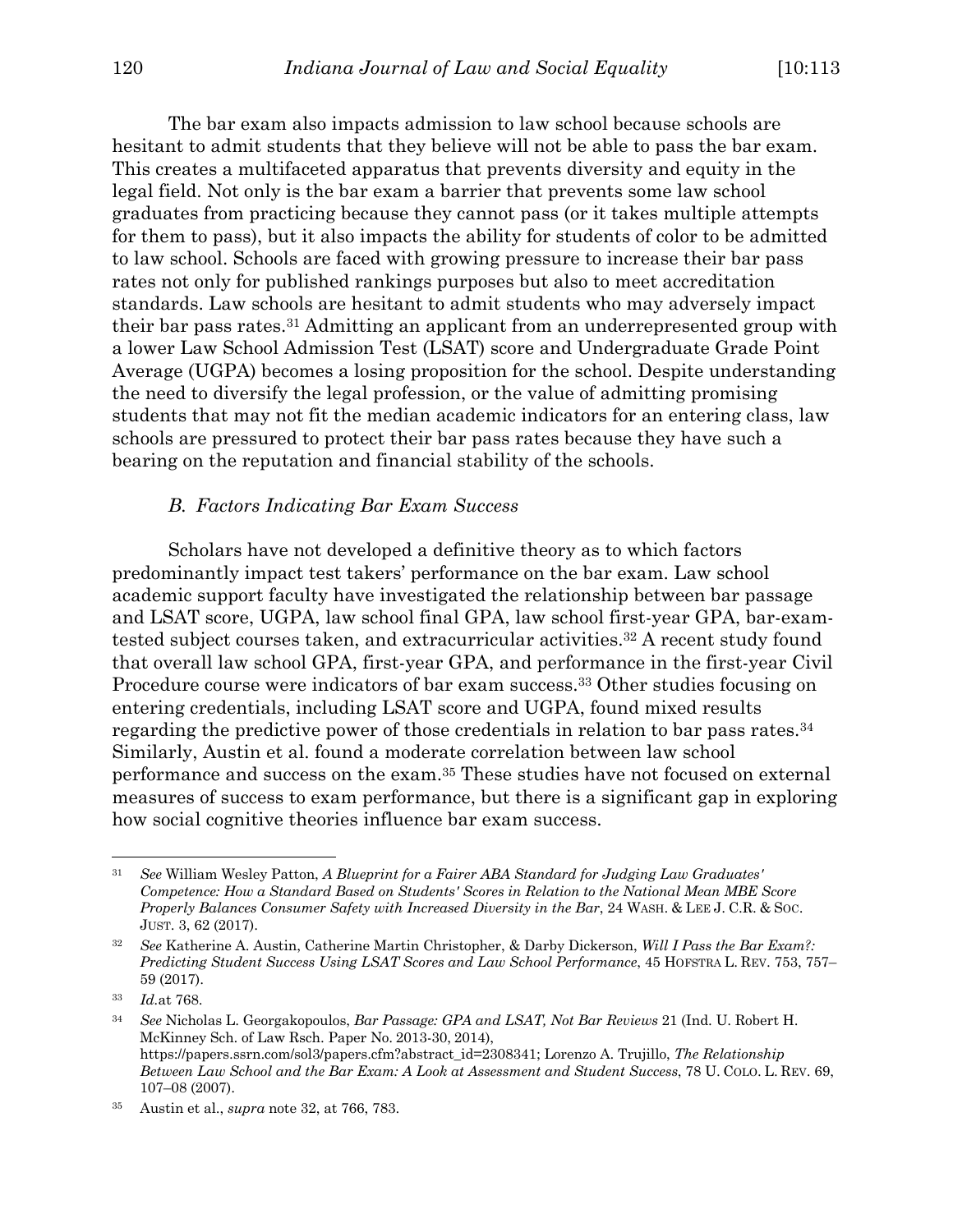#### i. Conceptual Framework

The theories of self-efficacy and self-regulation have all been correlated with academic success for various types of students.36 This study explores the nature of the participants' efficacy and regulation in relationship to their experience with preparing for and taking the bar exam. Themes were generated through the coding and analysis process for both bar exam takers of color who passed on the first attempt and bar exam takers who passed on their second attempt. This research addresses the substantial gap in the literature on student-of-color experiences on the bar exam, which is critical to understand in seeking to narrow the achievement gap.

Self-efficacy refers to a person's belief about their ability to control their functioning and events that impact their lives.37 It relates to confidence in the ability to be successful in academic environments. Students' perception of their abilities influences what goals they set for themselves and how persistent they are in accomplishing those goals.38 If self-efficacy is high, then a student will set ambitious goals and persist through adversity even when the tasks are hard.39 Selfefficacy has been measured and correlated with student academic success throughout a host of different educational settings, including college and graduate schools.40

Self-efficacy is developed through four sources: mastery experiences, vicarious learning, social persuasion, and physiological and emotional states.41 Mastery experiences, also known as previous authentic success, serve as one of four primary experiences that help boost self-efficacy.42 A person's previous experience with either success or failure helps to either raise or lower self-efficacy by changing levels of arousal. Those who have had success might feel excited by a challenge that

<sup>36</sup> *See* Pamela J. Gaskill & Anita Woolfolk Hoy, *Self-Efficacy and Self-Regulated Learning: The Dynamic Duo in School Performance, in* IMPROVING ACADEMIC ACHIEVEMENT: IMPACT OF PSYCHOLOGICAL FACTORS ON EDUCATION 185, 194–95 (Joshua Aronson ed., 2002).

<sup>37</sup> Albert Bandura, *Perceived Self-Efficacy in Cognitive Development and Functioning*, 28 EDUC. PSYCHOLOGIST 117, 118 (1993).

<sup>38</sup> *See* Albert Bandura, *Toward a Psychology of Human Agency*, 1 PERSPS. ON PSYCH. SCI. 164, 170–71 (2006).

<sup>39</sup> *See* Gail Hackett, *Self-efficacy in Career Choice and Development*, in ALBERT BANDURA, SELF-EFFICACY IN CHANGING SOCIETIES 240 (1995).

<sup>40</sup> S. Joseph Dewitz, M. Lynn Woolsey, & W. Bruce Walsh, *College Student Retention: An Exploration of the Relationship Between Self-Efficacy Beliefs and Purpose in Life Among College Students*, 50 J. C. STUDENT DEV. 19, 19 (2009); Mui Vuong, Sharon Brown-Welty, & Susan Tracz, *The Effects of Self-Efficacy on Academic Success of First-Generation College Sophomore Students*, 51 J. C. STUDENT DEV. 50, 63 (2010); *see* Gunnar Bjornebekk, Age Diseth, & Robin Ulriksen, *Achievement Motives, Self-Efficacy, Achievement Goals, and Academic Achievement at Multiple Stages of Education: A Longitudinal Analysis*, 112 PSYCH. REP. 771, 773 (2013); Iryna Johnson, *Female Faculty Role Models, Self-Efficacy and Student Achievement*, 51 C. STUDENT J. 151, 161 (2017).

<sup>41</sup> ALBERT BANDURA, SELF-EFFICACY: THE EXERCISE OF CONTROL 79 (1997).

<sup>42</sup> *Id.* at 80; Abram D. Anders, *Networked Learning with Professionals Boosts Students' Self-Efficacy for Social Networking and Professional Development*, 127 COMPUTERS & EDUC. 13, 15–16 (2018) (explaining that the four primary sources of self-efficacy include mastery, vicarious learning, social persuasion, and affective states. Anders defines mastery as "authentic successes with specific situations and tasks".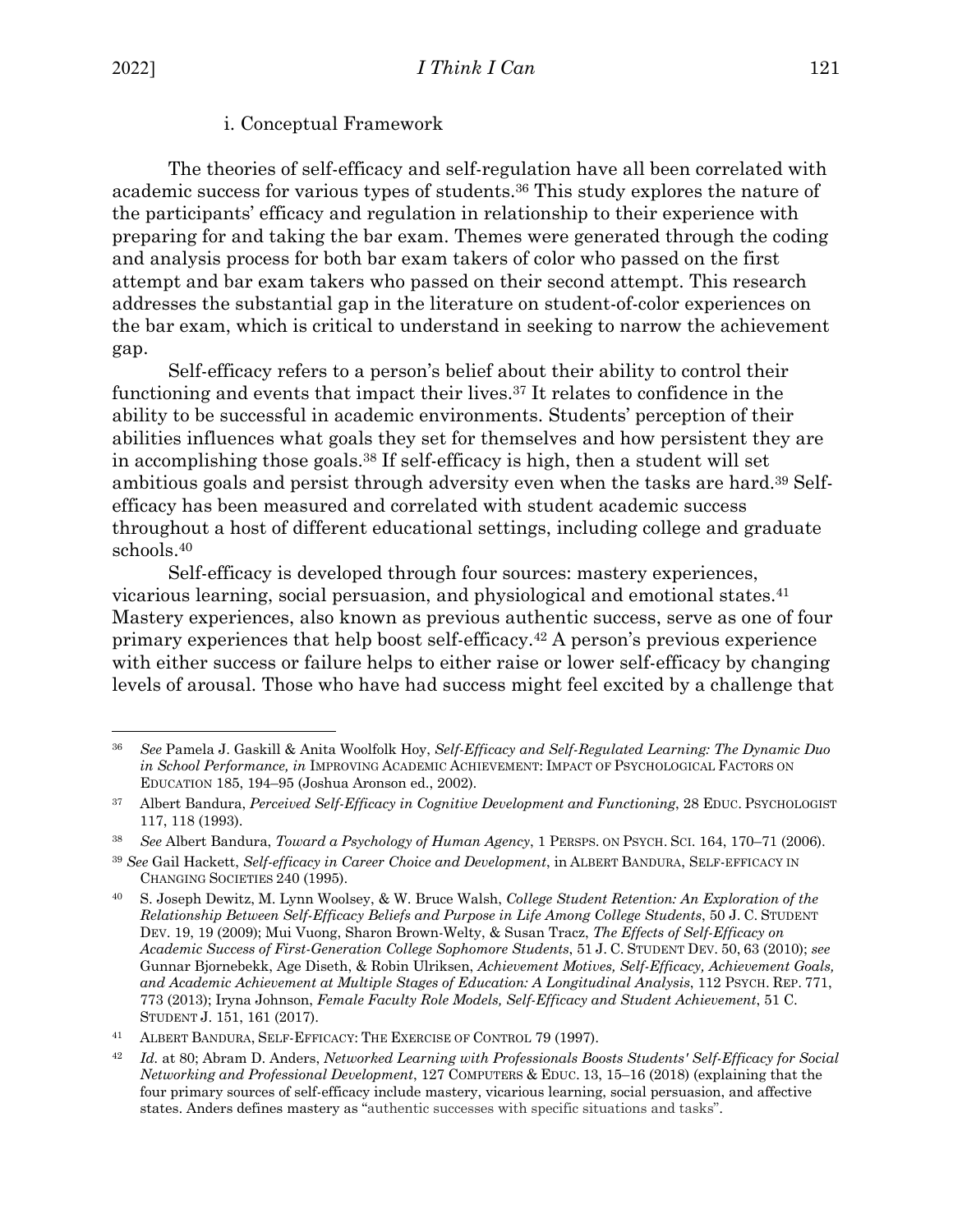relates to their previous experiences, whereas those who have had failure might be worried.43

Vicarious learning refers to looking to outside sources or models for selfefficacy development.44 In vicarious learning, people can look to peers or role models to determine how capable they are of succeeding.45 Additionally, the model's similarity to the individual (gender, race, ethnicity) or the number of models will have an impact on vicarious learning.<sup>46</sup>

Social persuasion refers to the feedback given to an individual.<sup>47</sup> Depending on the role of and the relationship to the person, the social persuasion may have differing impacts on self-efficacy. Positive feedback or encouragement will increase self-efficacy while criticism will decrease self-efficacy.<sup>48</sup>

Finally, physiological and emotional states can impact efficacy. A person's state of arousal, such as heart rate or respiratory rate, can impact their belief that they can succeed.49 Moderate arousal can boost performance and efficacy because the task is seen as a challenge, whereas a high level of arousal can reduce efficacy because the task is seen as a threat.50

A learner's self-regulation refers to an individual's confidence, diligence, and resourcefulness in studying, as well as the ability to evaluate their process of studying to accomplish their academic goals.51 This refers to the way a person interacts with the external environment and factors to accomplish their internal learning.52 Self-regulation includes how a student controls their learning and is able to adapt when their strategies are not working.53 Researchers have found that in addition to self-efficacy, self-regulation also correlates with academic success.54

<sup>43</sup> *See* Gaskill & Hoy, *supra* note 36, at 187.

<sup>44</sup> *See* Olga Kozar, Juliet F. Lum, & Phil Benson, *Self-Efficacy and Vicarious Learning in Doctoral Studies at a Distance*, 36 DISTANCE EDUC. 448, 450 (2015).

<sup>45</sup> *Id.*

<sup>46</sup> Nga Thi Tuyet Phan & Terry Locke, *Sources of Self-Efficacy of Vietnamese EFL Teachers: A Qualitative Study*, 52 TEACHING & TCHR. EDUC. 73, 74 (2015).

<sup>47</sup> Anders, *supra* note 42, at 15.

<sup>48</sup> *See* Megan Tschannen-Moran & Peggy McMaster, *Sources of Self*-*Efficacy: Four Professional Development Formats and Their Relationship to Self*-*Efficacy and Implementation of a New Teaching Strategy*, 110 ELEMENTARY SCH. J. 228, 229 (2009).

<sup>49</sup> *Id.* at 230–31; s*ee* SELF-EFFICACY: THE EXERCISE OF CONTROL, *supra* note 41, at 106.

<sup>50</sup> Tschannen-Moran & McMaster, *supra* note 48, at 230-31.

<sup>51</sup> Barry J. Zimmerman, *Self-Regulated Learning and Academic Achievement: An Overview*, 25 EDUC. PSYCHOLOGIST 3, 4–5 (1990).

<sup>52</sup> *See* Dale H. Schunk & Barry J. Zimmerman, *Influencing Children's Self-Efficacy and Self-Regulation of Reading and Writing Through Modeling*, 23 READING & WRITING Q. 7, 8, 13 (2007).

<sup>53</sup> *Id.*

<sup>54</sup> Myron H. Dembo & Martin J. Eaton, *Self-Regulation of Academic Learning in Middle-Level Schools*, 100 ELEMENTARY SCH. J. 473, 474 (2000); Anastasia Kitsantas, Adam Winsler, & Faye Huie, *Self-Regulation and Ability Predictors of Academic Success During College: A Predictive Validity Study*, 20 J. ADVANCED ACAD. 42, 60–61 (2008); *see* Filiz Yalcin Tilfarlioglu & Aysel Busra Ozdinc Delbesoglugil, *Questioning Academic Success Through Self-Regulation, Self-Esteem and Attitude in Foreign Language Learning (A Case Study)*, 4 THEORY & PRAC. LANGUAGE STUD*.* 2223 (2014); Barry J. Zimmerman, *Attaining Self-Regulation: A Social Cognitive Perspective, in* HANDBOOK OF SELF-REGULATION 18 (Monique Boekaerts, Paul R. Pintrich, & Moshe Zeidner eds., 2000).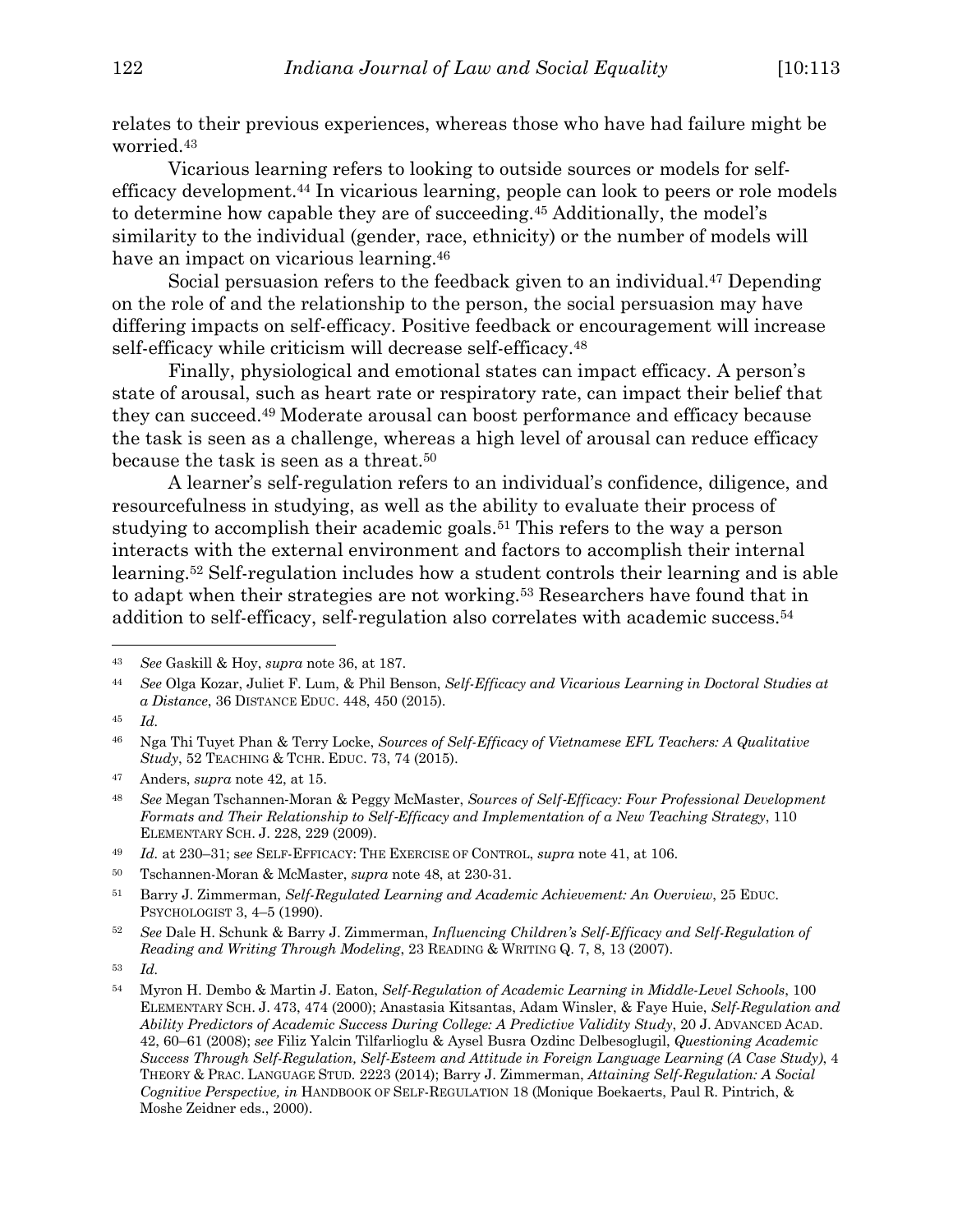#### ii. Methodology

This study was conducted through the phenomenological research method, meaning that the participants' lived experiences of preparing for and taking the bar exam were recorded through in-depth interviews.55 The researcher's institution granted approval for this study through the Institutional Review Board (IRB) process, and participants were recruited through a variety of methods including the snowball, criterion, and emergent techniques.<sup>56</sup> Various law school stakeholders, such as academic success professionals, associate deans, and attorneys of color from around the United States, were contacted in order to find participants who met the criteria and were interested in participating in the study. Participants had to identify as people of color, have passed the bar exam either on the first time or after multiple attempts, and have graduated within the last five years. These criteria were developed in order to be able to compare potential differences in experiences between those who passed on the first time and those who repeated the bar exam. The subjects had taken the bar exam and gone to law school recently enough to be able to remember their experiences with great detail. Additionally, the threshold for law school completion in the last five years (2014–2019) was selected so that the participants' law school experience was contemporary and aligned with the experience of present-day law students.57

In accordance with phenomenological qualitative research best practices, eight participants were selected for the study.58 Four of the participants passed the bar exam on their first attempt, and four passed the bar on their second attempt. The content from the participants' interviews provided data saturation, so it was determined that additional participants were not needed.59 The participants' interview transcripts were coded through the process of bracketing the data into themes. These themes emerged through the iterative process of reading through the transcripts and looking for meaning that the participants assigned to their

<sup>55</sup> *See* JOHN W. CRESWELL, QUALITATIVE INQUIRY & RESEARCH DESIGN: CHOOSING AMONG FIVE APPROACHES 76 (3rd ed. 2013).

<sup>56</sup> *See id.* at 158; Lawrence A. Palinkas, Sarah M. Horwitz, Carla A. Green, Jennifer P. Wisdom Naihua Duan & Kimberly Hoagwood, *Purposeful Sampling for Qualitative Data Collection and Analysis in Mixed Method Implementation Research*, 42 ADMIN. & POL'Y MENTAL HEALTH & MENTAL HEALTH SERVS. RES. 533, 535– 36(2015). Snowball refers to finding participants through people who know people who could participate in the study. *Id.* at 535. Criterion refers to only using participants who meet the same criteria of the study in order to assure quality. *Id.* Emergent means that participants were identified and interview as they arose out of the advertisement of the study. *Id.* at 536, 540–41.

<sup>&</sup>lt;sup>57</sup> The law school experience is changing with the new outcomes-based requirements, formative and summative assessment requirements, and other theory-based teaching requirements outlined by the ABA. *See ABA Standard 302.* These new requirements have inevitably changed the law school experience in ways that make the experiences of those who attended law school before them different than the students who have gone through school in more recent years. Additionally, the growing field of academic support and bar exam preparation have drastically changed the student experience. *See ABA Standard 309.* Many of the participants in this study refer to those types of programs, so comparing them to those who went to law school in a previous time would create a reliability and validity challenge.

<sup>58</sup> *See* CRESWELL, *supra* note 55, at 157 (noting phenomenological studies can have a wide range of participants but three to ten individuals are recommended).

<sup>59</sup> *See id.* At 88–89.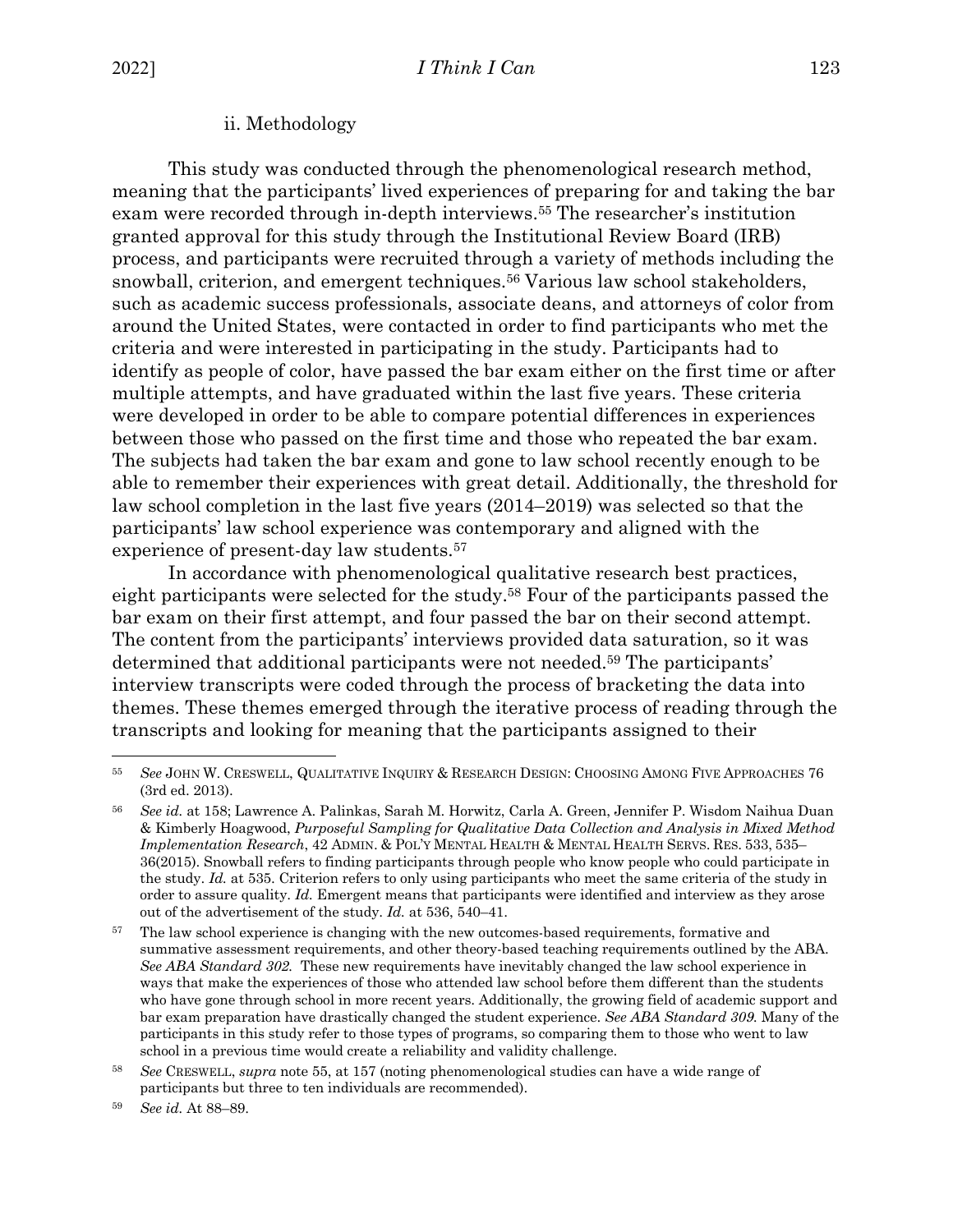experiences. Specifically, themes emerged through the lenses of self-efficacy and self-regulation. Other types of themes were identified but not included in the analysis for this study. Nine themes resulted from this study through the coding and analysis process. Finally, validity and reliability strategies were implemented to assure the accuracy of the findings and consistency of analysis.60 Specifically, an interrater was used to code a quarter of the collected data, the findings were distributed to participants to get their feedback on the accuracy of the analysis, a peer in academic support was consulted on the interview questions and the themes to determine accuracy, and discrepant information is provided in the findings for transparency.61 Additionally, the researcher spent time identifying her bias to determine how it might be impacting the analysis. All of these strategies helped ensure that the findings presented are accurate representations of the experiences of the participants.

#### iii. Description of the Participants

Eight participants who identified as people of color, graduated from law school within the last five years, and passed the bar exam either on the first or second attempts were interviewed for this study. Four of the participants passed the bar on their first attempt, and four passed the bar on their second attempt. The participants had a number of characteristics in common, including attending a Predominantly White Institution (PWI), being the first in their immediate family to go to law school, and reporting that they enjoyed their law school experience. All but one participant worked between undergrad and law school, and one received their master's degree before going to law school.

The participants reported having a variety of experiences while in law school. Some did extremely well, graduating in the top of their class, while others graduated in the mid-to-lower range of their class. Some participants reported being extremely isolated in law school because of their ethnicity. For example, Marcus was the only Black man in his law school class and the only Black student in his section. The participants who reported this type of isolation had to find support from non-traditional places and from outside the law school community to build self-efficacy.

<sup>60</sup> *See* JOHN W. CRESWELL, RESEARCH DESIGN: QUALITATIVE, QUANTITATIVE, AND MIXED METHODS APPROACHES 201 (4th ed. 2014).

<sup>61</sup> *See* CRESWELL, *supra* note 55, at 251 (discussing reliability strategies including using an interrater to help code data).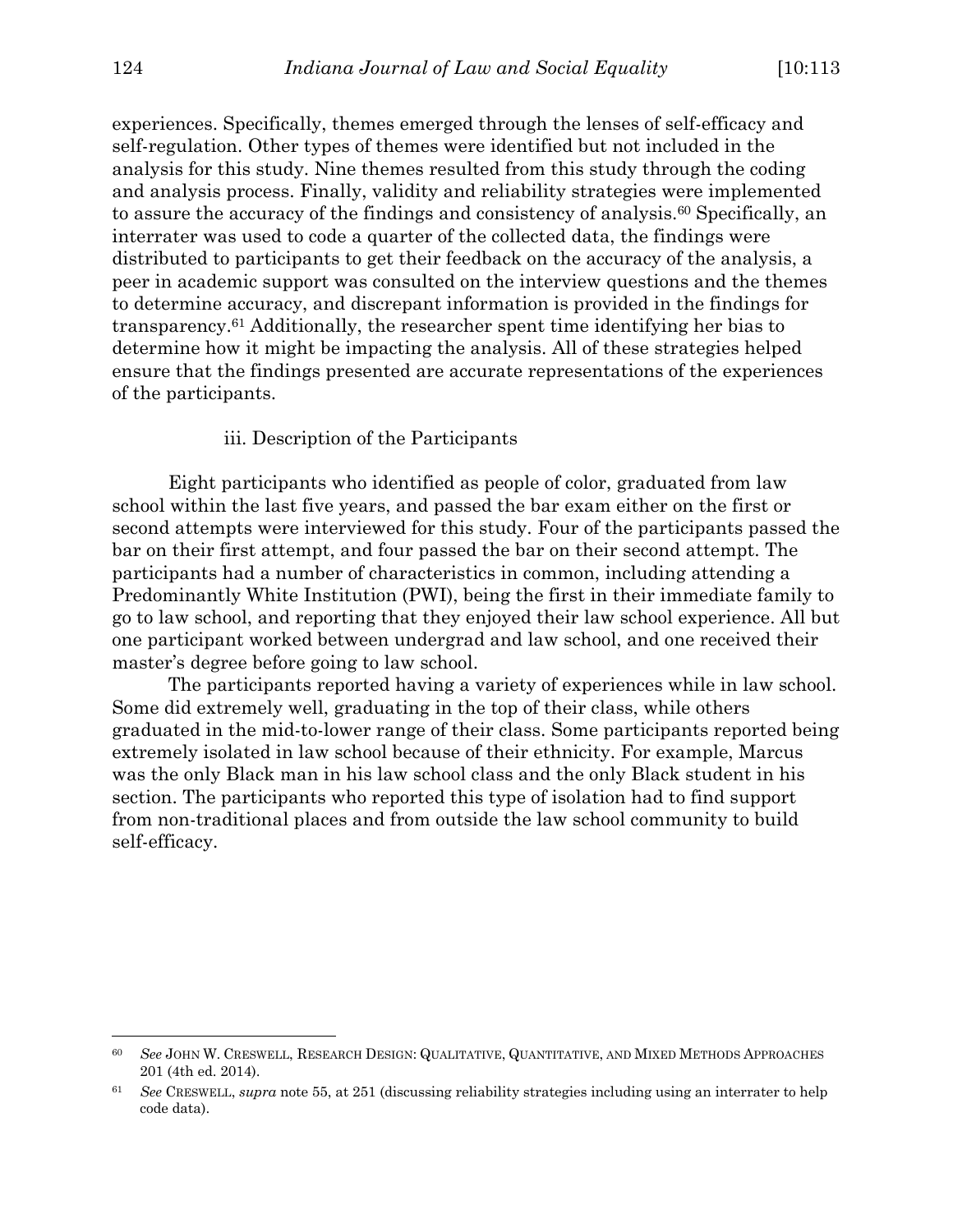|        |            | Descriptive information of Lafticipants |           |             |                                   |                      |             |
|--------|------------|-----------------------------------------|-----------|-------------|-----------------------------------|----------------------|-------------|
|        |            |                                         | Year of   |             |                                   |                      |             |
|        |            |                                         | Law       |             |                                   |                      |             |
|        |            |                                         | School    | Location of |                                   |                      |             |
|        |            |                                         | Graduatio | Law         | Type of Law                       |                      | Location of |
| Name   | <b>Sex</b> | Ethnicity                               | n         | School      | School                            | Bar Passage Bar exam |             |
| Jade   | F          | <b>Biracial</b>                         | 2016      | Midwest     | $Private-$<br>PW <sub>[62</sub>   | 2nd attempt Midwest  |             |
| Tina   | F          | Black                                   | 2018      | Midwest     | Private – PWI 1st attempt Midwest |                      |             |
| Kat    | F          | Black                                   | 2016      | West        | Private – PWI 2nd attempt West    |                      |             |
| Mya    | F          | <b>Biracial</b>                         | 2017      | Midwest     | Public – PWI 1st attempt Midwest  |                      |             |
| Kerri  | F          | Latina                                  | 2015      | West        | Private – PWI 1st attempt West    |                      |             |
| Marcus | M          | Black                                   | 2014      | Midwest     | Private – PWI 1st attempt Midwest |                      |             |
| Calvin | M          | Black                                   | 2017      | Midwest     | Private – PWI 2nd attempt West    |                      |             |
| Fiona  | F          | <b>Biracial</b>                         | 2016      | Midwest     | Private – PWI 2nd attempt West    |                      |             |

Table 3 Descriptive Information of Participants

# **II. FINDINGS**

The analysis from the iterative phenomenological coding process produced three themes for participants who passed the bar exam on the first attempt, three themes for participants who passed the bar exam on the second attempt, and three universal themes that were present for all participants. These themes answered the overall research question: In relation to self-efficacy and self-regulation, what are the experiences of law students of color who passed the bar exam on the first attempt, and what are the experiences of law students of color who passed the bar exam on the second attempt?

# *A. Participants Who Passed the Bar Exam on the First Attempt*

Three themes came from the experiences of the participants who passed the bar exam on their first attempt. They all had the experience of having academic insecurities early on in their education but found confidence through their performance in law school. The success they found in law school gave them confidence that they could pass the bar, though during the process they routinely felt anxiety and nervousness about the test. One participant stated, "I felt going in because I had done so well in my school that I wouldn't have an issue passing the bar."63

Additionally, each of the participants were mindful and utilized study strategies that went beyond what the commercial classes suggested as successful for study

<sup>62</sup> Predominantly White Institution (PWI).

<sup>63</sup> Telephone interview with Kerri (Sept. 10, 2019).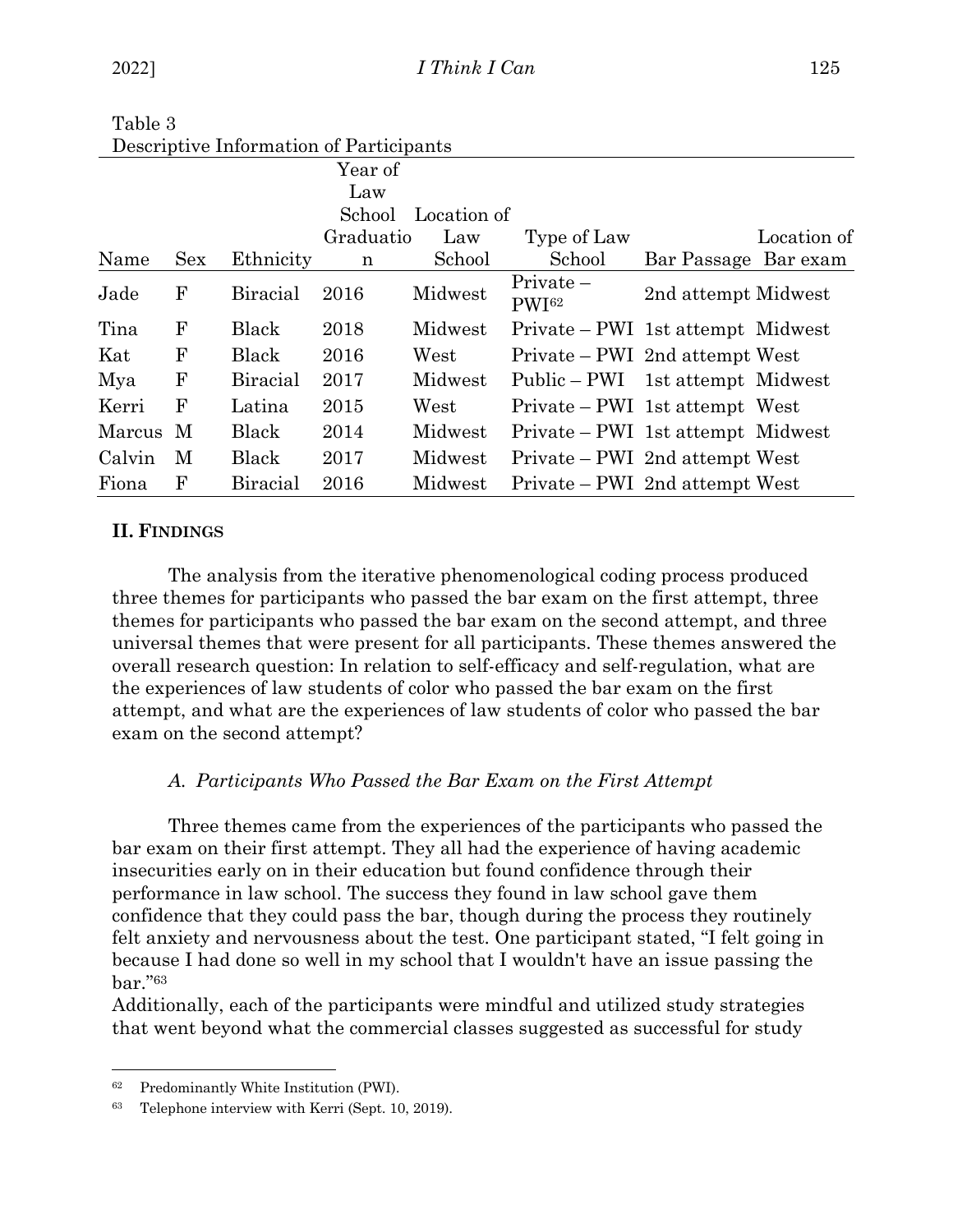methods. They heavily relied on strategies that worked for them in their law school experiences and were aware of when they needed differing strategies from what others were doing around them. Finally, each of the participants who passed on the first time found a support system that helped them while studying for the bar. Most found a group of friends that would study with them and allay their fears about the exam. Conversely, one participant had a very isolating experience in law school and found his support from the faculty and staff, specifically the academic support staff, to help him get through the bar exam process.

#### i. Theme #1: Overcoming Academic Insecurity Early

The participants who passed the bar exam on the first time demonstrated academic insecurity; however, they had success before the bar exam, in either their college or law school experience, that helped to boost their confidence before taking the bar exam. Although the boost in confidence around their academic abilities helped them pass the bar exam, it did not negate their extreme apprehension while taking the bar exam. The participants reported that overcoming academic insecurity increased their belief that they were meant to be a lawyer and improved their self-efficacy in accomplishing the steps required to become a lawyer.

Tina reported being an average student before coming to law school. She attended a large state school in the West, and before attending the small private law school in the Midwest, she was not sure she had what it took to be successful. She recalled:

> Yeah, like I said, I use the word surprise a lot because I am really surprised that I did well [in law school], but I totally did not think I had what it took. And I was like, you know, if I don't do well my first semester, I would just quit and find some other type of program for me.64

When asked when she started to recognize that law school was a good fit for her, Tina replied, "It was after we got our midterm grades from our first Crim midterm and I, that's when I was like, OK, what I think is translating into success."65

Mya, who attended an Ivy League undergraduate institution, had a similar experience to Tina. She was an athlete during undergrad, and she felt that contributed to her getting into a prestigious school. She did not attribute her success to her academic ability.

> Honestly, law school made me a lot more confident in my abilities just because I did better than I would have thought, you know, like, cause I went to [an Ivy League] undergrad, but I also know I was a Black lacrosse player, and I wouldn't have applied to [my undergrad] or probably gotten in . . . had I not been a lacrosse player. So, I think I've

<sup>64</sup> Interview with Tina (July 1, 2019).

<sup>65</sup> *Id.*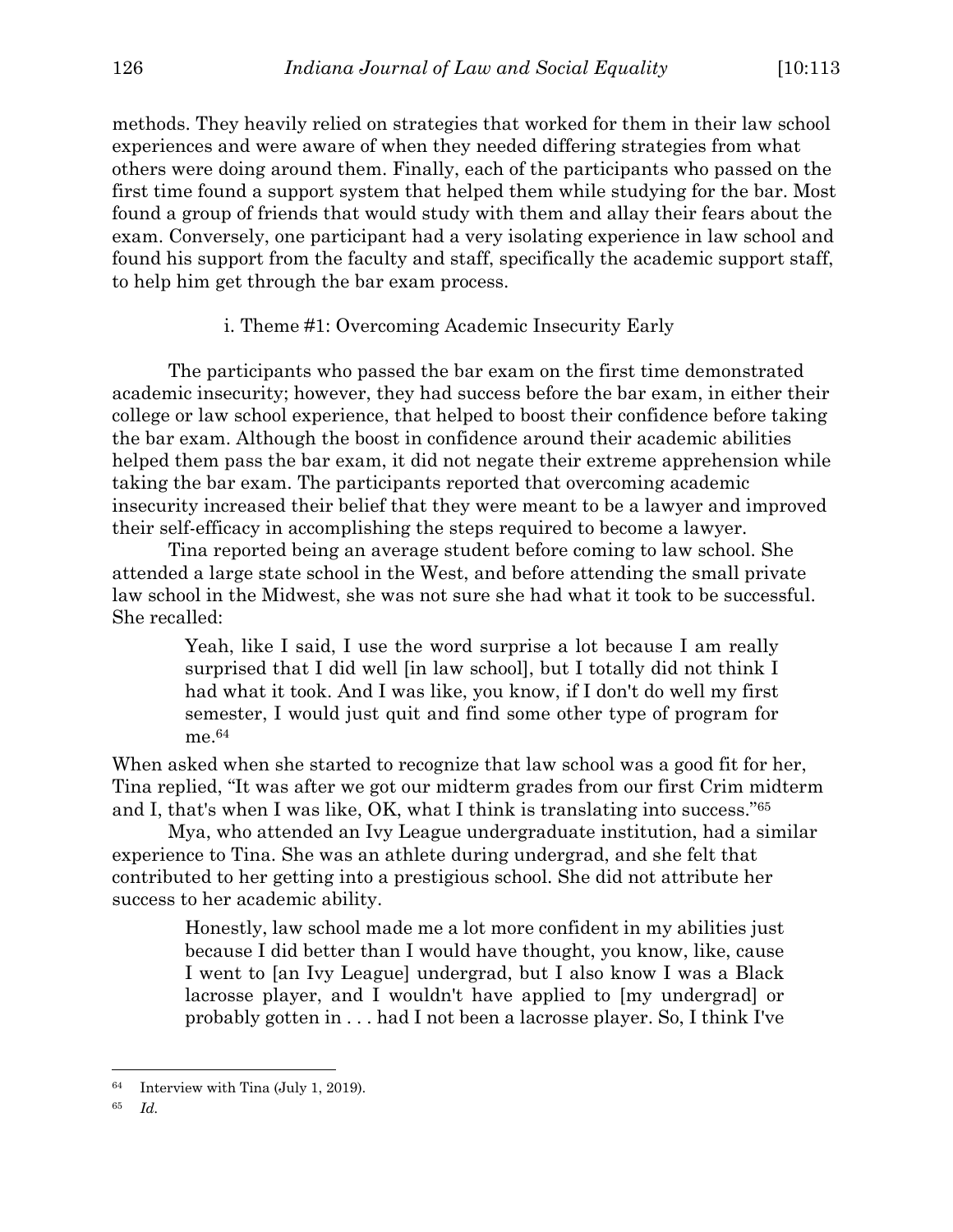always kind of struggled with a slight bit of like the imposter syndrome or like, am I good enough?

Mya also cited the law school admission process as a source of insecurity and low self-efficacy. She explained, "I was just very nervous about going back to school. I mean, I've always been a pretty good student, [but I] was intimidated by law school and I didn't do amazing on my LSAT, like I underperformed."

Like Tina, Mya gained a lot of confidence through her first-year law school performance. Similar to Tina, she was surprised by her performance, and she later cited her academic performance as a reason why she believed she could pass the bar exam. Mya remembered:

> I did really well. And I think that kind of my first year, I remember getting my grades being like, oh my God. Like I never thought I would have done that well, I was just like, let me get As and Bs. Like, you know, they kind of told us at my undergrad like maybe you're a person of color and you have like a 3.3 like you'll be fine. And so that was just kind of my goal. Um, and so then after my first year I was top 15 after my 1L year and then got into the top 10 for the rest of my time at, at law school.<sup>66</sup>

Kerri's insecurity in making it through law school had more to do with the length of time she took to complete undergrad and the birth of her child during that time. She explained:

> But I had the significant gaps both between law school and undergrad and within undergrad because my husband and I, um, had an 'oopsy' baby at the end of our freshman year, so it took me 10 years to get through undergrad cause we decided to have a second as well. . . . So at times, I would say I didn't doubt that I could be a lawyer, but I doubted my ability to get there because of my life circumstance.67

Kerri's path to becoming a lawyer was long, and there were times when she put off going to law school because of her husband's career and his schooling. Once she got to law school, she reaffirmed her confidence. She explained:

> Once I got my first semester grades back and I landed a position for my first summer that was paid, I was like, okay, I've got this. But my first semester, I mean that was rough. I remember, I can still see myself in the parking lot at a grocery store, bawling hysterically because I was so stressed out and so anxiety-ridden and convinced I was going to fail all my finals and couldn't even get over the hump to start studying because I was just paralyzed.68

<sup>66</sup> Interview with Mya (June 20, 2019).

<sup>67</sup> Interview with Kerri (June 24, 2019).

<sup>68</sup> *Id.*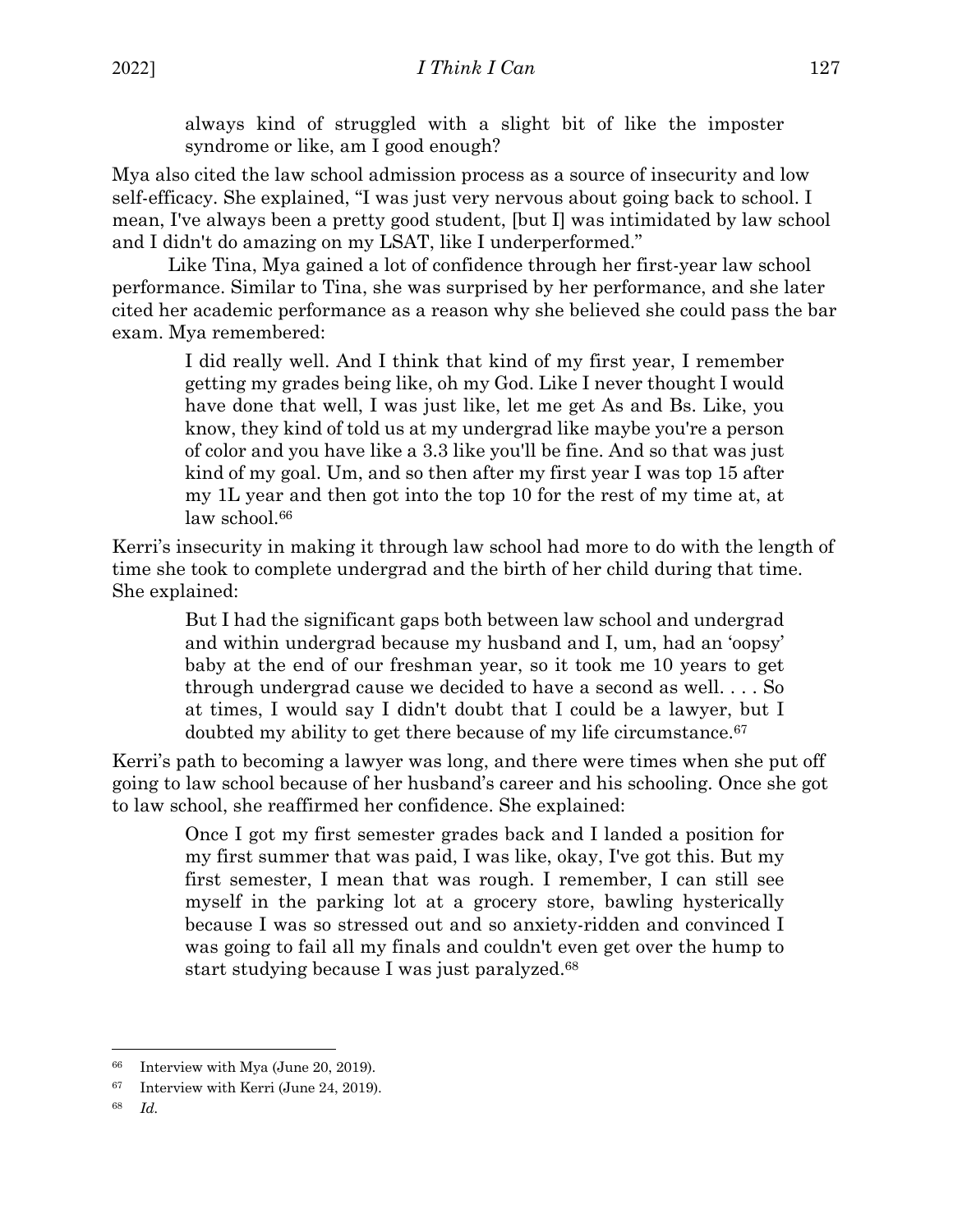Finally, Marcus struggled during his undergraduate experience and during the admissions process. He discussed never feeling like he would ever be a lawyer or thinking he had the ability. He specifically cited issues of self-esteem and selfefficacy that sometimes got in the way. He recalled:

> Um, long story short, I was able to, after you know, my first semester's grades and I got to see my performance and, you know, I didn't really understand kind of a lot of the systems of government, you know, I think I got kicked out of my business law class at [my] college.69

Marcus also discussed having struggles while applying for law school that impacted his self-esteem and self-efficacy. He remembered:

> Um, in getting into law school, I actually applied to probably over 15 schools, spent a lot of money on applications, took the LSAT two, maybe even three times to get wait-listed here at [my law school]. Um, and the idea is that we don't know if you'll really be able to succeed here and based on your LSAT scores and my undergrad grades, which I had a lot of sort of changes in undergrad that kind of didn't really reflect my, my performance ability.70

Marcus cited his self-regulation as what helped him realize success in law school. He utilized his faculty and the academic support programs to help him find a study strategy that worked, which ultimately resulted in him being able to overcome his academic insecurity. During his first year, he remembered handwriting all of his case briefs, which he later realized was a "waste of his time."71 He started to find more efficient strategies that worked for him, and that helped boost his confidence. He suggested:

> It really took me into my second year where I was actually studying some of the material that I wanted to study, specifically tax law. And that really helped me out a lot. Property law as well. I think my second year I was really kind of in the swing of things, kind of knowing the commitment that I needed to make for my studies, as well as knowing the level of, you know, uh, of test taker that I was, and I just continued to improve on that every semester, every year on, and my grades dramatically improved. 72

ii. Theme #2: Being Mindful of Study Strategies That Work

All four of the participants who passed the bar exam on the first time used a commercial bar prep course to help them study; however, they were mindful of how the materials and study structures were limited. These participants altered their

<sup>69</sup> Interview with Marcus (June 19, 2019).

<sup>70</sup> *Id.*

<sup>71</sup> *Id.*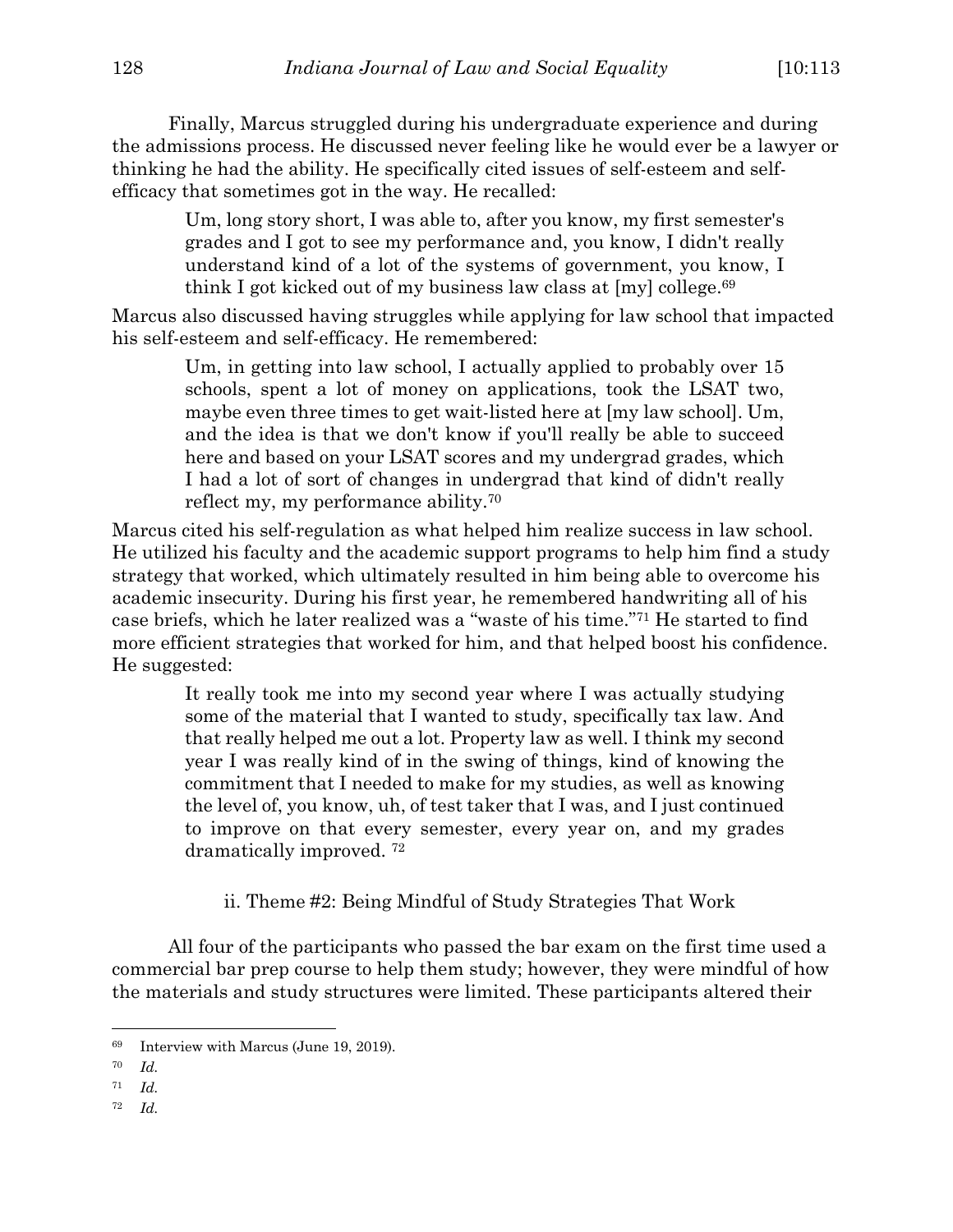approach to find strategies that worked for them, which meant heavily relying on what worked for them in law school. Although most tried to stick to the commercial bar schedule, they altered their strategies by engaging in what they knew to be high-impact practices. The first-time passers' experiences differed from those who took the bar exam twice in that the second-time passers did not utilize strategies that worked for them in the past until their second time taking the bar exam.

Mya discussed knowing herself to regulate her studying and to find success. She used Barbri to study but supplemented the materials and strategies with other resources. She explained:

> And then I also, I used the Critical Pass flashcards. And then I made my own state flash cards and I was most worried about memorizing. And so, I think starting like the end of June is when I started really working on the flash cards and memory and memorizing. I think like the first month or so, like I just pretty much was doing the [Barbri] assignments, um, and I wasn't really doing anything extra. But then once it got towards the end of June is when I started really working on like memorization, um, and doing other, doing [released essays].73

Mya also recognized the importance of not being pressured by those around her to engage in study practices that were not effective for her. She explained:

> I also, I think the biggest advice is like knowing yourself. So, like I don't like outlining, but I have friends who like outlining, so they should outline. And I should be okay that I don't outline, like, to know kind of what you do best and what works for you is not going to be what works for me. So, understanding that and also not letting, because I think a lot of times people get caught up in their like, well this person's doing this. And it's like, no, like focus on yourself and what works for you.74

Tina also discussed following her commercial course's schedule but supplementing it with other materials and practices from different sources. She heavily relied on techniques that worked for her in law school. She suggested:

> I loosely followed what Kaplan had. I got most of the work done that they wanted me to do. Um, I can't quite remember now, but like they'd have you fill in stuff sometimes I, I wouldn't go back and do that, and I would substitute in with, outlining, cause that works for me. And then I ended up making like a 300-page outline book for myself.75

Tina remembered getting advice from others and using it to structure her study time. She recalled, "They're like, 'if you did something that worked in law school, why would you abandon it now?' Okay, well, that makes sense. I'm not going

<sup>73</sup> Interview with Mya (June 20, 2019).

<sup>74</sup> *Id.*

<sup>75</sup> Interview with Tina (July 1, 2019).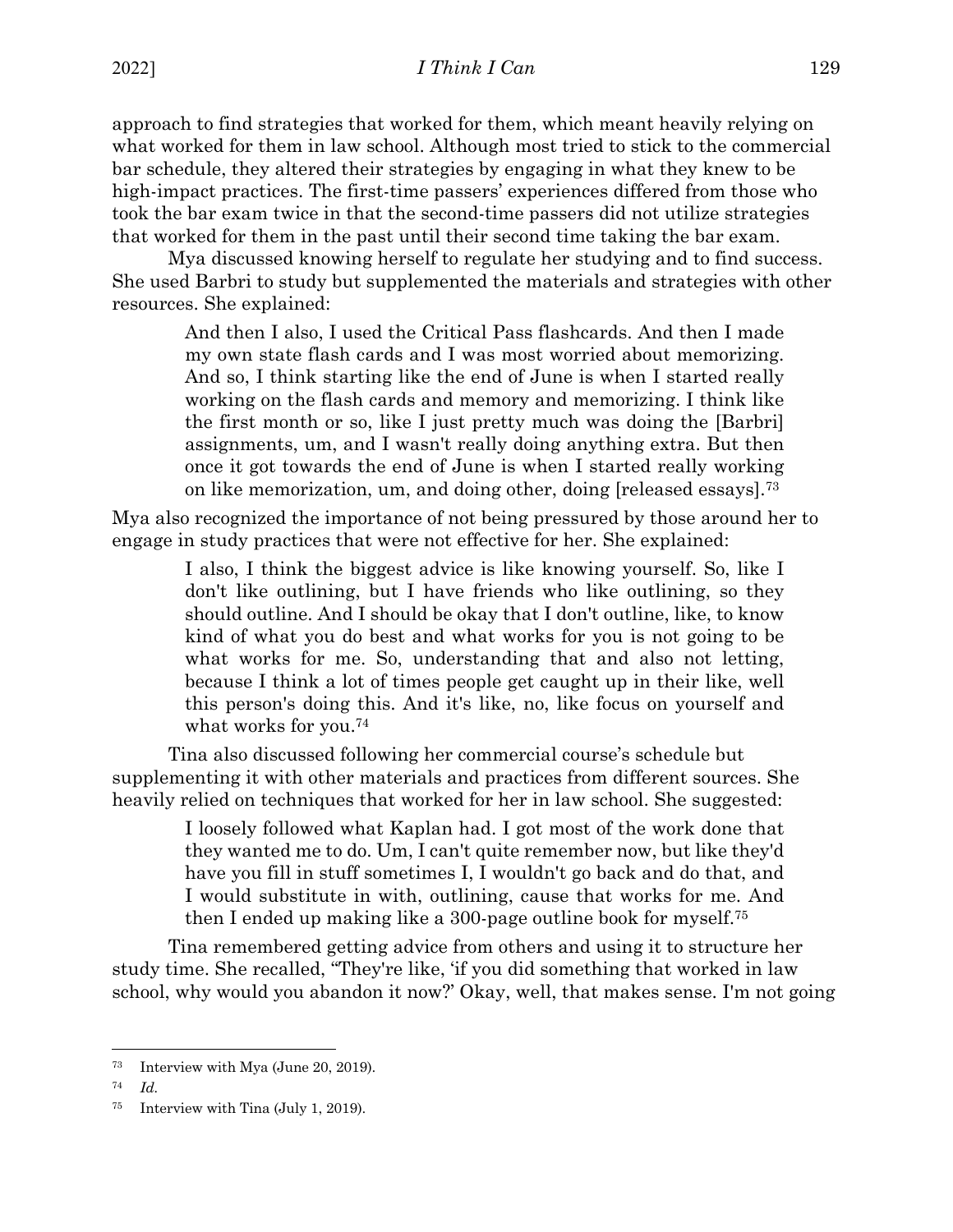to just do what Kaplan says; I'm going to do the things that were helpful to me during law school, you know."76

Marcus discussed not merely utilizing the lectures that Barbri provided because he determined that they were not useful for him. He talked a lot about developing a relationship with the material that helped him focus in on the concepts that he needed to review. Although he used the outline Barbri provided, he created his own study schedule that he tailored to his pace of review:

> The Barbri course was, um, they went along too fast and I needed to have more time to kind of engage with the material and kind of develop a relationship with the new material, and it didn't really provide for that in the instructional manner. So, I ended up doing most of it at home. Um, I pretty much locked myself into my apartment at that time, uh, for hours upon the day.77

Kerri discussed utilizing flashcards as a main strategy of study. Her primary strategy was to do the majority of the Themis materials assigned, but she supplemented her work with other tools that she knew worked for her. She remembered:

> I completed I think 80% of the course. And I did everything that I was supposed to do. You know, in the beginning I found it a little bit [stressful] because I learned when I hand wrote things out and memorized them, cause I'm older than most students, and really quickly [I realized] that wasn't going to work. Um, so then I started creating Quizlet. I used Quizlet to create my flash cards because I do much better with flash cards. I don't get it from reading it. So it was in the beginning it was trying to figure out what was best for me and that caused a bit of panic because I felt like I was getting behind.78

iii. Theme #3: Finding Support

All the first-time passers found social support through different people and various methods. This strong support helped to guide them through the bar exam study process. None of the first-time passers studied completely on their own. They found support from and studied with their law school friends, law school faculty and staff, and families. This support helped them to self-regulate their study habits and maintain high self-efficacy.

The first-time passers also found support that allowed them to focus most of their energy on their studies. Some had spouses taking care of the family, while others had firms paying for their bar exam preparation and the security of having a job starting after the bar exam. Study and financial support helped these bar takers be successful the first time.

<sup>76</sup> *Id.*

<sup>77</sup> Interview with Marcus (June 19, 2019).

<sup>78</sup> Interview with Kerri (June 24, 2019).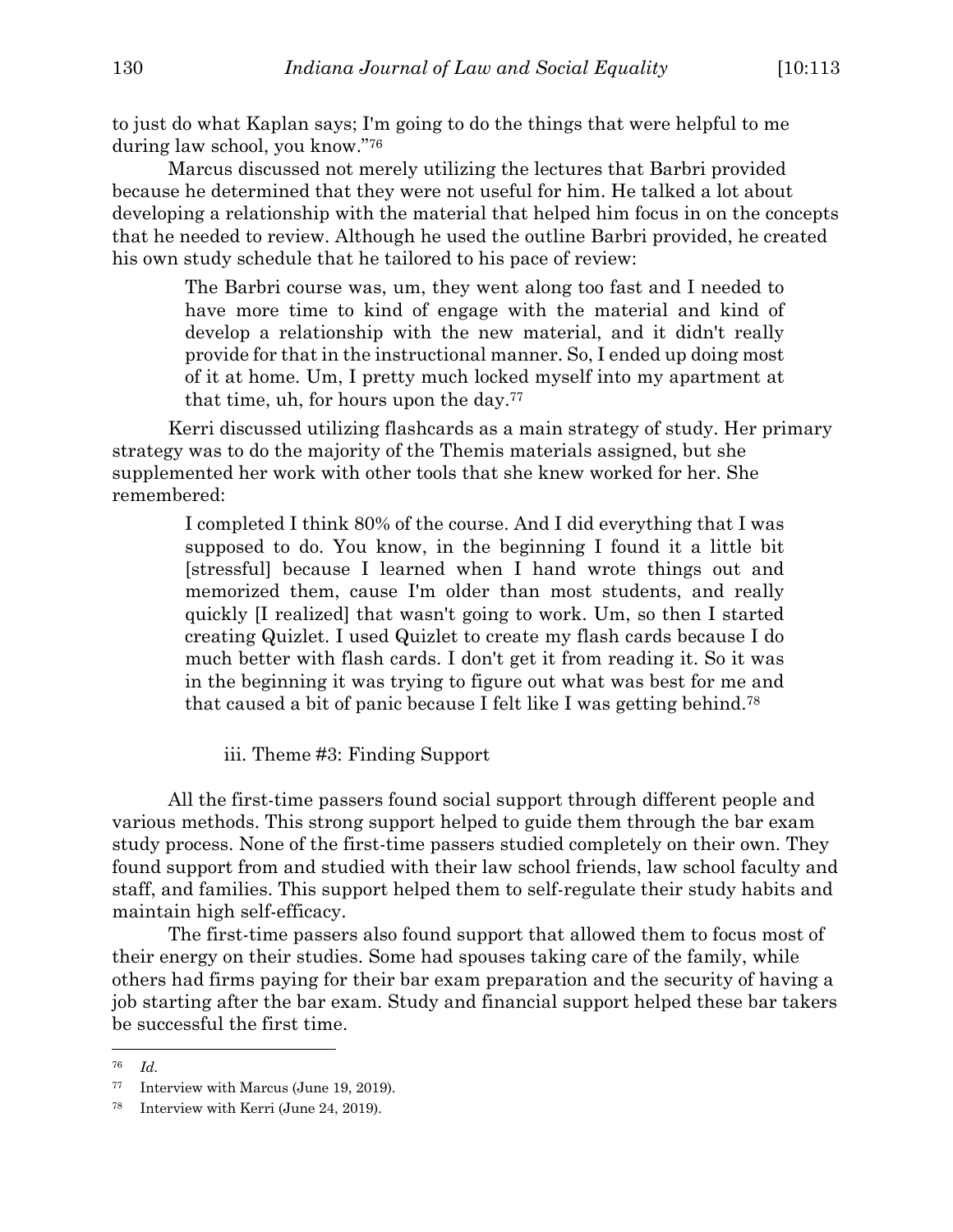Tina found a job before graduating, which allowed her some relief while studying for the bar. She was also mindful of how this "privilege" helped her to be successful. She recalled:

> I was like very aware of the fact that I was lucky that my firm paid for most of my costs. And I was thinking, oh my God, I don't know what I'd do without that. And I was also cognizant of the fact that my husband was very much supporting us last summer.79

Tina also had a close group of law school friends that she kept in contact with every day to study. She incorporated work with them into her everyday study schedule. She explained, "I had a group of, uh, there was about three or four of us who stud[ied] together at the school doing the Kaplan stuff together. So, those were my supporters and also my best friend who I would talk to daily during our study."80 These long-term friends were people that she relied on to help her through the process. They were people who she had had relationships with during law school who helped her to be successful on the bar exam..

Marcus, in contrast, was very isolated in law school. He discussed how his peers were not interested in studying with him. He remembered during his 1L year trying to develop friends and study groups. He said:

> I looked at my peers, and they were not available for me. They didn't want to study with me. They didn't want to make time, and they really didn't know what level of performance I really had at this point. You know, it was kind of a Who's Who and who knows it.81

Marcus described his law school experience as "isolating" and something that would "break" most people.82 He realized that he needed social support and persisted until he found it from the faculty and staff in law school. He cited that as the way he succeeded. He remembered, "I started to really start to develop a rapport with my professors. And that really helped me at least get to a point where I could ask questions and they would, you know, show me that I had the ability."83 Marcus maintained connections and relationships he had developed with the faculty and academic support staff while studying for the bar exam because that is what worked for him during law school. He recalled, "I was just spending time doing this, continuing to study, and then I would engage with [the academic support staff] you know, kind of along the way."84

Mya found a new group of friends to study with that also offered her social support during the bar exam process. They helped to reduce her anxiety and clarify the substantive legal concepts they were reviewing. She explained:

<sup>79</sup> Interview with Tina (July 1, 2019).

<sup>80</sup> *Id.*

<sup>81</sup> Interview with Marcus (June 19, 2019).

<sup>82</sup> *Id.*

<sup>83</sup> *Id.*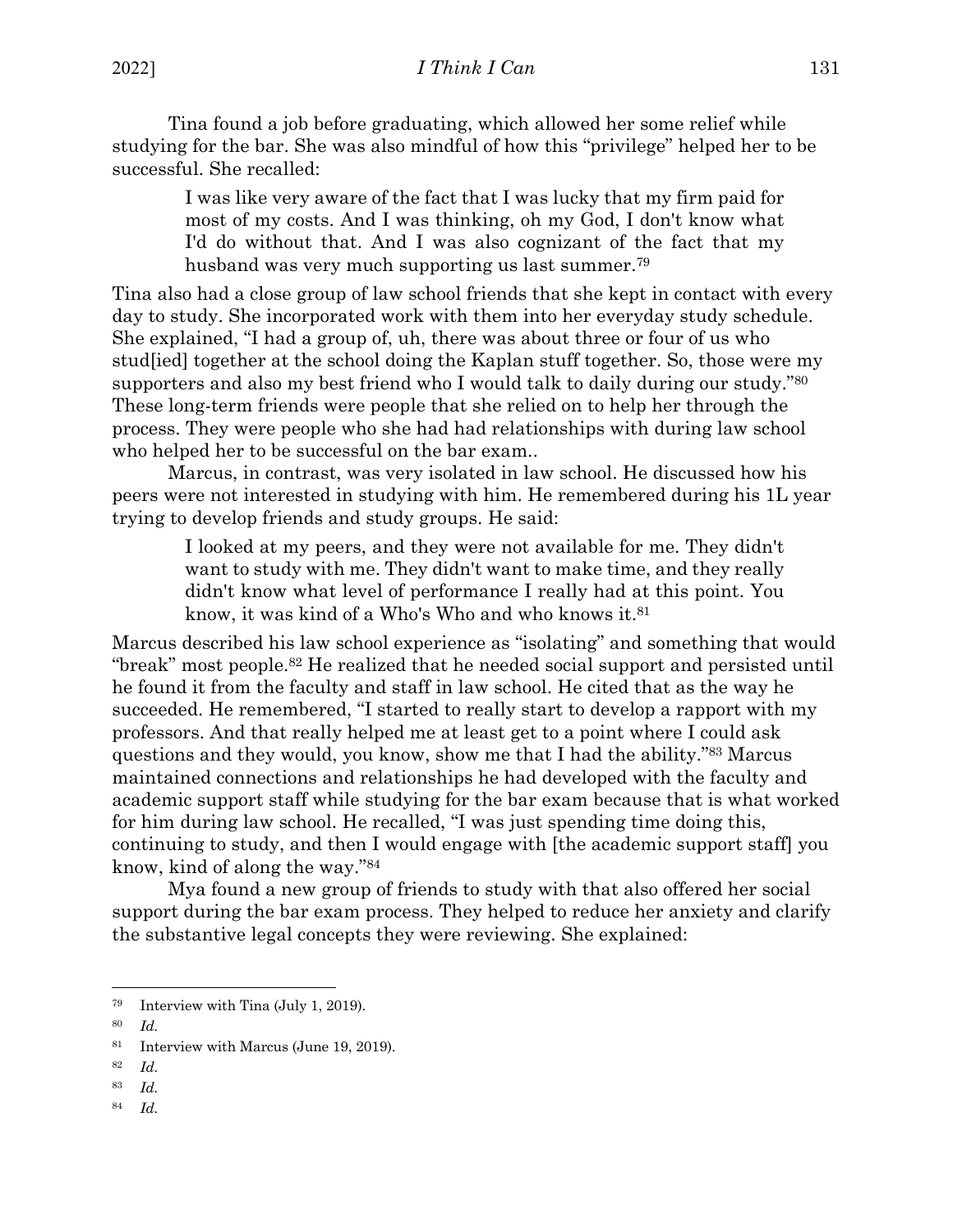We had a good group of friends and people who I wasn't really friends with that I became really good friends with. And that was just helpful having that support. And like when there, there's times when you're like, I'm going crazy, like, can go for a walk or just like, you need a pick me up conversation. Uh, you know, when you're like, this was supposed to be a subject I was good at and it's just been horrible. Just like working through it, asking each other questions, and just really being like, it'll be okay. Like we're going to get through this.<sup>85</sup>

Mya's group of friends came in part from her involvement with the Black Law Student Association (BLSA). She recalled that some of her friends studied harder than she did, which helped to motivate her to keep going. She was surprised to find out that the one friend whom she perceived as having studied harder than she did failed the first time. However, she was grateful for the support of the group and the shared experience.

Mya also had support from her employer who provided not only time to study but also financial support. She recalled, "My old firm paid for a class, so I just did Barbri because that's what most people did. And you know, I think most of the people I knew did Barbri. And since I didn't have to pay for it, I didn't mind that it was the most expensive."86

Other participants discussed the cost of commercial bar exam preparation programs as a determining factor in the program they chose. Mya was able to choose what she thought was the best option for her success without the pressure of paying for it herself.

Kerri, in contrast, chose Themis specifically because it was the cheapest option. Although she did not have the support from a law firm paying for her studies, she had support with life obligations in other ways. She recalled her spouse increasing his work at home to support her during the time of the bar exam. She remembered: "My husband was a huge [supporter]. He did everything for the kids, and he always did everything for the cooking and everything else. But he really took over everything cause all I could do is study for the bar. I didn't really have bandwidth to do anything extra." 87

Kerri also remembered friends and family supporting her during the process of studying. They were a group that helped quiz her on substantive topics and helped to relieve her stress during the process. She recalled:

> Um, and then it was my good friend from law school and another friend who we had summered together and she went to the [another law school] and we were going to start together at the firm. And so she was also, cause we would occasionally study together and it was just

<sup>85</sup> Interview with Mya (June 20, 2019).

<sup>87</sup> Interview with Kerri (June 24, 2019).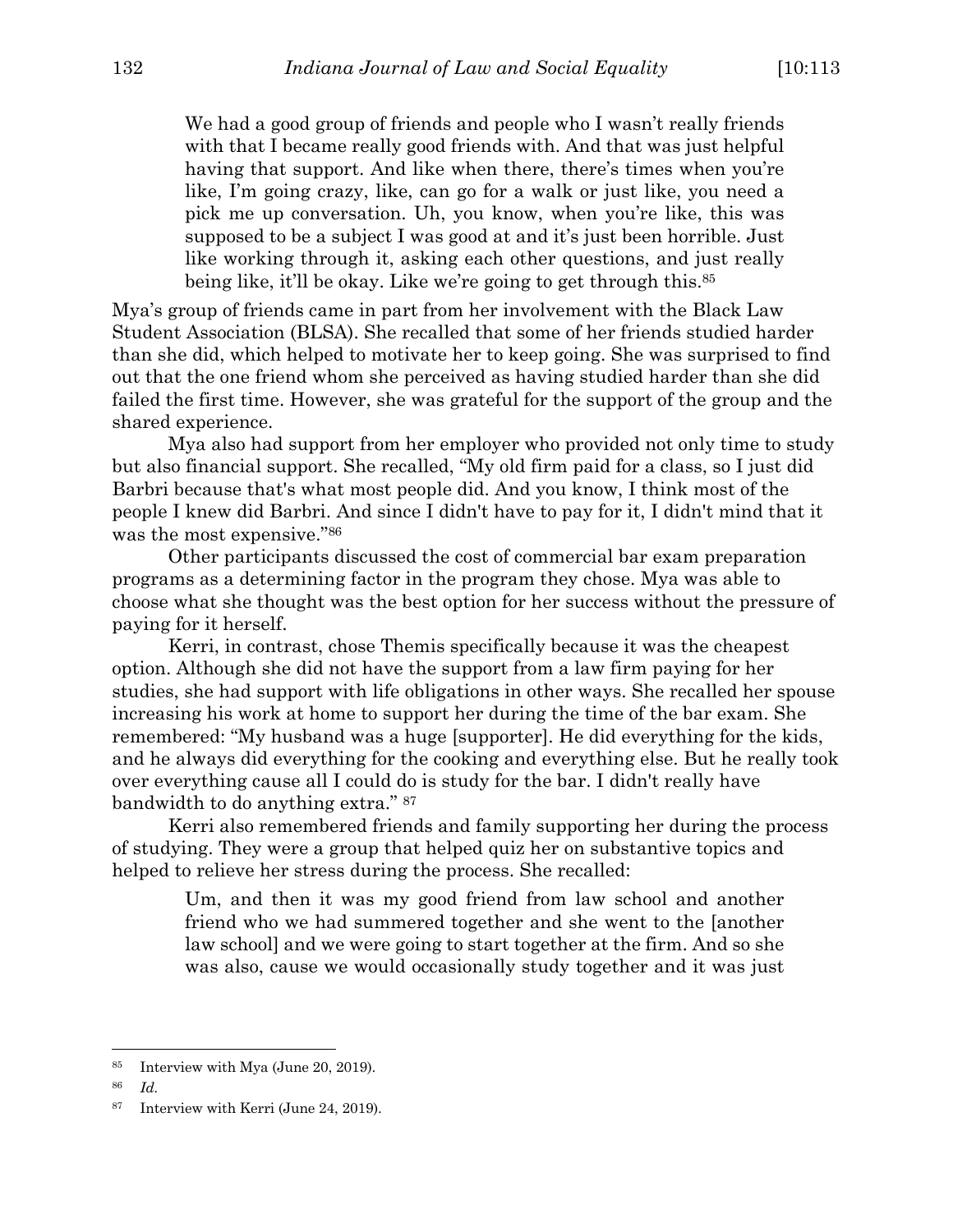nice. You had those people to compare, and vent, and freak out with, um, at the same time 'we're going through it with you.'88

She also remembered: "[M]y partner and I would quiz each other, and my daughter would walk around, and we'd go for walks around the lake in [my city], and she would quiz me."89 These supporters not only helped Kerri in the act of memorizing material but also reducing her stress because she knew that she could rely on them for emotional support.

## *B. Participants Who Passed on the Second Attempt*

Three themes came from the experiences of participants who passed the exam on the second time. Members of this group experienced isolation while studying because they either could not find groups to study with, or their natures were to study alone. They also experienced outside distractions while studying for the bar exam, resulting in loss of a significant amount of their cogitative capacity as they had to manage non-bar exam issues. Finally, these participants found that their familiarity with the process of taking the bar exam reduced their nervousness, stress, and anxiety. Surprisingly, lack of preparation was not a theme found among this group of participants. Three of the four participants reported doing the recommended number of practice problems assigned by the commercial bar prep course they used. One participant recalled doing "90% of the practice problems" and still not passing on the first time.90 This participant decided to study without a commercial course while preparing for her second attempt in order to get a refund and save money.91 Despite not using a commercial course on the second time, she was able to pass.92

### i. Theme #4: Isolation in Studying

The participants who passed the bar exam on the second time all approached their studies alone when preparing for their first attempt. Although they might have called friends or family for social support or were living with family at the time, they were not studying with anyone else. In some cases, their isolation also extended to the day of the test during their first attempt and resulted in participants not being able to manage the stress and anxiety they were under during the exam.

Calvin talked about looking to his girlfriend for support but finding it difficult for her to understand the commitment he needed to put into bar exam preparation. He recalled:

<sup>88</sup> *Id.*

<sup>89</sup> *Id.*

<sup>90</sup> Interview with Kat (June 21, 2019).

<sup>91</sup> *Id.*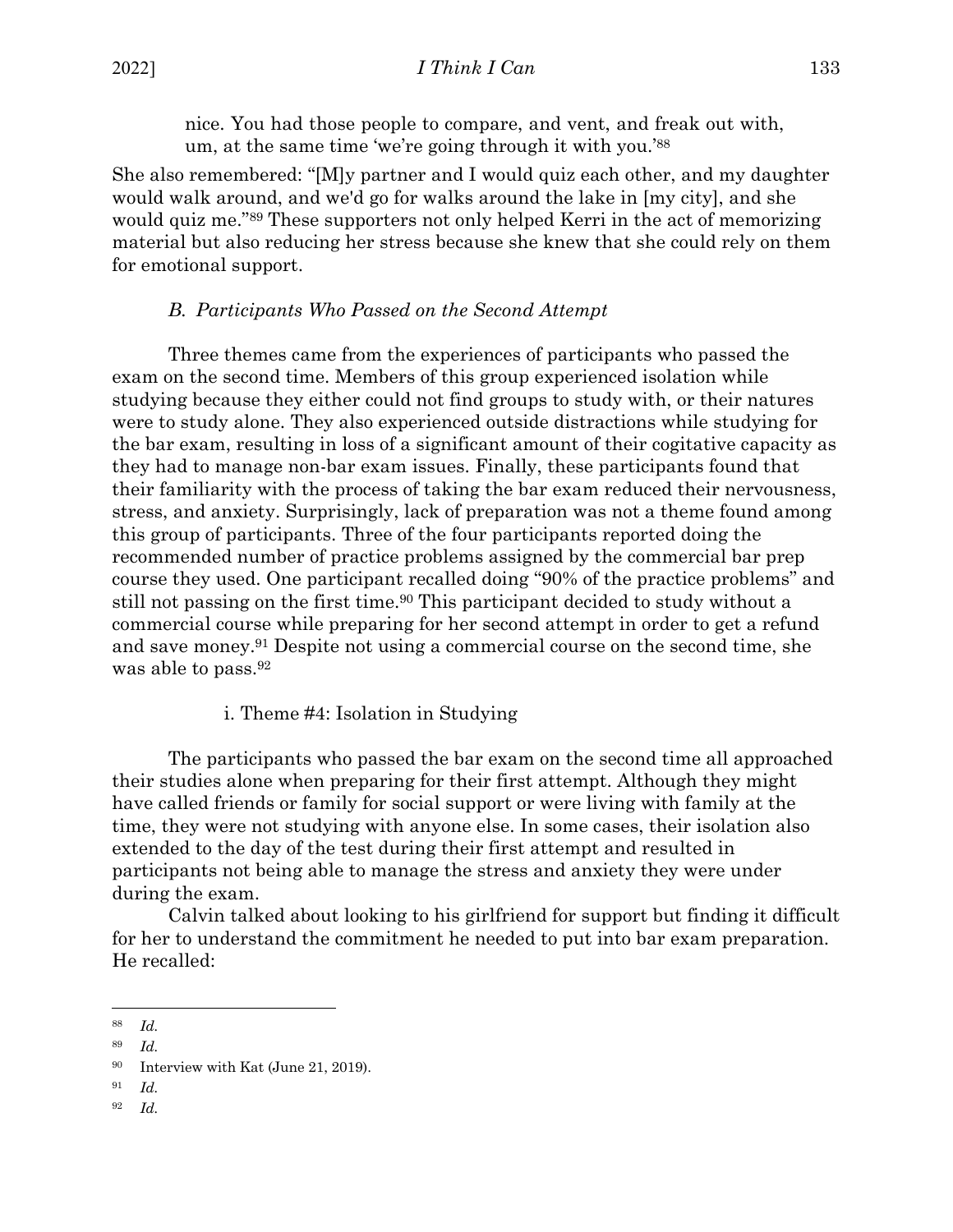Um, the first time I would say my girlfriend [was my biggest support] and as great as she is, that probably didn't work out for the best, in the sense that she just didn't understand what it took to do it and succeed. I mean, she tried but it just didn't, she just wasn't able to understand what it was.93

When asked if he reached out to colleagues from law school while studying for the bar, Calvin said he did not.

Fiona felt she had some support from her mom in terms of taking care of her daily living needs, such as housing and food, but she approached studying for the bar exam alone. She reflected: "I was self-driven. I mean my mom helped by like, you know, paying my bills and feeding me. But then I also was [studying by myself]."94

Jade discussed her upbringing and determined that she felt more comfortable studying alone. She noted:

> So, the first and second time both, I studied by myself. Um, the first time I was home for the summer, um, cause I'd moved back to [my hometown]. So, I studied mostly at home. The second time around I actually was able to go up to [the college] and they allowed me to use our room at their library.95

She further explained:

Being an only child, I'm very much the kind of person I'd rather just do things by myself. So, I think that played into the fact that I didn't study with a group for the bar exam. Um, but at no time did I ever even like meet with anybody that I can remember. I'm going to go over everything. It was just kind of doing it all by myself.96

Kat recalled having a few people check on her while she was studying, but she found studying alone to be a preferable strategy because of her experience with conflicts that could occur when studying with others. She explained:

> Well, the first time . . . I was on Moot Court so I looked up and found the Moot Court office completely deserted. So I was in the Moot Court office, and I studied by myself. Because I had some friends, but you know, sometimes things get a little testy and you know, when people argue about what this rule says or what that rule says and you know what, I would rather study alone.<sup>97</sup>

<sup>93</sup> Interview with Calvin (Sept 16, 2019).

<sup>94</sup> Interview with Fiona (Sept 13, 2019).

<sup>95</sup> Interview with Jade (Sept. 17, 2019).

<sup>96</sup> *Id.*

<sup>&</sup>lt;sup>97</sup> Interview with Kat (June 21, 2019).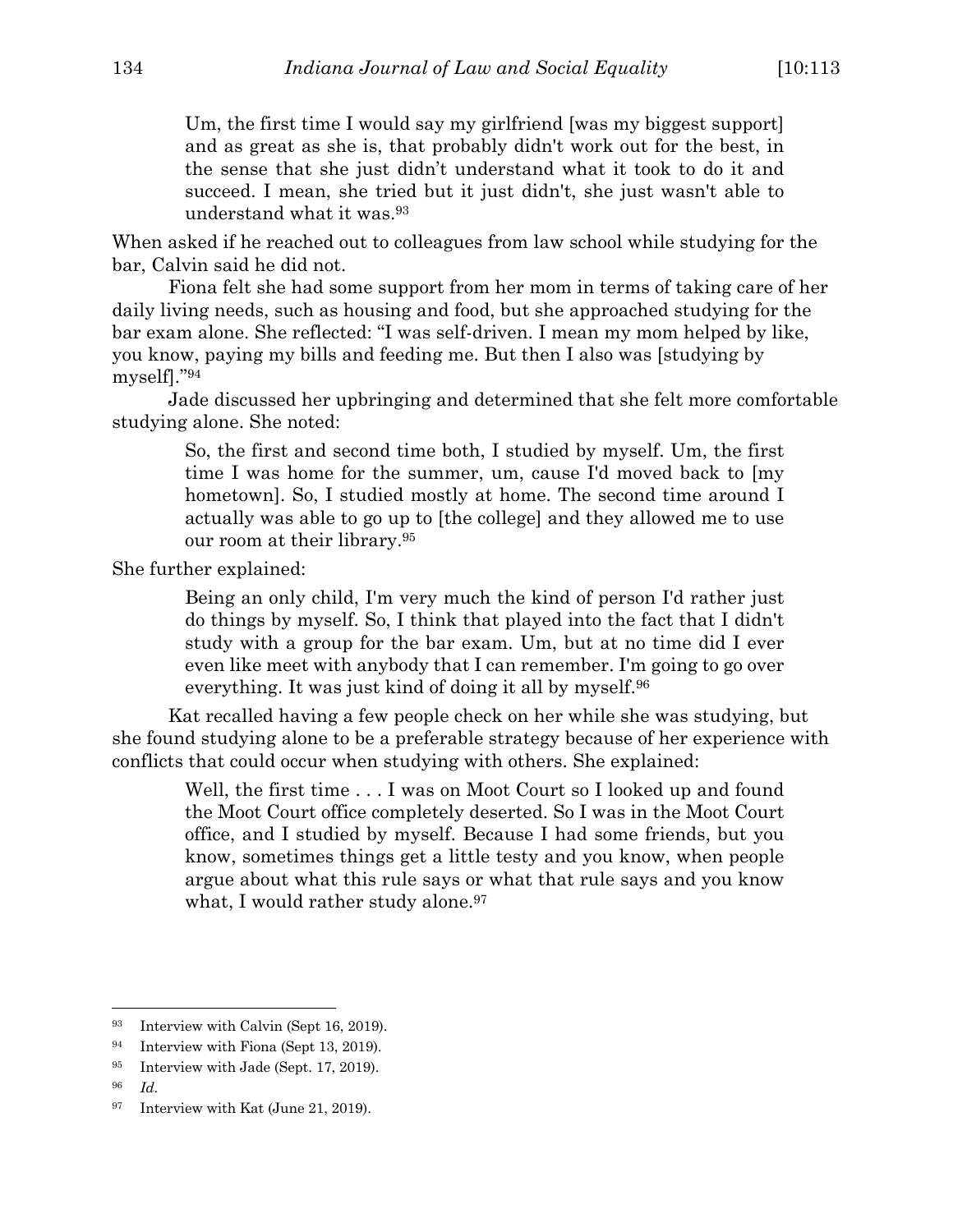# ii. Theme #5: Outside Distractions

Three of the participants who passed the bar exam on their second attempt had significant outside distractions while studying for the bar during their first attempt. These distractions included moving across the country, starting a new job, still having schoolwork due, conflict with significant others, and financial stress. These significant outside distractions made it difficult for the participants to focus on the bar exam.

Calvin had significant distractions while studying for the bar exam the first time. He moved across the country, started living with his girlfriend for the first time, and started a new job, all while studying for the bar exam.<sup>98</sup> He noted each of these things as being a significant feature of his first bar exam experience. He explained:

> I took it July, the first offering after graduation, and there were things that were out of my control that would come up within [that timeframe]. Other things that were in my control that in hindsight I regret, but at the same time I knew could make the task even more difficult. So, I moved to [the west coast] shortly after I graduated.<sup>99</sup>

He described the impact of working full time while studying for the bar his first time. He remembered: "I took a job, and they were flexible and tried to accommodate me as much as possible in my preparation. But then at the same time, they had their needs and obligations that they had to fill. So, they couldn't necessarily wait two, three months at all."100

Calvin also described ineffectively setting boundaries with family and his girlfriend so that they would understand the type of space and support he needed to be successful.101 As he prepared for his second time, he was able to identify what he required to stay in balance, and he more effectively explained this to his family, coworkers, and significant other. He explained:

> So, the first time . . . I was moving, getting settled, and then starting work. The second time I was familiar with my surroundings. I knew where I wanted to study and when I wanted to study. Um, and then it was just communicating to my boss, uh, what my plan was and communicating to my family, what the plan was, and then it was pretty easy to fall into place after that.102

Fiona also moved across the country during her preparation for her first attempt at the bar exam.103 She did not have a job but decided to move because during an internship she had during law school she discovered that she liked the

- <sup>100</sup> *Id.*
- <sup>101</sup> *Id.*
- <sup>102</sup> *Id.*

<sup>98</sup> Interview with Calvin (Sept 16, 2019).

<sup>99</sup> *Id.*

<sup>103</sup> Interview with Fiona (Sept 13, 2019).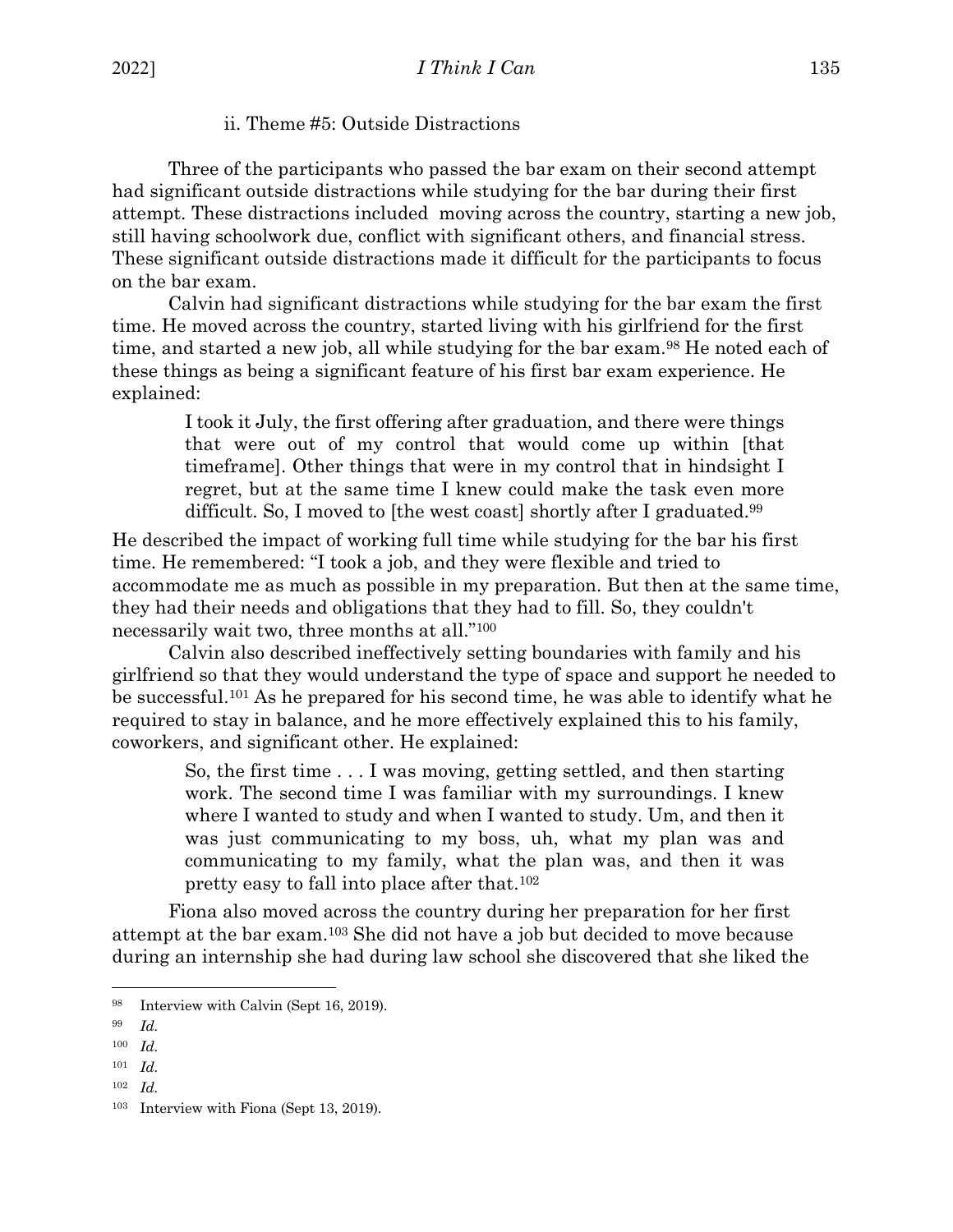location.<sup>104</sup> She remembered: "Yeah, I moved to [the west coast] three days after I graduated.105 And I was in the [new state] studying for the bar exam."106 Fiona had the opportunity to live with her mom while studying, so moving consisted of packing up and moving her room and unpacking clothes and other bedroom items. Fiona had one law school class to finish while she was studying for the bar exam, which was another outside distraction.<sup>107</sup> She recalled: "[Kaplan] started delivering the material and started like certain courses, like certain reviews prior to me actually finishing classes. So, I still had a paper due when the bar review classes started, which was a really late paper."<sup>108</sup> She had to decide how to split her limited time between her law school class and bar preparation.

Kat discussed worries about money being a significant distraction while studying for the bar exam. She remembered:

> But I would just say, studying for the bar, most of, a lot of my energy went towards worrying about money. Because I didn't have, I had got a grant, but it wasn't enough. I had a car note that I was paying at the time. I had an apartment, you know rent. I had to pay rent, you know, I have to eat. So, I was worried, always worried about other things other than the bar. So, I was distracted.109

Even after finding out that she did not pass the bar, she had to wait before she could register to take it a second time because she did not have the money to pay for registration. She recalled:

> So, I had to have to take it again. But um, it was tough. I couldn't retake it, I didn't take it that February. I had to wait until the following July to take it again . . . I didn't have the time or the money to take it at that point.110

When planning for the next bar exam, Kat discussed how she worked on her financial situation, which eased the stress she was under while taking the exam.111 She was able to teach at a local community college. She stated:

> And so, I had some money because the teaching thing was working for me. I was getting more classes as actually, you know, you get paid per class and I was given the math classes that spring. And thankfully because of how professorships work is you're on a contract and the contract pays, pays six months . . . like I taught my five classes that spring [in between her two attempts at the bar exam].<sup>112</sup>

<sup>108</sup> *Id.*

<sup>104</sup> *Id.*

<sup>105</sup> *Id.*

<sup>106</sup> *Id.*

<sup>107</sup> *Id.*

<sup>109</sup> Interview with Kat (June 21, 2019).

<sup>111</sup> *Id.*

<sup>112</sup> Interview with Kat (June 21, 2019).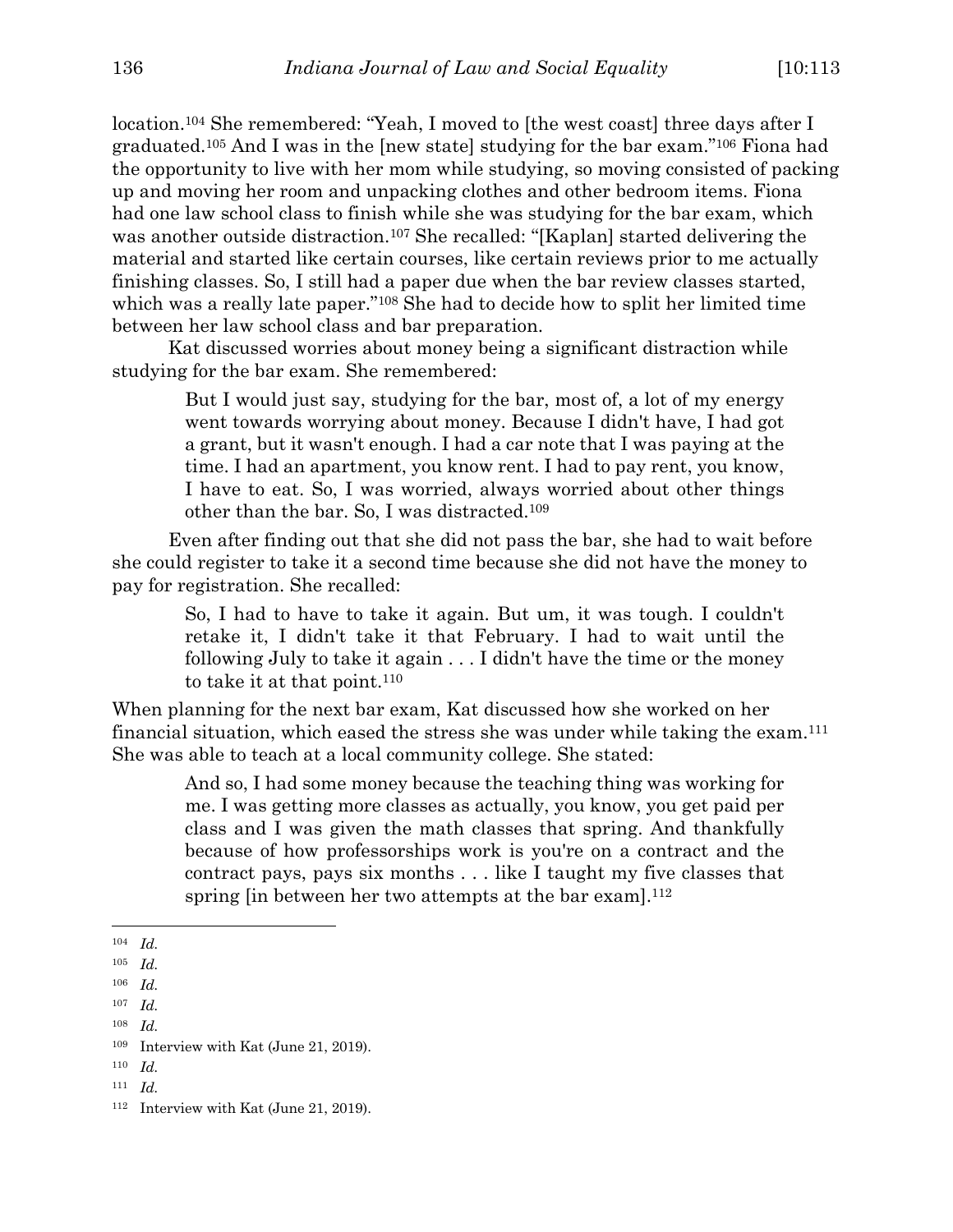Kat discussed how earning money during the gap between the first and second bar exams assisted her in being able to focus solely on the bar, thus eliminating the distraction of worrying about finances.<sup>113</sup>

In contrast to the other participants, Jade categorized her outside distractions differently.114 She discussed having more outside distractions during her second attempt at the bar exam, but she described them as a welcome break in the process of studying.115 Jade had a retail job and talked about celebrating holidays and going to a wedding while she was studying the second time.<sup>116</sup> She felt that those activities gave her balance, instead of stressing about the bar exam. She explained:

> Well, the February bar exam is a lot different, because I was still trying to work. I worked part time at Express, here and there, to bring in a little bit of extra spending money. I was in [my friend's] wedding, we had the holidays and family coming up, plus you know the winter weather and everything. So, there was a lot of other elements that were also going on, outside of me studying for the bar exam. So, it kind of helped me balance my time and knowing like, this is what I have to do.117

#### iii. Theme #6: Familiarity with the Bar Exam Relieved Stress

Three of the four participants who passed the bar exam on the second time found their second attempts were much easier because of their familiarity with the bar exam process. Understanding the test's mechanics, logistics, and pacing greatly reduced their stress and anxiety. For example, knowing where to eat lunch and how tired they were going to get during the exam helped them prepare and be mentally, physically, and spiritually ready to successfully take the bar.

Jade shared that being familiar with the nature of the exam helped her to relax and focus during the second administration.118 She was able to significantly improve her performance, partially due to adopting different studying strategies and more persistence in reviewing practice questions but also due to her familiarity.119 She recalled, "When I passed the second, you know, the second time around I passed way above what I thought I was going to. Um, and the second time around I was a lot calmer because I knew what I was going into."120 Jade also discussed not "going blank" during her second attempt at the bar exam because of

- <sup>116</sup> *Id.*
- <sup>117</sup> *Id.*
- <sup>118</sup> *Id.*
- <sup>119</sup> *Id.*
- <sup>120</sup> *Id.*

<sup>113</sup> *Id.*

<sup>114</sup> Interview with Jade (Sept. 17, 2019).

<sup>115</sup> *Id.*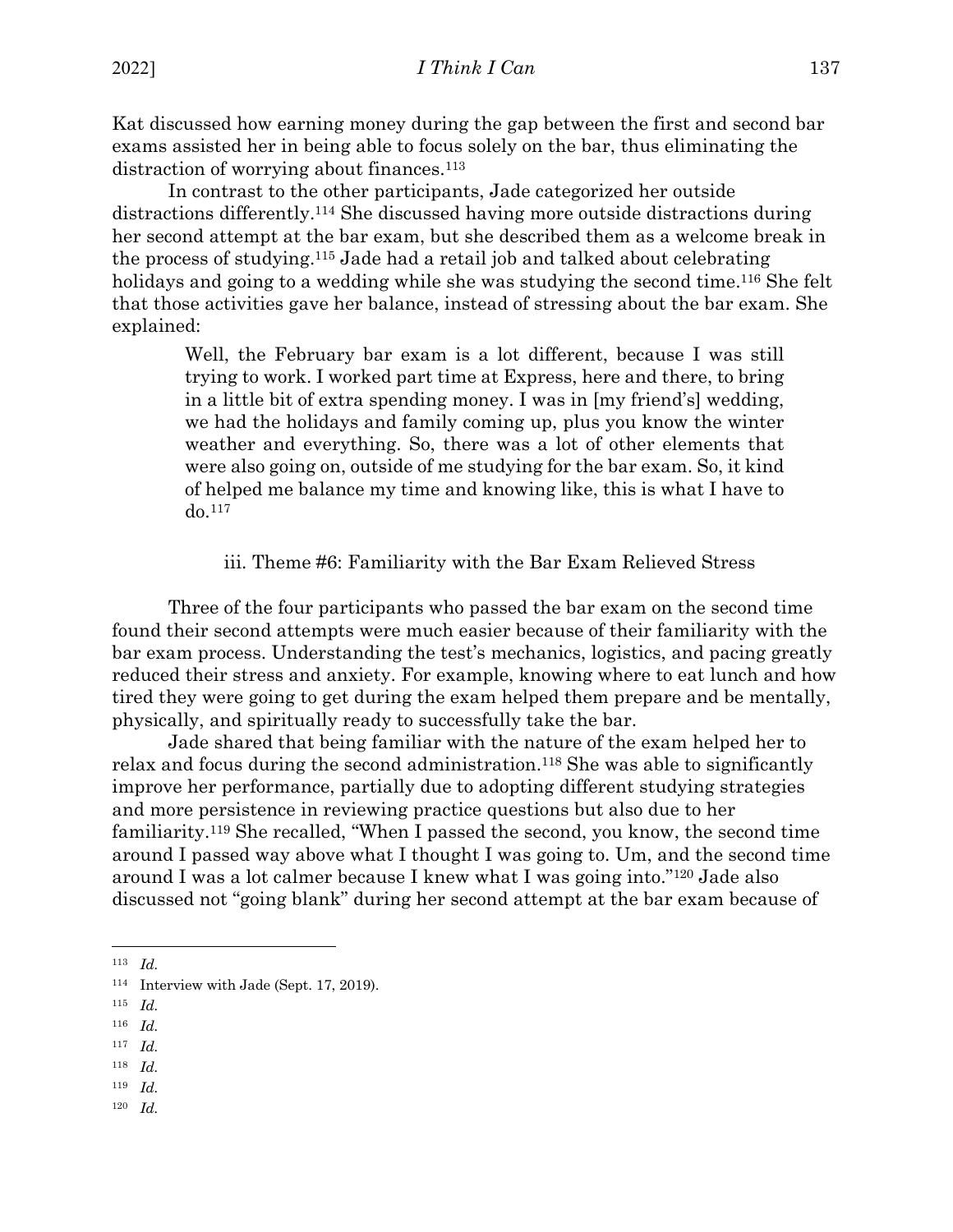her familiarity with the process and the confidence that came with it.<sup>121</sup> She described:

> I would say kind of almost buil[t] up a stamina when I was taking the exam. Like, you know, I got to keep going. Like, cause I did get tired during the first one. I remember significant feelings of tiredness, where I didn't feel that as much going into it the second time. It took a lot of it, you know, it's a mental thing. I mean, you can, you have to know the material. But that's, you know, I felt like I knew the material going into it the first time, but it was all mental and I, it, it broke me down and I just, I shut down and blanked out and I didn't let that happen to myself the second time.<sup>122</sup>

Jade also mentioned that the setup of the February bar exam helped her tremendously.123 She cited the smaller testing room as a significant factor in her reduced stress.124 She commented: "Another thing I really liked about the second time around was that the amount of people taking the bar exam was a lot smaller. Um, we were in a smaller conference room. It didn't seem as intimidating the second time around."125

Calvin also discussed the setup and familiarity of the exam as a source of his confidence in the second administration.126 He recognized that he came to the second bar exam with more experience in studying, but also his experience with the logistics and pace led to his success.<sup>127</sup> He remembered:

> The second time, having gained the experience of the preparation, and what I needed to change and what I needed to do. And then also, the day of, not being caught off guard by how long the, the two days can go. Um, the enormous room that you're in, what you need to do leading up to the exam. Even that day, the night before, lunch plans on the day out. So having all that experience on the second time and definitely made me more, more confident that I would pass the second time.<sup>128</sup>

Fiona discussed her familiarity with the overall process as a source of confidence.129 Although she did not cite the specific testing conditions, she did mention that being familiar with the process helped her to reduce her nerves.130 She reflected:

<sup>125</sup> *Id.*

- <sup>127</sup> *Id.*
- <sup>128</sup> *Id.*

<sup>121</sup> *Id.*

<sup>122</sup> *Id.*

<sup>123</sup> *Id.*

<sup>124</sup> *Id.*

<sup>126</sup> Interview with Calvin (Sept 16, 2019).

<sup>129</sup> Interview with Fiona (Sept 13, 2019).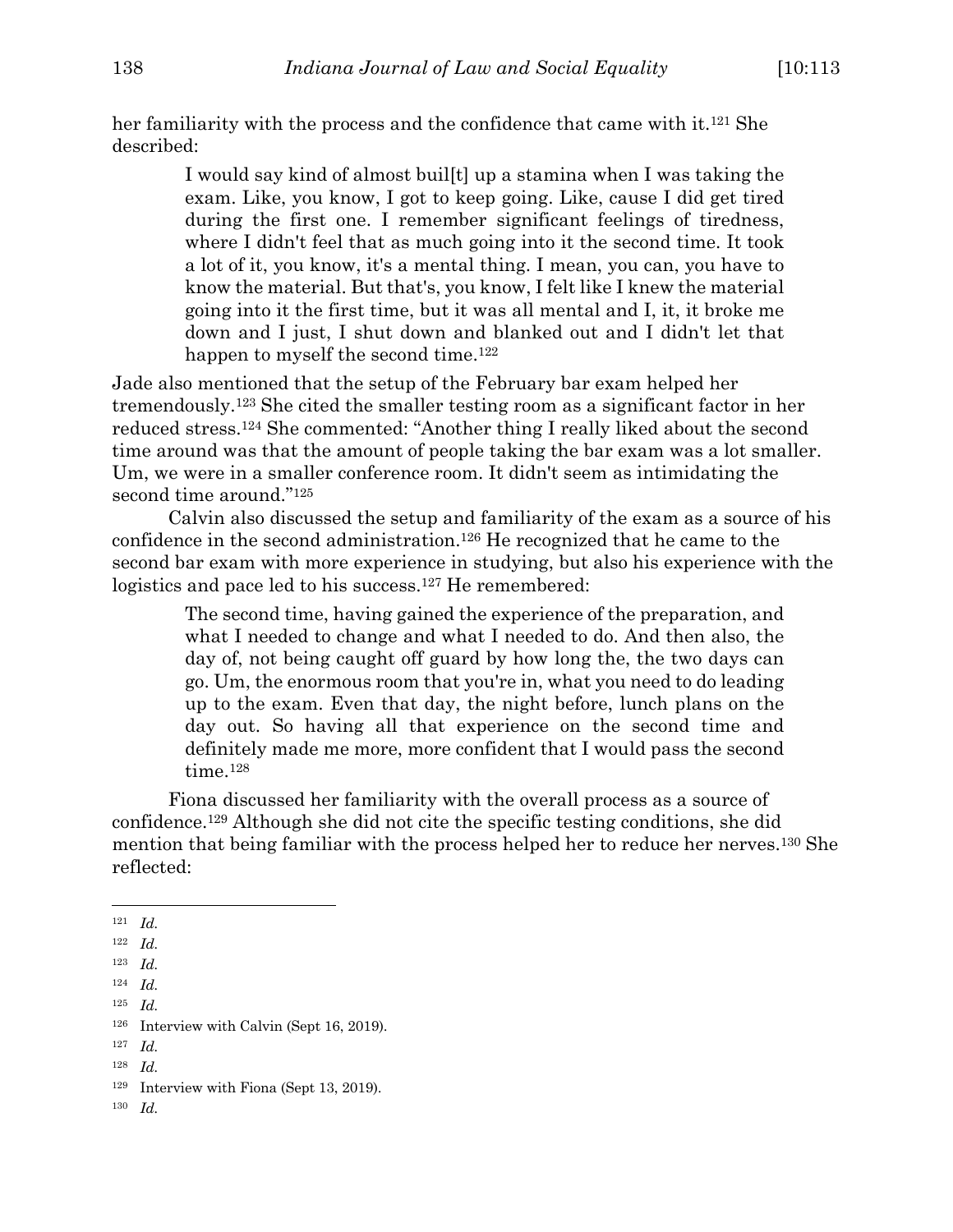At least I kind of knew what I was getting myself into again, because I've been through one, I knew, okay, here's this test, not as nervous this time around because I knew what to expect. Um, yeah. And I definitely, like I said, changed my, my working on my studying habits to be more aligned with what I actually knew worked for me. I think that definitely changed or helped me pass the second time.131

Kat was the only participant to report that she was less confident and more stressed during the second time she took the bar exam. Her familiarity with the bar exam did not help prepare her or allow her to ignore distractions. She described having an essay topic on the exam that had never been tested in her state. She described: "The second time, even though my, my studying, I felt better in my studying like, I don't know, because I actually had a breakdown the second time around during the exam. Um, so they tested this subject that they never tested on the bar ever, ever."132

During her second attempt at the bar exam, Kat described using her friend and family networks better for support.133 During a break in the exam, she reached out to her law school mentor after she experienced the essay question that she felt she was not prepared for.134

> I literally cried that first day. Between the morning session and afternoon session. And, you know, I talked to my mentor, she was a 3L when I was a 1L. And I called her crying, and she made me feel better. But, you know, she told me, you know, either way the stuff that you could do about it, at this point, is to go through [the] afternoon session and kill it. Because the afternoon sessions were a performance test and a performance test, [it] carries the weight of two essays. If I do really well on this performance test, that'll make up for it.135

#### *C. Universal Themes*

There were three themes that arose from all of the participants' experiences, regardless of whether they passed on the first or second time. All of the participants found balance in their study practices and habits that allowed them the space to take care of their emotional, physical, and spiritual well-being. Some of the participants identified that a lack of balance may have contributed to failing their attempt at the bar exam. After readjusting, they were able to find healthy outlets to manage the stress and demand of the bar exam. Second, most of the participants expressed having a heightened awareness of their ethnic and cultural background during their legal education experience. They were mindful of the lack of lawyers of

<sup>131</sup> *Id.*

<sup>132</sup> Interview with Kat (June 21, 2019).

<sup>133</sup> *Id.*

<sup>134</sup> *Id.*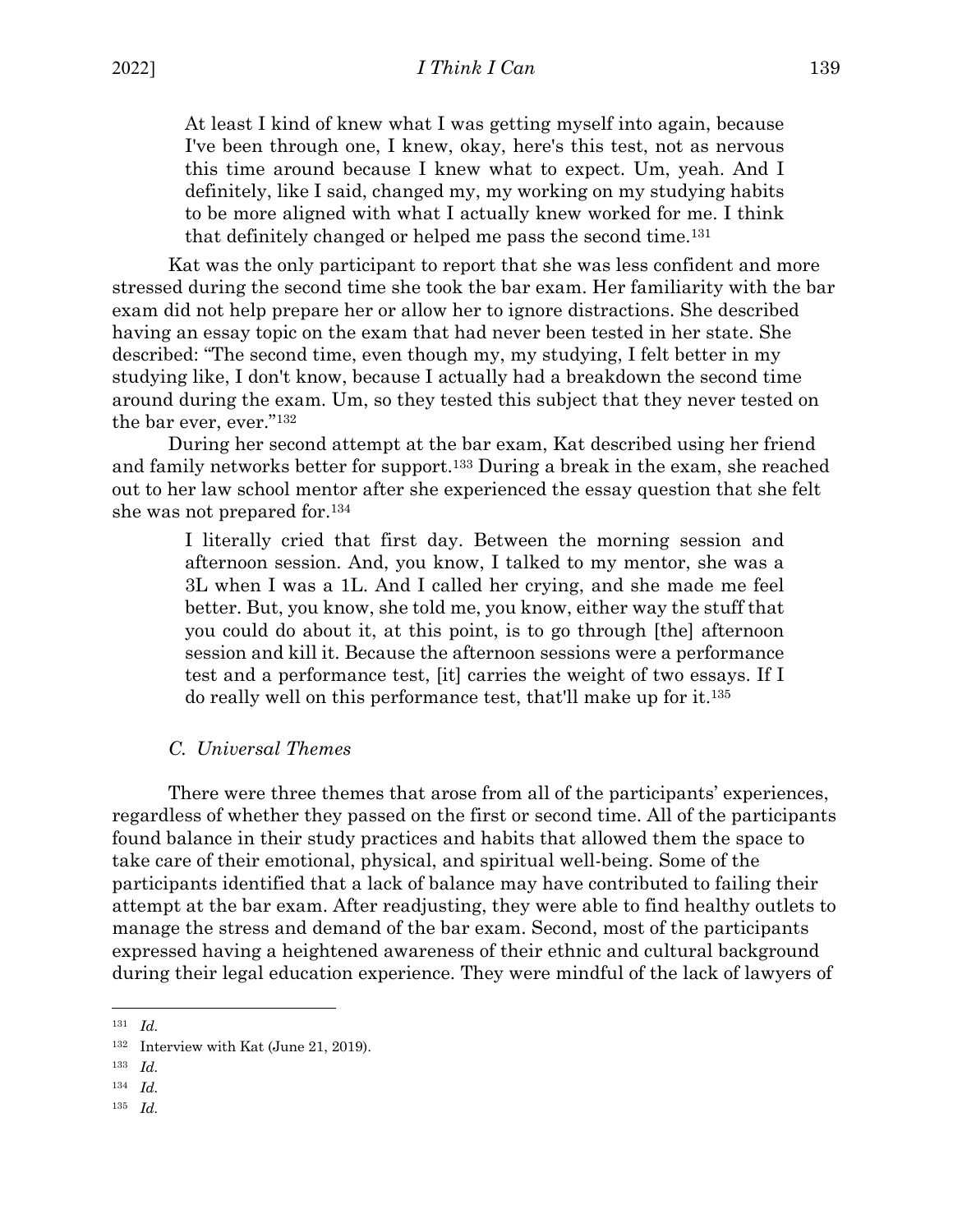color and that the bar exam has disproportionately lower pass rates for people of color. This awareness added a sense of responsibility and stress that the participants carried both during law school and on the bar exam. Finally, all participants reported experiencing extreme amounts of stress and anxiety during the bar exam. This was a universal experience, despite hours of preparation and regardless of the participants' level of success in law school.

#### i. Theme #7: Finding Balance

All of the participants found balance while studying for the bar exam. While the participants who passed the bar exam their first time practiced balance initially in their bar exam preparation, the participants who passed their second time also found balance in their second attempt. Balance meant prioritizing healthy activities, such as going to the gym, praying, and making time for friends and family. Jade found balance during her second attempt at the bar exam when she realized, "[she] could still step away from it, and [she] could still play volleyball, [she] could still do these things, and [she] could still devote [her] time to studying for the bar and everything."136 Similarly, Kerri took walks with her family.137 Including self-care practices as a part of bar preparation was due to the participants being mindful that their health and well-being were important elements for their success.138

Marcus discussed the importance of understanding that he should not get burned out, and he tried to find outlets to maintain balance.139 He shared that in his first few weeks of studying for the bar exam, he pushed himself too hard, which caused him to second guess his answers on practice exams.140 He reflected:

> I was making sure that I was doing things that would sort of take care of my mental health. Because, you know, being an athlete really helped me out a lot as far as being able to learn the diligence of practice and repetition. So that helped a bit. But more importantly, just building some balance in that experience as well. Whereas, you know, the first few weeks I just burned myself out, you know, it was like eight hours a day doing this, and I didn't provide any breaks for myself, and when I didn't do eight hours, I would beat myself up and you know, those types of experiences.141

<sup>136</sup> Interview with Jade (Sept. 17, 2019).

<sup>137</sup> Interview with Kerri (June 24, 2019).

<sup>138</sup> *Id.*

<sup>139</sup> Interview with Marcus (June 19, 2019).

<sup>140</sup> *Id.*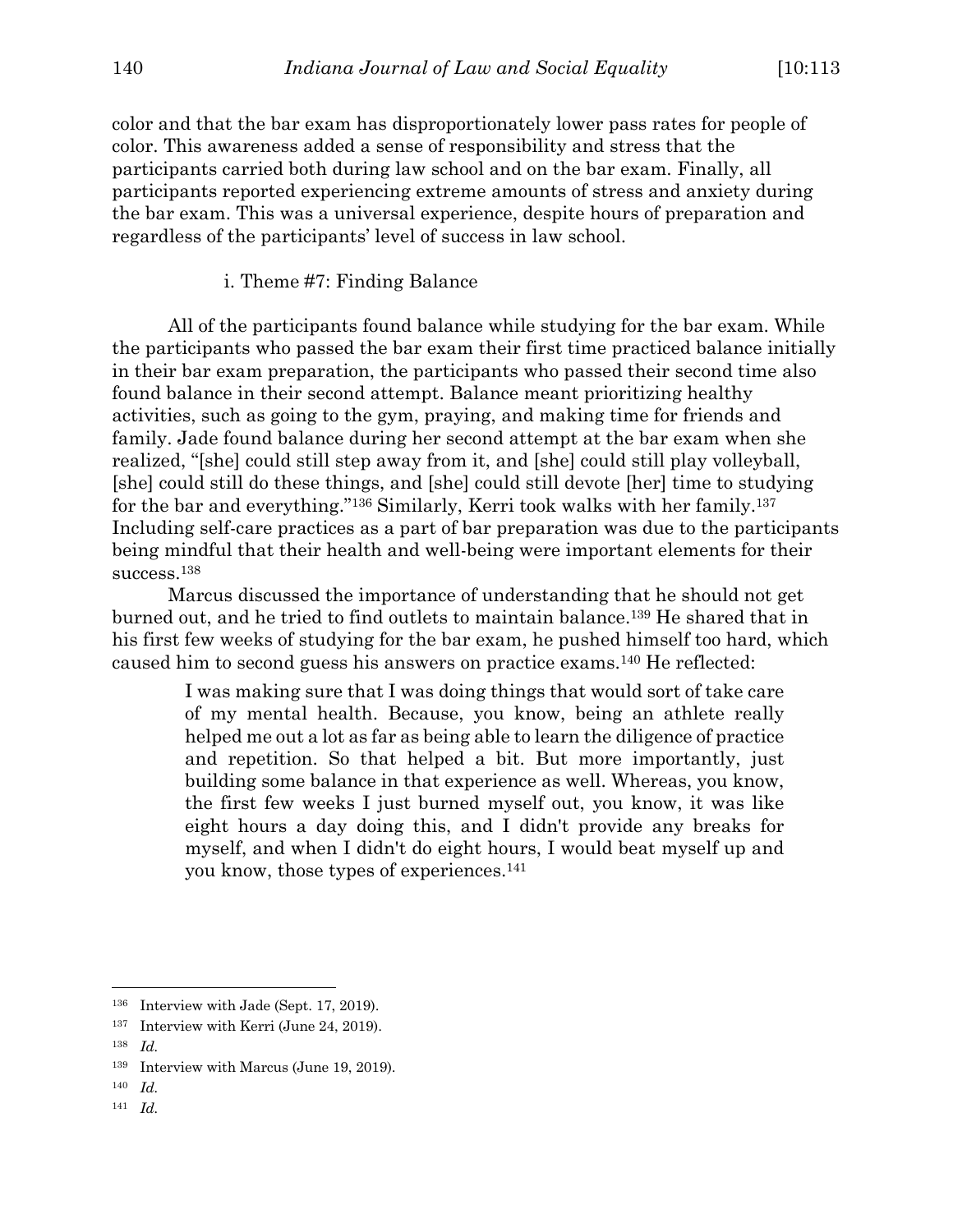Marcus also determined that it was important for his balance to make time for friends and a social life.<sup>142</sup> He scheduled extended hours of studying and then reserved the rest of the time at night to relax.143 He remembered:

> So really being able to find some outlets that were healthy for me. Exercise was one of them as well as, uh, just engaging with at this point a social life. But being, you know, okay with giving myself some time to, to have fun, but also knowing that, okay, I got to get back to work and so the fun can't carry over into the next day, you know. So that really helped me out. But by this point in time, you know, my social life really wasn't my law school peers at all.<sup>144</sup>

Mya also discussed reliance on her experience as an athlete to find balance while studying for the bar exam.<sup>145</sup> She discussed finding that a highly regulated schedule helped her be successful.146 She explained:

> Like I just need to relax, and like do nothing, and sometimes allowing yourself to have those moments. I used to be an athlete and like in law school in my second and third year I didn't exercise as much. But I was doing kickboxing [while studying for the bar exam], and so I was like going to the class in the morning, and then I would go work out and then shower, go home, and then come back in school. I'm normally not a person with a lot of routines, but that summer I just really had a routine of like, I ate the same thing for breakfast every single day, like you go to school, like go workout or like at least like take a walk, do something outside, and then go back to school and study. So that helped.147

Fiona also discussed finding balance through exercise and an exercise community.148 She did CrossFit both her first and second time, but during her second experience, she changed gyms. She remembered using CrossFit to help her relieve stress.149 She recalled:

> And like the night before, my second time taking the bar I had, um, I just really wanted them to like kind of work me out, get me really exhausted, so that I could sleep well. And I kind of like, you know, get those endorphins, and they always told me how, you know, working out helps brain power, I was determined to get those.150

- <sup>149</sup> *Id.*
- <sup>150</sup> *Id.*

<sup>142</sup> *Id.*

<sup>143</sup> *Id.*

<sup>144</sup> *Id.*

<sup>145</sup> Interview with Mya (June 20, 2019).

<sup>146</sup> *Id.*

<sup>147</sup> *Id.*

<sup>148</sup> Interview with Fiona (Sept 13, 2019).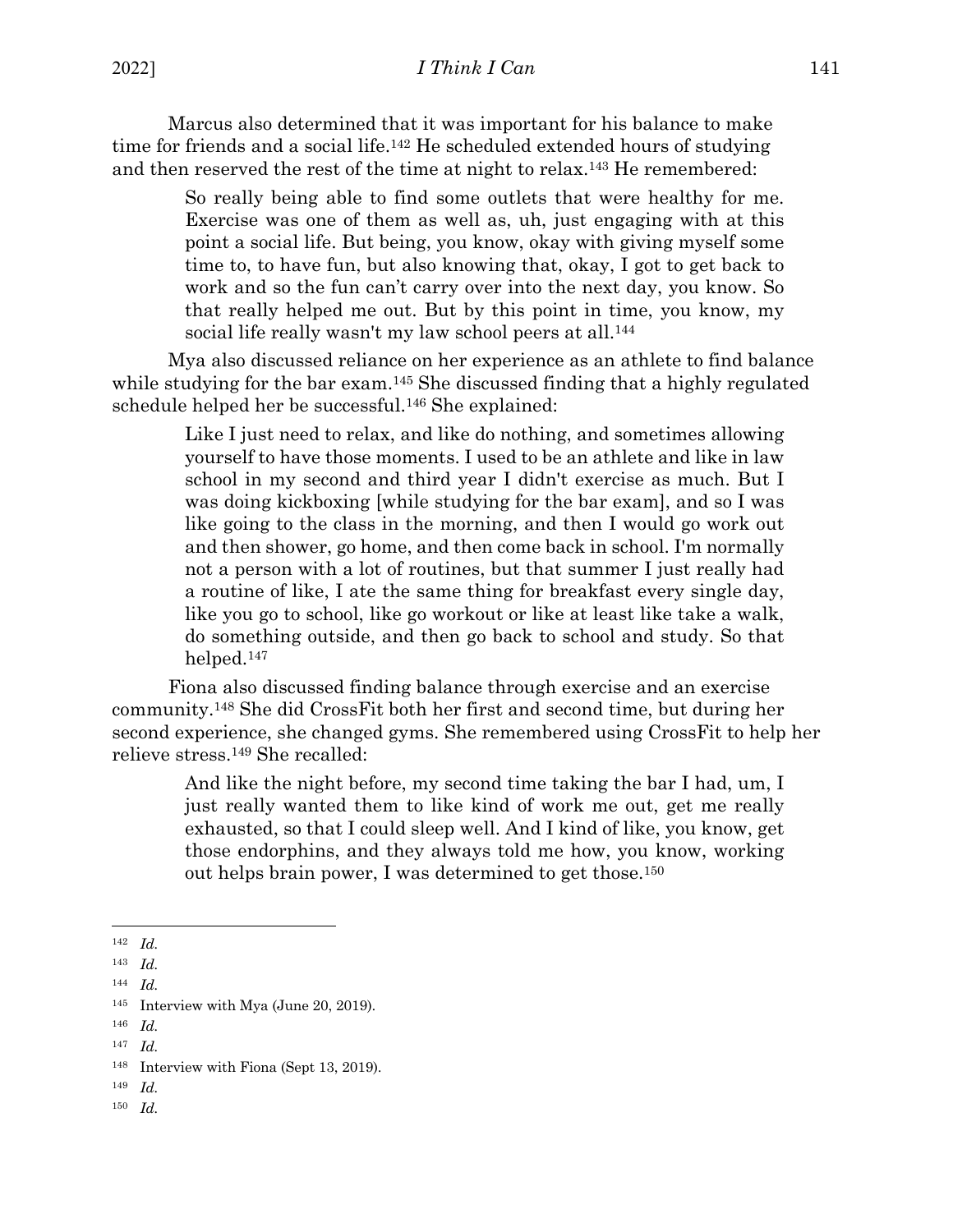Finally, Kat discussed finding a different type of balanced schedule during the second time she took the exam.151 During her first attempt, she was attempting fifteen-hour study days, which resulted in her not being able to sleep.152 She was trying to push herself to maintain an unbalanced schedule.153 She observed:

> I listened to a lot of people, you know a lot of, a lot of advice. They would say "Oh, you're supposed to, you have to study, you know, 18 hours a day, seven days a week" you know, you don't sleep, you know, you don't go have fun, you don't know, do other things. It's the bar, the bar, the bar, the bar, and the bar. And I listened to that and it was to my own detriment because it didn't work for me.154

During her second attempt Kat devised a more balanced approach which resulted in her living a healthier existence during this time.155

> And once I got back to that reality, the second time studying was even better. I was studying from nine to five and nine to four Monday through Saturday. And Sundays were my day to go to church, you know, sleep, or if I was wanting to do nothing, you know, go to church, come back home and just do nothing, or hang out with my mom and my dad, you know, do those things.156

Finding life balance was a crucial step for all of the participants in their bar exam experience. Several discussed starting the process with a lack of balance that left them tired, burned out, and with little energy. Eventually, all of the participants found a way to engage in activities that revived them to make their study time more effective.

ii. Theme #8: Awareness of Background

Both those who passed on the first time and those who passed on the second expressed an awareness of their racial and ethnic background. Often this awareness manifested in a heightened consciousness of the few attorneys of color, or that people of color struggle in legal education. For some, it was a reminder that they were succeeding while many of their fellow students of color were not. This awareness not only served to add a sense of duty but also a sense of stress and pressure.

Mya attended a highly ranked law school where there was an awareness among the students of color that the bar exam was a particular challenge for their

<sup>155</sup> *Id.*

<sup>151</sup> Interview with Kat (June 21, 2019).

<sup>152</sup> *Id.*

<sup>153</sup> *Id.*

<sup>154</sup> *Id.*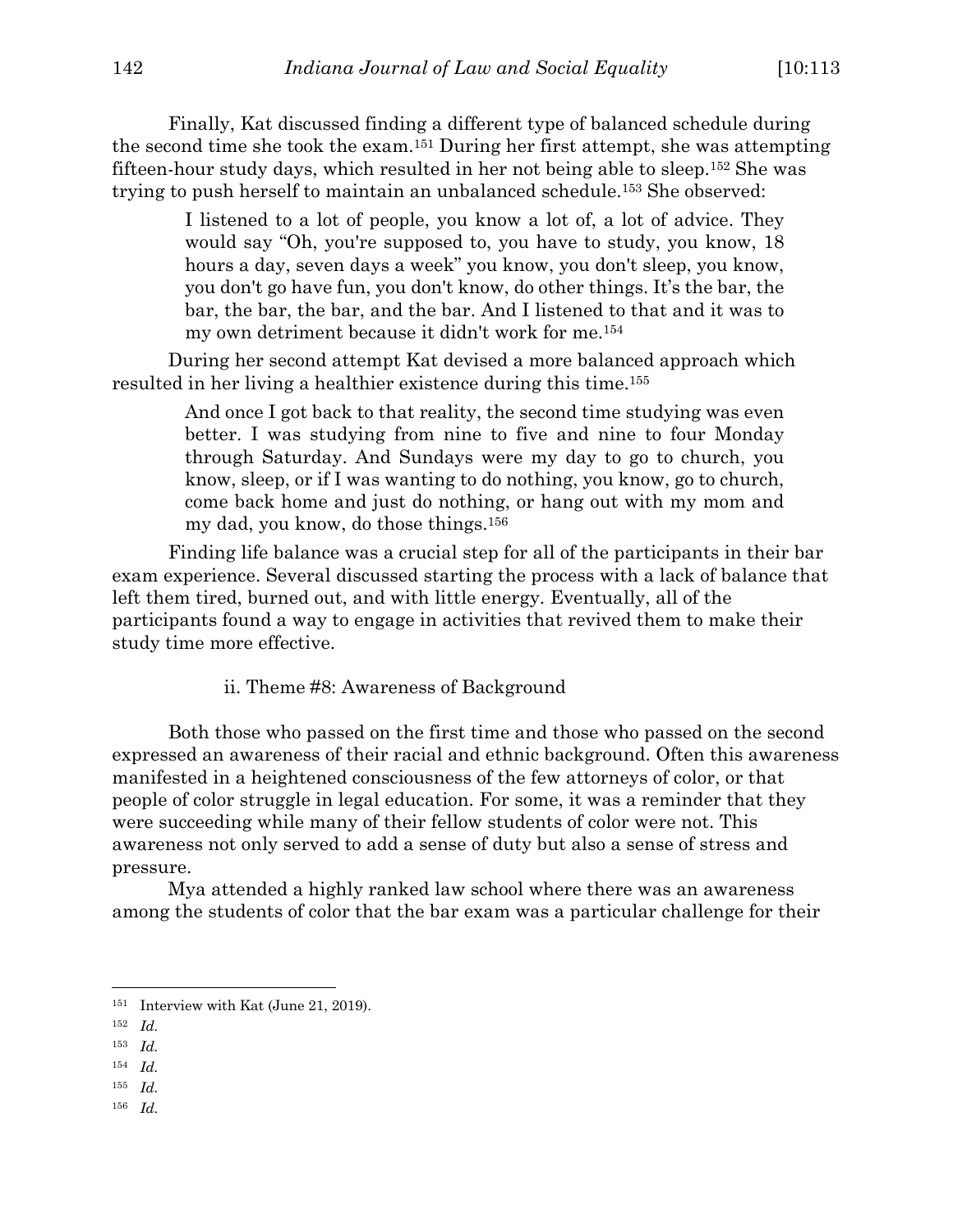group.157 One of her professors spoke explicitly about the challenges for Black students on the bar exam.158

She remembered: "One of our professors basically [came] to scare the shit out of us about the bar exam, especially for Black people. So, I think yeah, that kind of helped make sure we took it seriously."159 Although that faculty member addressed the challenges of the bar exam, Mya recalls that Black students in her class still had a disproportionate pass rate. She stated, "You know only like five of us passed from my BLSA class of like 17 the first time. It was really, it was really bad."160

Tina also was aware of how her fellow students of color were experiencing the bar exam and the opportunities she had that they did not. She mentioned: "I still think about this now, but when we walked into the room, we saw all of the hand takers [those not using a computer to take the exam], and I would say 80% of them were Black men."161 Tina also discussed being mindful that her job was paying for her bar preparation course, and she was mindful that many other students of color did not have that opportunity.162

Kat expressed awareness about her ethnicity when she was studying for the exam.163 She was reminded that the law has historically been a White institution created by White people in positions of power.164 She expressed that this trickled down into the very materials that she was using to study for the bar exam.165 She explained: "Especially with Black and brown students. I mean, figure out what works for you because the bar exam, the bar prep programs are not, they're not for us. They weren't for us."166 Kat's awareness helped her to recognize that to support her wellbeing, she needed to set up different schedules to balance all of her responsibilities.

Both Kerri and Marcus felt pressure to be successful because of their backgrounds. Kerri's father immigrated from Guatemala, and she felt a sense of responsibility to make him proud and to honor the sacrifices he made for her.<sup>167</sup> These feelings followed her throughout her life and were present in all aspects of her educational and professional experiences. She commented:

> I felt pressured to succeed because my dad had sacrificed so much for me to get to where I was, when I was younger. He worked three jobs. I mean, I remember my mom said we could spend time with him. He ran this billing company as one of his side jobs, and we would go in on

<sup>164</sup> *Id.*

<sup>157</sup> Interview with Mya (June 20, 2019).

<sup>158</sup> *Id.*

<sup>159</sup> *Id.*

<sup>160</sup> *Id.*

<sup>161</sup> Interview with Tina (July 1, 2019).

<sup>162</sup> *Id.*

<sup>163</sup> Interview with Kat (June 21, 2019).

<sup>165</sup> *Id.*

<sup>167</sup> Interview with Kerri (June 24, 2019).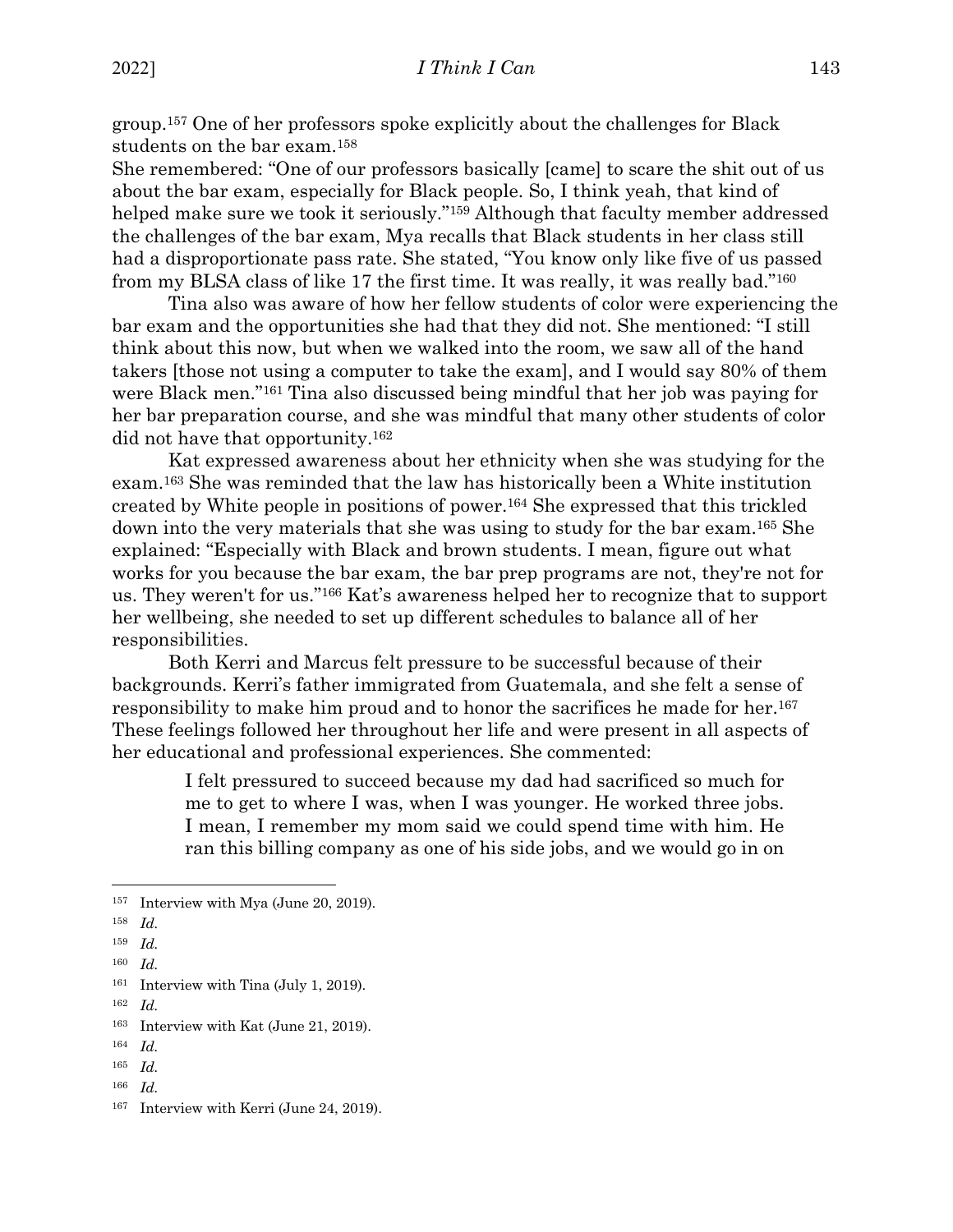the weekends and play around, and run and like do chair races and all these things, so that we can spend time with them, and my mom could help. And um, he worked so hard his whole life, like seven days a week, 10-hour, 14-hour days. And so I felt like I needed to take advantage of what he'd given me.168

Marcus also felt a sense of responsibility to the community because of how few lawyers of color are in his community.169 He recalled people from his community telling him how much he was needed as a Black man in the legal profession.170 He remembered: "And, I think it was the community really needing this, you know, they'd say, man, we need you, in a sense, kind of made it so I couldn't back away from it. . . . It was a heavy burden to carry."171

iii. Theme # 9: Nervousness and Anxiety During the Bar Exam

Regardless of whether the participant passed the bar on the first or second attempt, the entire group felt unsure about whether they could pass at some point during the process. They all experienced nervousness and anxiety while studying for the bar exam. Anxiety permeated the experiences of the participants during the study period, during the bar exam, and while waiting for the bar results. No matter the participants' level of preparation, performance in law school, or amount of time studying for the exam, all participants felt unsure and scared.

Kerri explained that she "was freaked out by it,"172 and Calvin stated he was "less confident."173 All the exam takers experienced stress, anxiety, and self-doubt during the bar exam, and it manifested in different ways. Kat talked about the number of topics and how not knowing which ones would show up gave her a lot of anxiety.174 She explained:

> You know you're scared. These exams are scary because, I don't know. Because in [my state] there are 14 possible topics that show up and … I took the three-day exam. So you have three days where, you know, you have to sit Tuesday, Wednesday, and Thursday. And we have essays on Tuesday and Thursday and there is no calm. There's no calm, you know? You know, well, there was property on Tuesday, so I shouldn't see property on Thursday, when in fact you can definitely see property on Thursday. So you are just feeling overwhelmed.175

<sup>171</sup> *Id.*

<sup>168</sup> *Id.*

<sup>169</sup> Interview with Marcus (June 19, 2019).

<sup>170</sup> *Id.*

<sup>&</sup>lt;sup>172</sup> Interview with Kerri (June 24, 2019).

<sup>173</sup> Interview with Calvin (Sept 16, 2019).

<sup>174</sup> Interview with Kat (June 21, 2019).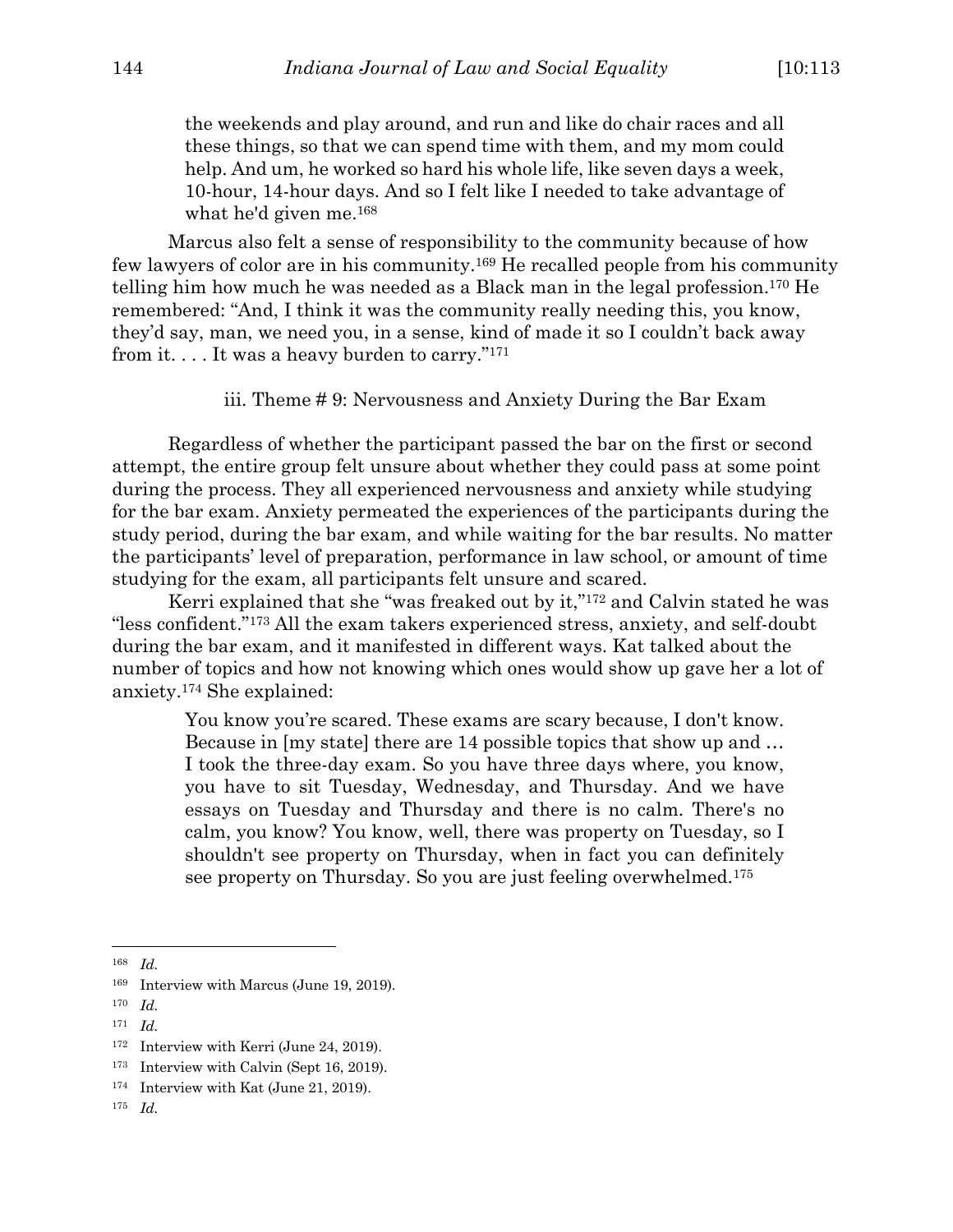Marcus discussed feeling scared and nervous both during the exam orientation and on the exam days. His nervous habits resulted in needing to use the restroom but not leaving for a restroom break due to fear of losing valuable time.<sup>176</sup> He explained:

> The first day was intense and, um, the orientation was scary. Overwhelming. The first day I went there and I got, I was nervous, and for some reason I must've drank too much water or something, Gatorade, before I went. And they were like, hey, if you start the exam you got to turn your exam into the proctor before you can go there to the restroom.177

Marcus chose to wait to go to the bathroom because he knew he needed all the time to finish his answers. He described running to the restroom during the break.178

Mya described even feeling unsure during her best subjects. She remembered: "And there was times, but even like, I was on my best subject, but I still kind of froze during the bar."179 Tina also felt really prepared but found the experience overwhelming. She stated, "Um, just the general, like anxiety of like there's so much information sometimes in the moment I would just be so overwhelmed… There was a moment when I was like, well, why am I doing this? And um, I was like fighting back tears, although I felt prepared."180 Fiona stated, "I was nervous. I had that anxiety and I just, you know, was kind of worried."181 Her worry extended into waiting for bar results after both her attempts. Despite a change in strategy when preparing for her second attempt, she still lacked confidence that she passed after taking the exam a second time. She remembered:

> Like I'm not sure if I passed the first time. I kind of thought, I, I think I definitely felt like unsure, but I kind of like had an inkling that I didn't pass. Um, and in the second time, I mean I still kind of felt the same way. Very unsure.182

Finally, Jade talked about really struggling emotionally due to stress and anxiety the first time she took the exam after checking her answers on an essay question between exam days. She recalled:

> I know that after the essay questions, I had a mental breakdown. I was falling in my room because I did one, the evidence, not evidence, the tort question I did completely wrong and I knew that I did it completely wrong. And it's at that point, you know, I had known that I messed up. And I think that also kind of, um, played into me going into the multiple choice question. And I kind of wished that I would've

<sup>&</sup>lt;sup>176</sup> Interview with Marcus (June 19, 2019).

<sup>177</sup> *Id.*

<sup>179</sup> Interview with Mya (June 20, 2019).

<sup>180</sup> Interview with Tina (July 1, 2019).

<sup>181</sup> Interview with Fiona (Sept 13, 2019).

<sup>182</sup> *Id.*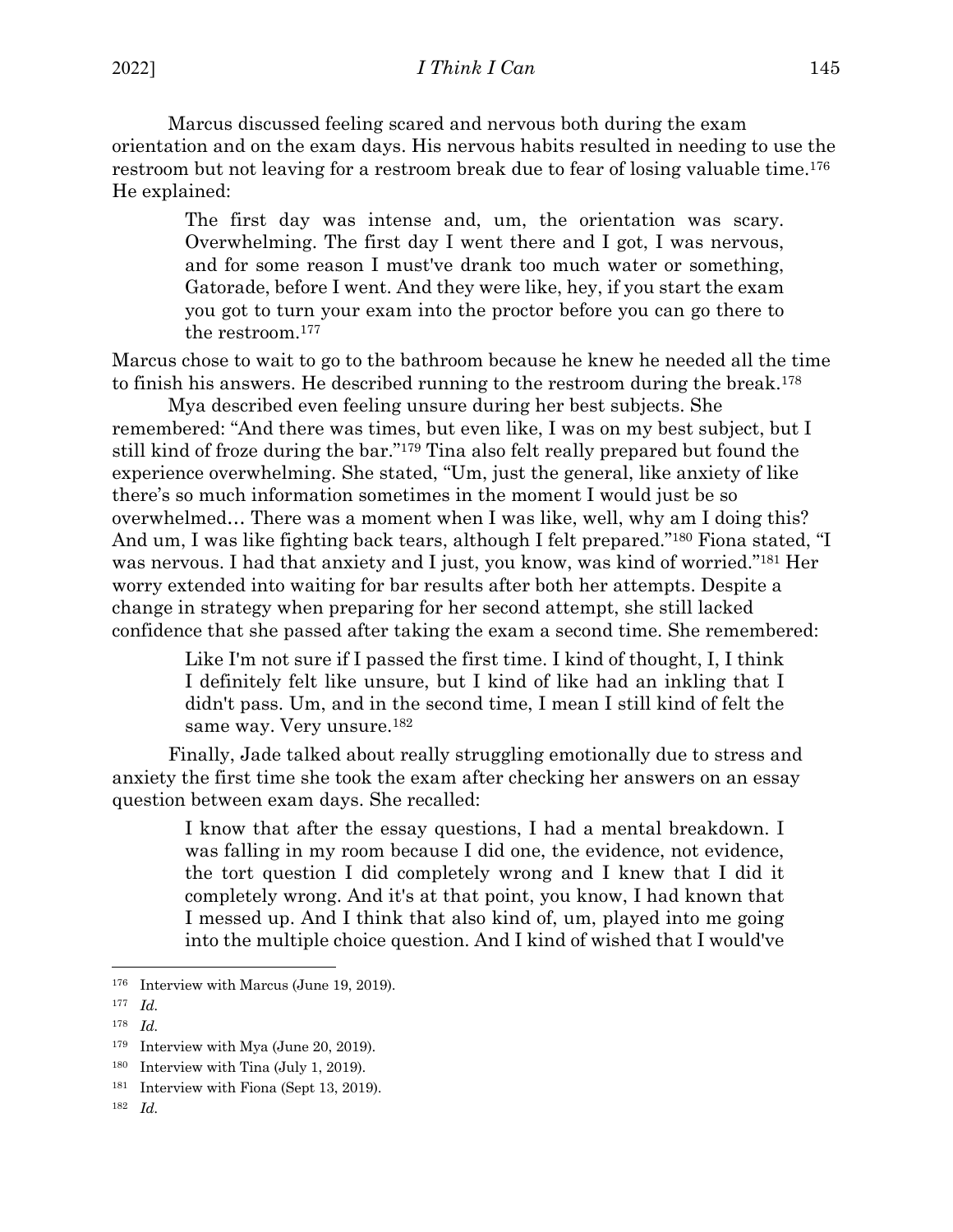never looked. And I mean that I would have just stayed blind to what it was.183

Like some of the other participants, Jade was unsure about some of her answers, but she was the only participant to disclose that she checked an answer before the next phase of the exam.184 She felt that this put her in a precarious emotional state for the rest of the exam, which may have been a factor in her failing the first time.185

#### **III. DISCUSSION OF FINDINGS**

#### *A. Findings for Participants Who Passed the Bar Exam the First Time*

Participants who passed the bar on their first attempt expressed a higher efficacy and higher ability to self-regulate while studying for and taking the bar exam. Each of the three themes that developed out of their perceptions and experiences indicates this common attribute among these participants. When the participants previously overcame their academic insecurities, this exemplified the process of mastery, which helped to develop higher self-efficacy.186 Additionally, the participants' mindfulness of the study strategies that worked for them suggested that they had strong self-regulation practices that helped them to practice metacognition and be successful.187 Finally, navigating the bar exam process with social support and finding support within the legal community demonstrated the participants' high levels of self-regulation.188

i. Discussion of Theme #1: Overcoming Academic Insecurity Early

The participants who passed the exam on their first time all felt unsure about their abilities at some point in their academic career.189 Had they not had this previous success within the law school environment, developing a sense of their ability to pass the bar exam may not have been feasible. Tina, Mya, and Kerri all expressed that their success within their first year of law school helped to boost their confidence.190 This direct example of their ability to be successful translated into their belief that they could study for and pass the exam.

<sup>183</sup> Interview with Jade (Sept. 17, 2019).

<sup>184</sup> *Id.*

<sup>185</sup> *Id.*

<sup>186</sup> *See* Gaskill & Hoy, *supra* note 36, at 187.

<sup>187</sup> *See id.* at 194.

<sup>188</sup> *See id.*

<sup>189</sup> *See* discussion *supra* Section II.A.i.

<sup>190</sup> *See* discussion *supra* Section II.A.i.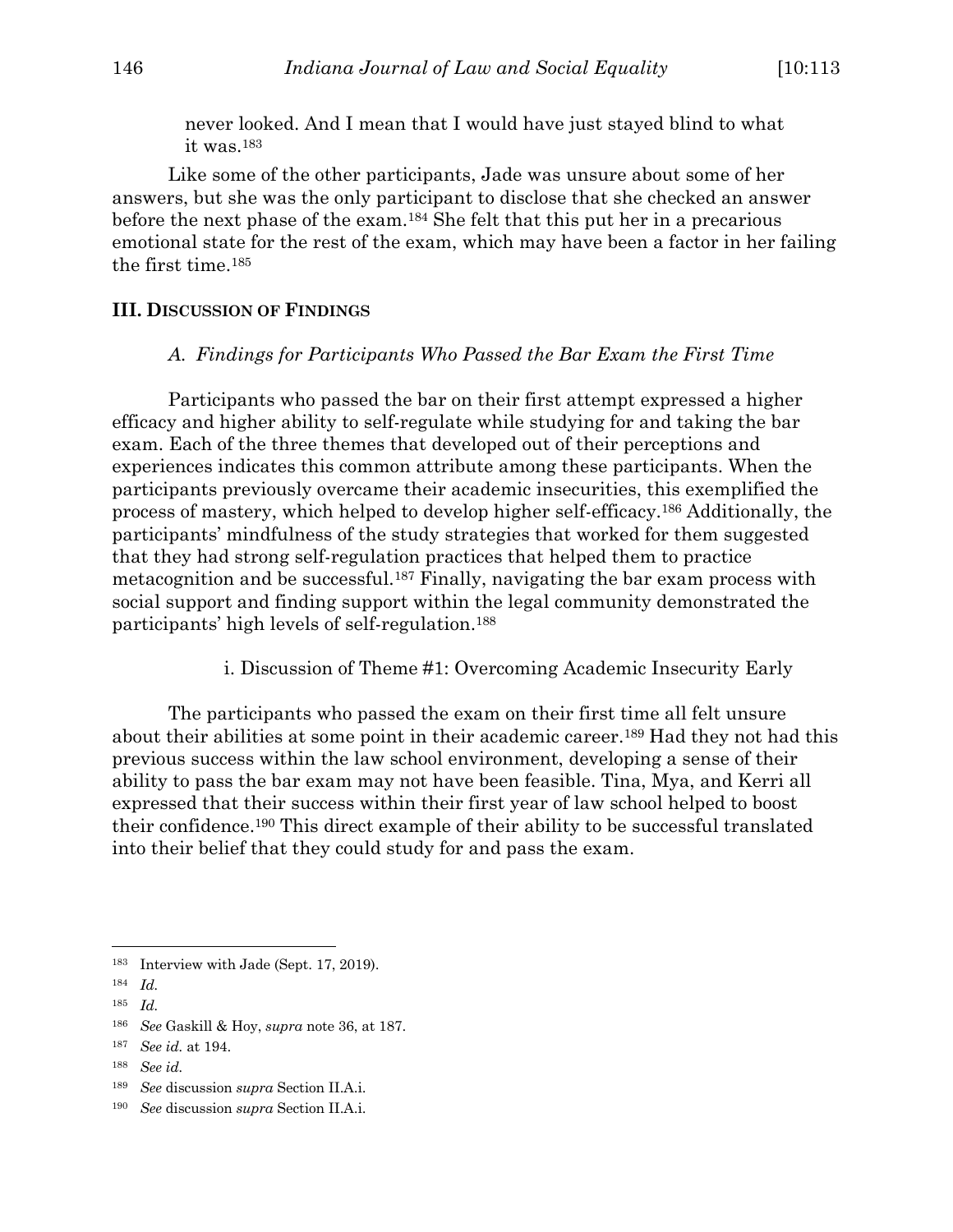Mastery experiences have the most influence on a person's efficacy.191 These experiences influence the way a person thinks about a task in either a positive or draining way. Bandura explains that failure destabilizes efficacy, particularly if it happens before a person's sense of efficacy has formed.<sup>192</sup> For the bar takers who passed on the first try, their self-efficacy was formed during law school as they saw success in achieving the grades that they wanted to achieve. The insecurities they expressed about being unsure whether law school and the legal profession was right for them were replaced by a sense that they could be successful within the field and on the bar exam.193 This underlying efficacy did not completely inoculate these participants from feeling stressed or anxious about the exam, but it provided them with a sense of belief that they could pass, and they had the experience to support these beliefs.194

Mastery as a source of self-efficacy is a noteworthy theme for the students who passed on the second time because it shifts the common perception that those who do not pass the bar exam do not have the ability or intellect to do so. These findings suggest that those who do not pass the bar on the first time do not necessarily lack capability, only that undertaking the task of taking the bar is extremely difficult when a person does not believe in their academic ability. A lack of self-efficacy makes the task of day-in and day-out studying extremely difficult to accomplish.195

> ii. Discussion of Theme #2: Being Mindful of Study Strategies that Work

The first-time passer group shared experiences of using study strategies that work in order to be successful on the bar exam.<sup>196</sup> This theme suggests that the participants had a high degree of self-regulation while studying for the bar. Selfregulation involves the metacognitive practice of planning, organizing, monitoring, and evaluating study practices.197 It has been described as a feedback loop that helps to monitor how successful one is at studying and readjusting if need be.<sup>198</sup> All of the first-time passers discussed implementing strategies that worked for them in the past and only utilizing the strategies suggested by their commercial program

<sup>191</sup> SELF-EFFICACY: THE EXERCISE OF CONTROL, *supra* note 41, at 80; *see* Mimi Bong & Einar M. Skaalvik, *Academic Self-Concept and Self-Efficacy: How Different Are They Really?*, 15 EDUC. PSYCHOLOGY REV. 1, 28 (2003).

<sup>192</sup> SELF-EFFICACY: THE EXERCISE OF CONTROL, *supra* note 41, at 80.

<sup>193</sup> *See* discussion *supra* Section II.A.i.

<sup>194</sup> *Id.*

<sup>195</sup> *Id.*

<sup>196</sup> *See* discussion *supra* Section II.A.ii.

<sup>197</sup> Paul R. Pintrich, *A Conceptual Framework for Assessing Motivation and Self-Regulated Learning in College Students*, 16 EDUC. PSYCHOLOGY REV. 385, 389 (2004).

<sup>198</sup> *See* Charles S. Carver & Michael F. Scheier, *Self-Regulation of Action and Affect*, *in* HANDBOOK OF SELF-REGULATION 3–5 (Kathleen D. Vohs & Roy F. Baumeister eds., 2016).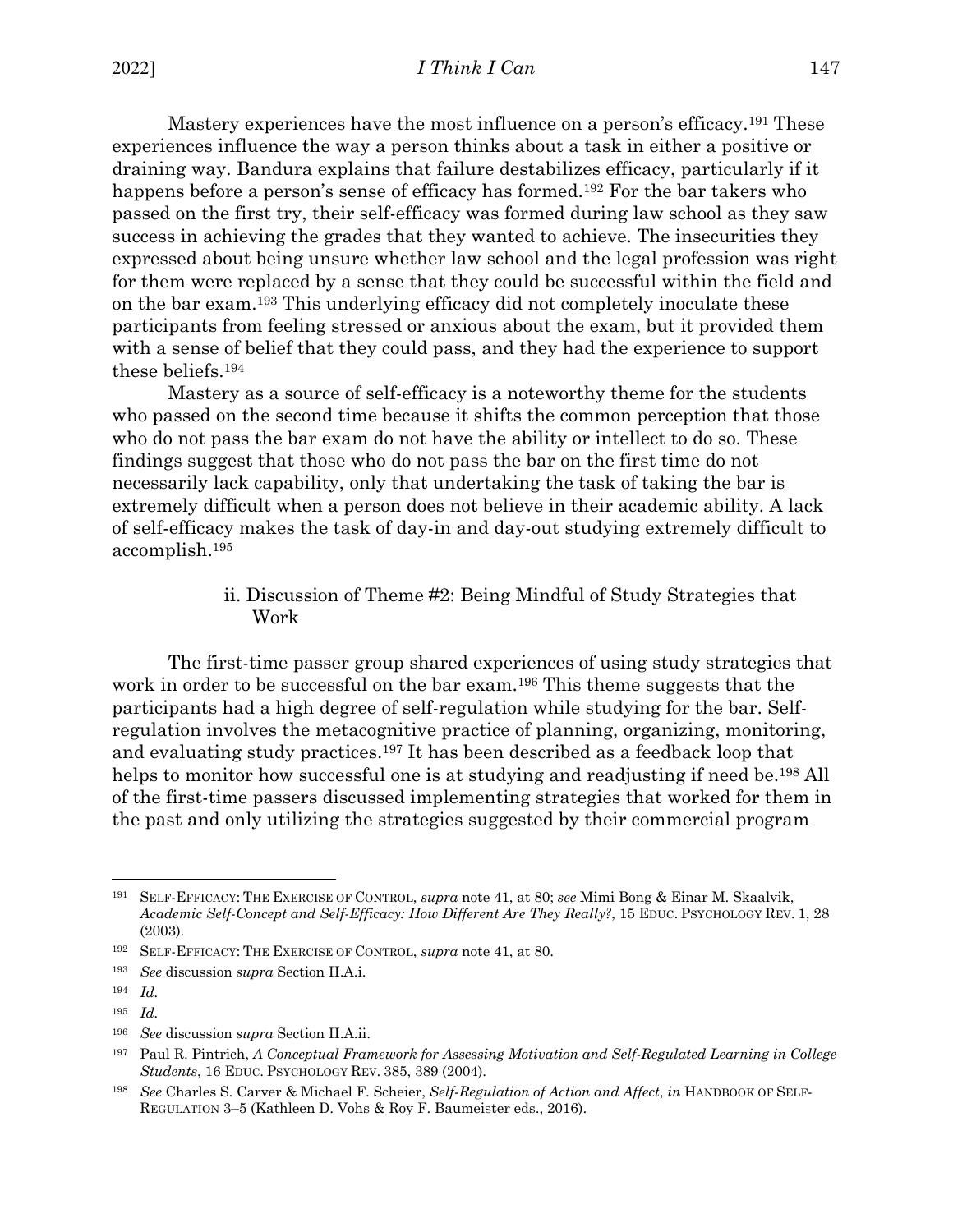that were useful for them. This ultimately had to take a significant degree of selfregulation because the students had to monitor how successful their efforts were.

A part of high self-regulation includes engaging in metacognitive behaviors. Metacognition refers to the process of thinking about learning or thinking.199 Metacognitive activity is essential in high self-regulation because it helps the learner to evaluate what processes are working and how to accomplish the tasks that need to be done to be successful.200 When Tina discussed creating her own 300 page outline and Kerri talked about using Quizlet as a tool to help memorize, they were using metacognitive skills to determine which strategies would help them to learn the material in a way that would help them be successful on the bar exam. Without this awareness of how they were learning and the process of evaluating their efforts in studying, the participants who passed the bar exam on the first attempt may have stuck to ineffective techniques. Several of the first-time passers discussed not finding the bar review lectures useful in their studying process.<sup>201</sup> Spending several hours each day watching lectures would not be an effective use of a person's time in the sensitive period before the bar exam. Marcus discussed ditching the lectures shortly after he started studying because he needed more time to "develop a relationship with the material."202 This was the process of high selfregulation through a metacognitive practice.

#### iii. Discussion of Theme #3: Finding Support

Finding support throughout the process of studying for the bar also demonstrated that the first-time takers had high self-efficacy and high selfregulation. In addition to mastery, social persuasion factors into an individual's belief that they can accomplish a task.<sup>203</sup> Social persuasion includes a reciprocal "giving and receiving feedback and social support."204 This practice helps the individual to monitor their studying as well as to model behaviors that result in higher self-efficacy.<sup>205</sup> Social persuasion also includes the verbalization of others that one has the ability to succeed.206 This type of monitoring and receiving of feedback by the participants who passed on the first time was demonstrated by their interactions with others while studying for the bar. Positioning themselves around others that they could model their behaviors after and receive feedback and support from provided a resource for the participants to maintain high self-efficacy. Marcus mentioned reaching out to law school academic support faculty for feedback,

<sup>199</sup> Patti Alleva & Jennifer A. Gundlach, *Learning Intentionally and the Metacognitive Task*, 65 J. LEGAL EDUC. 710, 722 (2016).

<sup>200</sup> *See* discussion *supra* Section II.A.ii.

<sup>201</sup> *See* discussion *supra* Section II.A.ii.

<sup>202</sup> Interview with Marcus (June 19, 2019).

<sup>203</sup> *See* Anders, *supra* note 41, at 15.

<sup>204</sup> *Id*. at 23.

<sup>205</sup> *See* Dale H. Schunk, *Self-Efficacy for Reading and Writing: Influence of Modeling, Goal Setting, and Self-Evaluation*, 19 READING & WRITING Q. 159, 168-69 (2003).

<sup>206</sup> SELF-EFFICACY: THE EXERCISE OF CONTROL, *supra* note 41, at 101.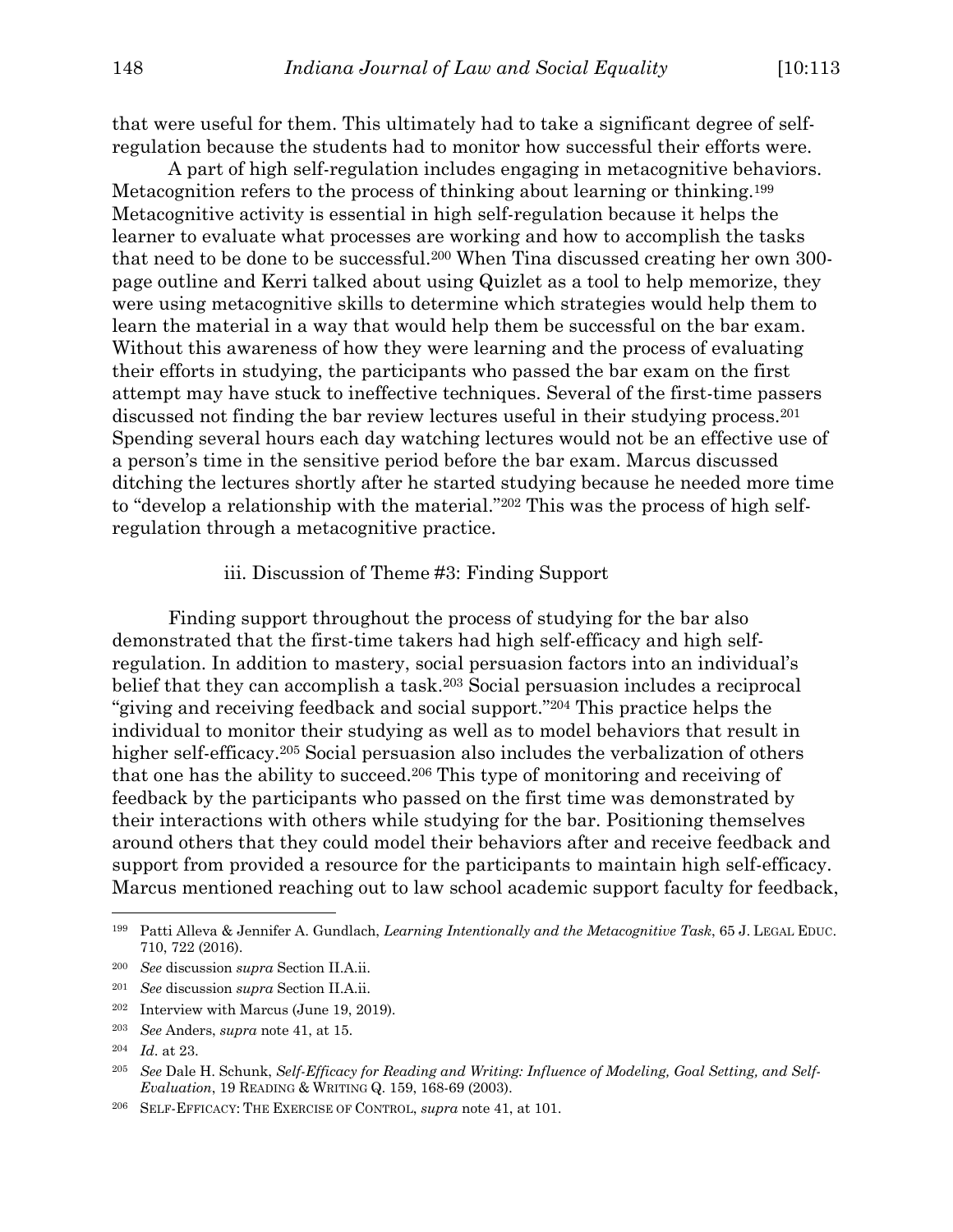not only on his practice problems but also for reassurance that he was succeeding in his efforts. He was establishing his self-efficacy through social persuasion. This type of feedback, from someone he had already developed a relationship with, helped him to keep believing that he had the ability to pass. This practice, as opposed to getting anonymous feedback from commercial preparation program graders, provided meaningful support that contributed to high self-efficacy.

External support also assists with self-regulation because it helps provide the feedback loop necessary for high self-regulation.207 Self-regulation requires determining if efforts are satisfactory or need to be adjusted, thus studying in groups or seeking feedback from others assists with this assessment.208 Feedback is more easily attainable with an engaged support system that can reliably provide information about the individual's self-regulation.209 When Tina mentioned studying with her friends throughout the bar exam process, she was providing herself with an environment where she could monitor her efforts in relation to others and receive feedback from them.210 Mya also described mirroring her study habits after a person whom she perceived to be studying harder than her.<sup>211</sup> Selfreflection, observation, and external support, including a feedback loop, assisted the first-time passers in attaining a high level of self-regulation.

#### *B. Findings for Participants Who Passed the Bar Exam on the Second Time*

The common themes of studying alone and experiencing outside distraction suggest that the group that passed the bar exam on the second time potentially had lower self-efficacy and self-regulation. Studying alone did not provide them with the social persuasion that helps to maintain high self-efficacy because they did not have others who were tied to the legal community providing them with support and words of affirmation.<sup>212</sup> Additionally, studying alone did not help them with high self-regulation because they could not compare their strategies for studying with other students taking the bar exam.213 The outside stressors that members of this group experienced also potentially impacted their self-regulation and self-efficacy. The non-bar-exam-related stress served to distract their attention from their studies and thus left the participants unsure of whether they could pass.214 Finally, the participants in this group experienced higher self-efficacy during their second attempt because they were familiar with their surroundings and the process of

<sup>207</sup> *See* Gaskill & Hoy, *supra* note 36, at 194.

<sup>208</sup> *See* Barry J. Zimmerman & Anastasia Kitsantas, *Comparing Students' Self-Discipline and Self-Regulation Measures and Their Prediction of Academic Achievement*, 39 CONTEMP. EDUC. PSYCHOLOGY 145, 145 (2014).

<sup>209</sup> *See, e.g.*, Gavin T. Brown, Elizabeth R. Peterson & Esther S. Yao, *Student Conceptions of Feedback: Impact on Self-Regulation, Self-Efficacy, and Academic Achievement*, 86 BRITISH J. EDUC. PSYCHOLOGY 606 (2016).

<sup>210</sup> Interview with Tina (July 1, 2019).

<sup>211</sup> *See* discussion *supra* Section II.A.iii.

<sup>212</sup> *See* Gaskill & Hoy, *supra* note 36, at 194.

<sup>213</sup> *See id.* at 1168.

<sup>214</sup> *See* Shahin Vaezi & Nasser Fallah, *The Relationship Between Self-Efficacy and Stress Among Iranian EFL Teachers*, 2 J. LANGUAGE TEACHING & RSCH. 1168, 1169 (2011).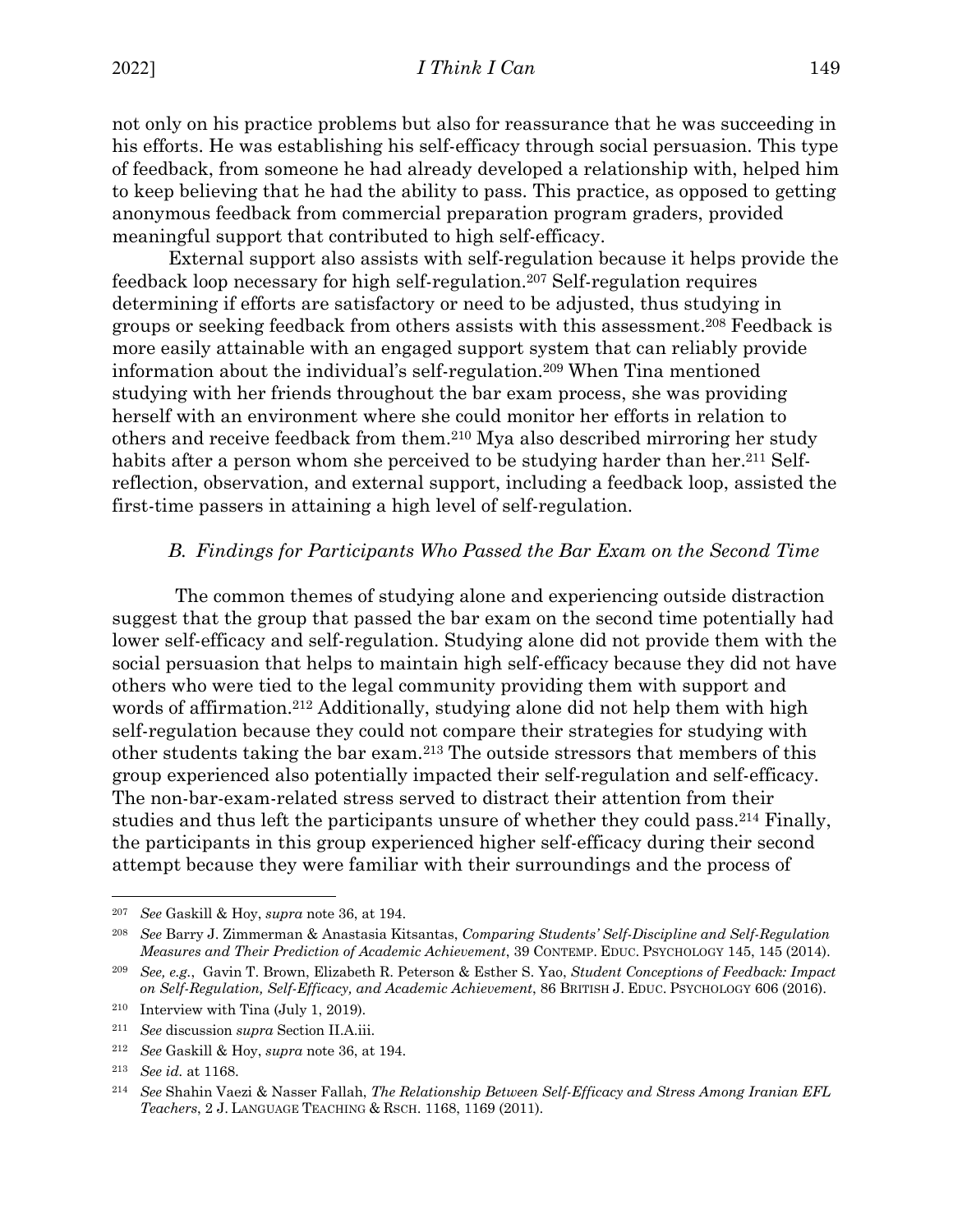taking the bar exam.215 Not being distracted during the test by the size of the room or the number of people helped them to visualize success and maintain high selfregulation during the exam itself.216

i. Discussion of Theme #4: Isolation in Studying

While those who passed the exam on the first attempt used others for feedback loops and social persuasion to help them maintain high self-efficacy and self-regulation, those who passed on the second time chose to study alone. This did not provide them with the tools necessary to monitor their studying and feedback to keep their self-efficacy and self-regulation high.217 Jade's decision to look up information about an essay question in between test days was an example of not having the social persuasion she needed to maintain high self-efficacy during the exam.218 In contrast, Kat discussed maintaining a better support system in her second attempt. After a comparable experience where she was unsure about her answer to an essay question, she reached out for support from a mentor who was able to use social persuasion to help her maintain confidence that she could successfully finish the bar exam.

While studying alone does not necessarily indicate lower academic performance,219 social isolation has been correlated with lower academic selfefficacy.220 Isolation includes the practice of being alone in one's endeavors and has been found to contribute to the lack of student success in higher education, in addition to creating a variety of other challenges.221 The participants who passed the bar exam on the second attempt all discussed studying for the bar exam on their own. Without the social persuasion feedback about topics and study techniques needed to boost a person's self-efficacy, it may have been difficult for the participants to maintain a sense of being able to successfully navigate the bar exam.222 Although they reported talking to family and friends, discussions with

<sup>215</sup> *See* Muhammed Yusuf, *The Impact of Self-Efficacy, Achievement Motivation, and Self-Regulated Learning Strategies on Students' Academic Achievement*, 15 PROCEDIA SOC. & BEHAV. SCI. 2623, 2624 (2011).

<sup>216</sup> *See* discussion *supra* Section *II.B.*

<sup>217</sup> *See* Gaskill & Hoy, *supra* note 36, at 194.

<sup>218</sup> *See* discussion *supra* Section *II.B.i.*

<sup>219</sup> *See* Lana Al Shawwa, Ahmad A. Abulaban, Abdulrhman A. Abulaban, Anas Merdad, Sara Baghlaf, Ahmed Algethami, Joullanar Abu-shanah, & Abdulrahman Balkhovor, *Factors Potentially Influencing Academic Performance Among Medical Students*, 6 ADVANCES MED. EDUC. & PRAC. 65, 71 (2015) (finding that 79% of medical students with higher GPAs studied alone).

<sup>220</sup> *See* Sara Connolly, David Oberleitner, & Joseph Guarneri, *Tracking Social Isolation, Academic Self-Efficacy and Adjustment to College: Self-Reported Perceptions Across the First Semester of College*, 25 J.C. ORIENTATION & TRANSITION 17, 23 (2018).

<sup>221</sup> *See* Maia Szalavitz, *Social Isolation, Not Just Feeling Lonely, May Shorten Lives*, TIME (March 26, 2016), http://healthland.time.com/2013/03/26/social-isolation-not-just-feeling-lonely-may-shorten-lives/; J. Elizabeth Norrell & Bron Ingoldsby, *Surviving Academic Isolation: Strategies for Success*, 40 FAM. REL. 345, 345–47 (1991); Vighnarajah & Lim Shing Yu Jolene, *Assessment of Diversity Through Student Isolation: Qualitative Investigation of Academic, Social, and Emotional Isolation*, 1 INT'L J. TCHR. EDUC. & PRO. DEV. 1, 3 (2019).

<sup>222</sup> *See* SELF-EFFICACY: THE EXERCISE OF CONTROL, *supra* note 41.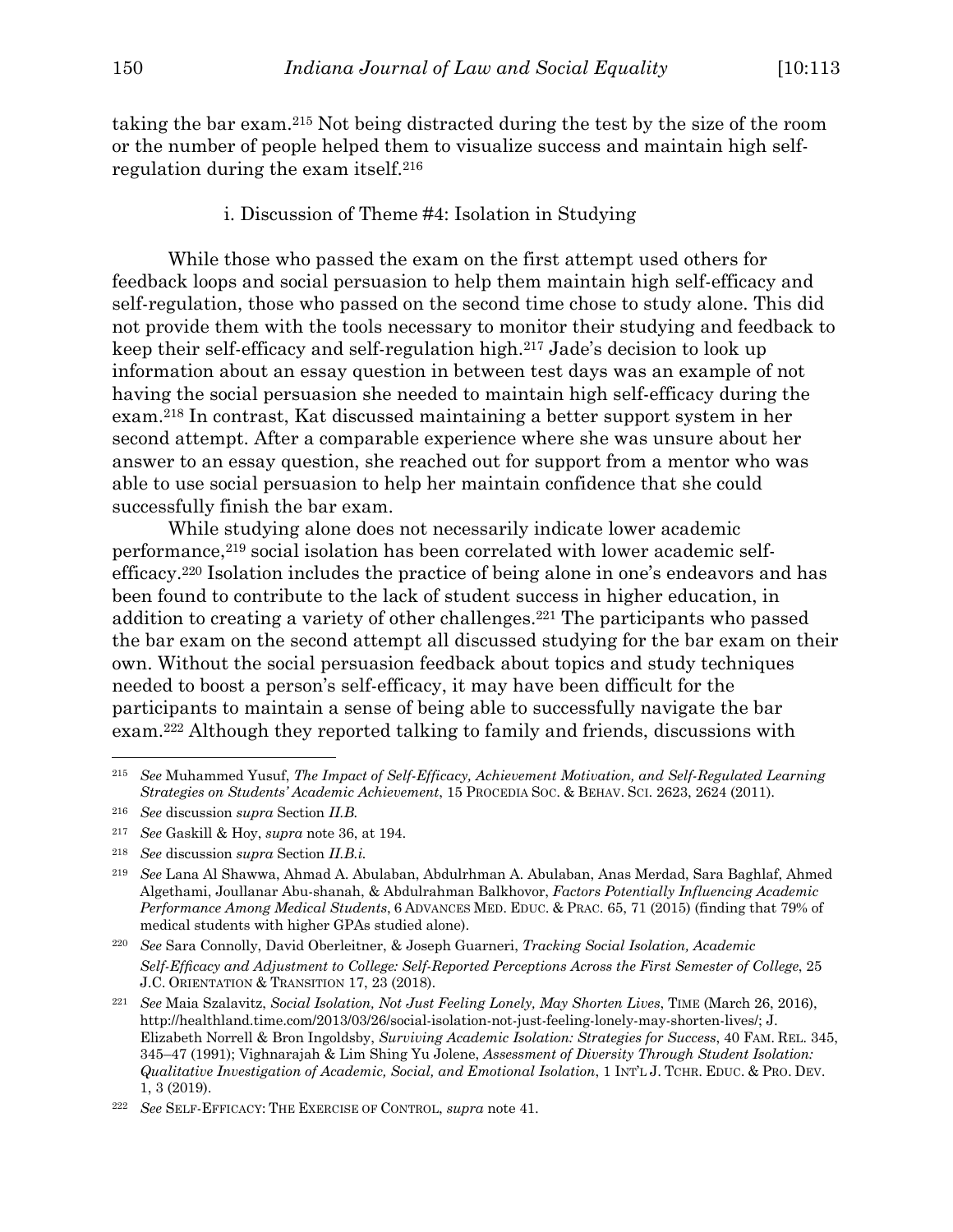those who were a part of the legal system, legal education, and those who had been through the bar exam were missing from the social support for this group of participants. As Calvin mentioned, his girlfriend, who was an outsider to the legal system, was not able to provide him with the type of support that would be meaningful.

## ii. Discussion of Theme #5: Outside Distractions

The outside distractions experienced by the second-time passers imposed additional stress while studying for the bar exam. Stress is characterized as the amount of pressure and demand on a person or the "mismatch between the demands" and pressure and the person's capacity to cope.223 While stress is a universal symptom for everyone when taking the bar exam, unexpected stress worked to derail the self-efficacy and self-regulation that the participants needed while studying. Stress correlates negatively with self-efficacy.<sup>224</sup> The participants who did not pass on the first time had a variety of external stressors: moving, moving in with family and friends, starting a new job, or not having enough money.225 These stressors provided additional pressure on each of the participants as they were preparing for the bar exam. Calvin attempted to manage his new job and his new boss's expectations about studying while working. He suggested that he would have been surprised if he had passed the bar on the first time because of how many work-life obligations he was trying to navigate.226 These additional expectations from his new job and stress left Calvin with lower self-efficacy in relation to the bar exam.

The outside stressors impacted the regulation the second-time passers were able to maintain during their preparation. Stress has been correlated with avoidance and the deterioration of self-regulation.227 When under stress, the process required for high self-regulation is difficult to attain because a person's attention is directed elsewhere other than the iterative process of monitoring and attaining their goals.228 Kat discussed being distracted much of the time during her first bar exam attempt because she did not have enough money. She was constantly thinking about the funds needed to cover the expenses of food, living, and transportation. This distracted her from high self-regulation that was exhibited by those who passed the bar exam on the first attempt. During Kat's second attempt, she waited to take the bar exam until she had enough money saved. Eliminating this financial strain helped boost her self-regulation practices.229

<sup>223</sup> Chris Kyriacou, *Teacher Stress: Directions for Future Research*, 53 EDUC. REV. 27, 28 (2001).

<sup>224</sup> Vaezi & Fallah, *supra* note 214, at 1171.

<sup>225</sup> *See* discussion *supra* Section II.B.ii.

<sup>226</sup> Interview with Calvin (Sept 16, 2019).

<sup>227</sup> *See* Andrew J. Elliot, Todd M. Thrash, & Kou Murayama, *A Longitudinal Analysis of Self-Regulation and Well-Being: Avoidance Personal Goals, Avoidance Coping, Stress Generation, and Subjective Well-Being*, 79 J. PERSONALITY 643, 663–64 (2011).

<sup>228</sup> *See* discussion *supra* Section II.B.ii.

<sup>229</sup> *See* discussion *supra* Section II.B.ii.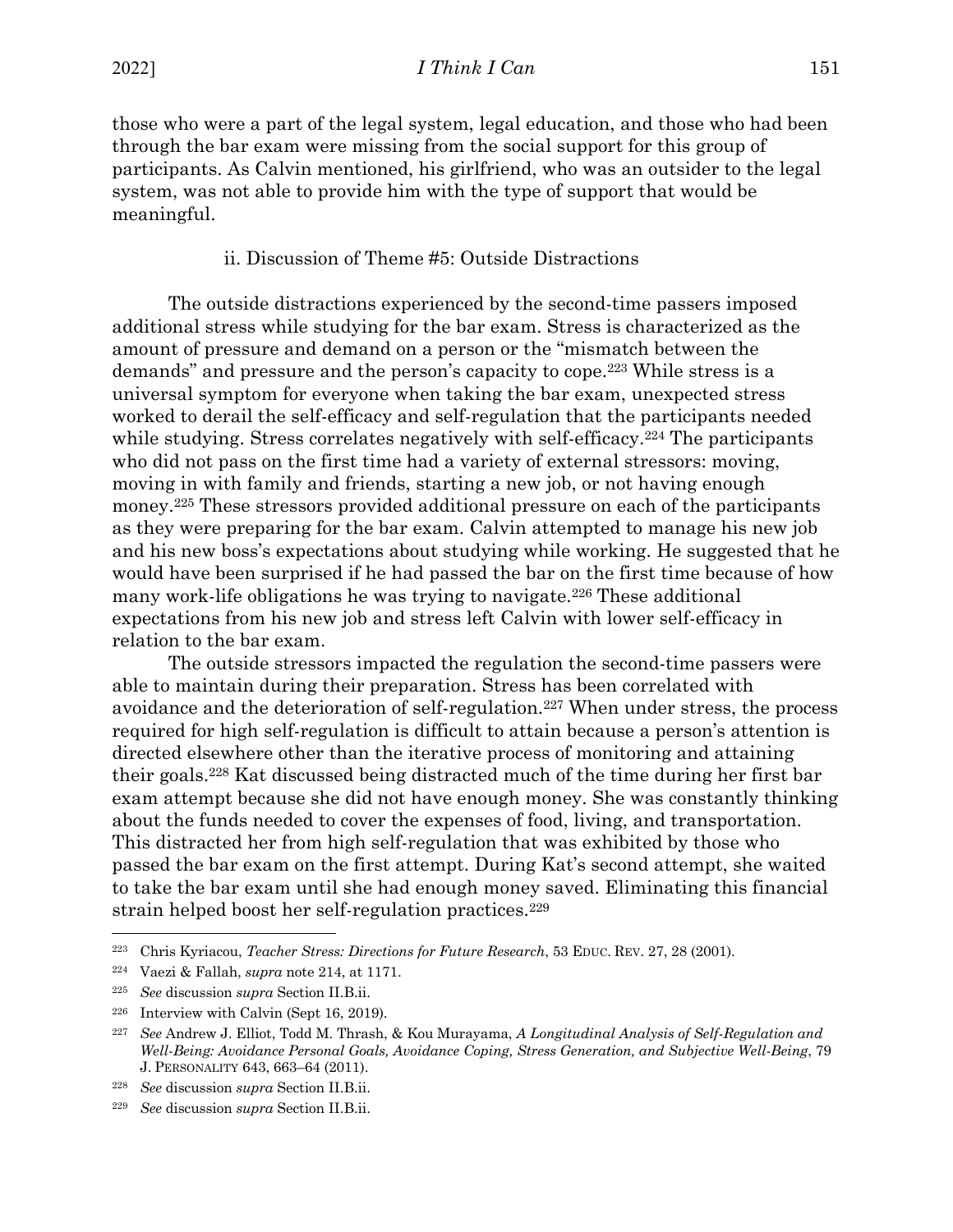iii. Discussion of Theme #6: Familiarity with the Bar Exam Relieved Stress

When taking the exam the second time, the participants maintained higher levels of self-efficacy due to their familiarity with the exam process and the facilities where they would be taking the exam. This may have been due to their different physiological and emotional states during the second exam administration. In the first attempt, the emotional and physiological state of the participants may have been heightened to the threat level, impairing their performance. In their second exam attempt, their physiological states may have reached the challenge phase that allows for increased efficacy.230 Jade discussed how the familiarity with the exam itself helped her to anticipate and navigate the actual process of the exam more confidently on her second attempt.231 She felt that she was not as stressed during her second attempt by the size of the room, the number of people, and the intensity of the test days.232 This finding suggests that the second-time passers were able to maintain higher levels of self-efficacy and self-regulation during the exam itself. Without this level of efficacy, maintaining momentum and focus during the long multi-day process would be difficult. Self-efficacy has been highly correlated with motivation, which is required to continue answering the hundreds of questions on the bar.233

The process of monitoring progress, adjusting the speed of answering the questions, and the manner of reading and analyzing the questions on the bar all were impacted by the participants' familiarity with their surroundings. Fiona discussed her higher degree of self-regulation during the second time when she commented that the familiarity left her less distracted.234 The "monitor progress, react, and adapt" cycle that is required of high self-regulation<sup>235</sup> was easier for her because she was not distracted by unfamiliar surroundings or how tired she was. Without this ability to regulate their activities during the bar exam, maintaining momentum was difficult on the participants' first attempt.

#### *C. Universal Themes*

Both the first-time passers and those who passed on the second time similar themes of finding balance in their studying practices, being mindful of their ethnic and racial backgrounds, and experiencing nervousness and anxiety during preparation and taking the exam. The balance the participants found indicated high self-regulation because they were able to monitor their study practice and identify

<sup>231</sup> *See* discussion *supra* Section II.B.iii.

<sup>230</sup> *See* Tschannen-Moran & McMaster, *supra* note 48, at 231.

<sup>232</sup> *Id.*

<sup>233</sup> Yusuf, *supra* note 215, at 2625.

<sup>234</sup> *See* discussion *supra* Section II.B.iii.

<sup>235</sup> Gaskill & Hoy, *supra* note 25, at 194.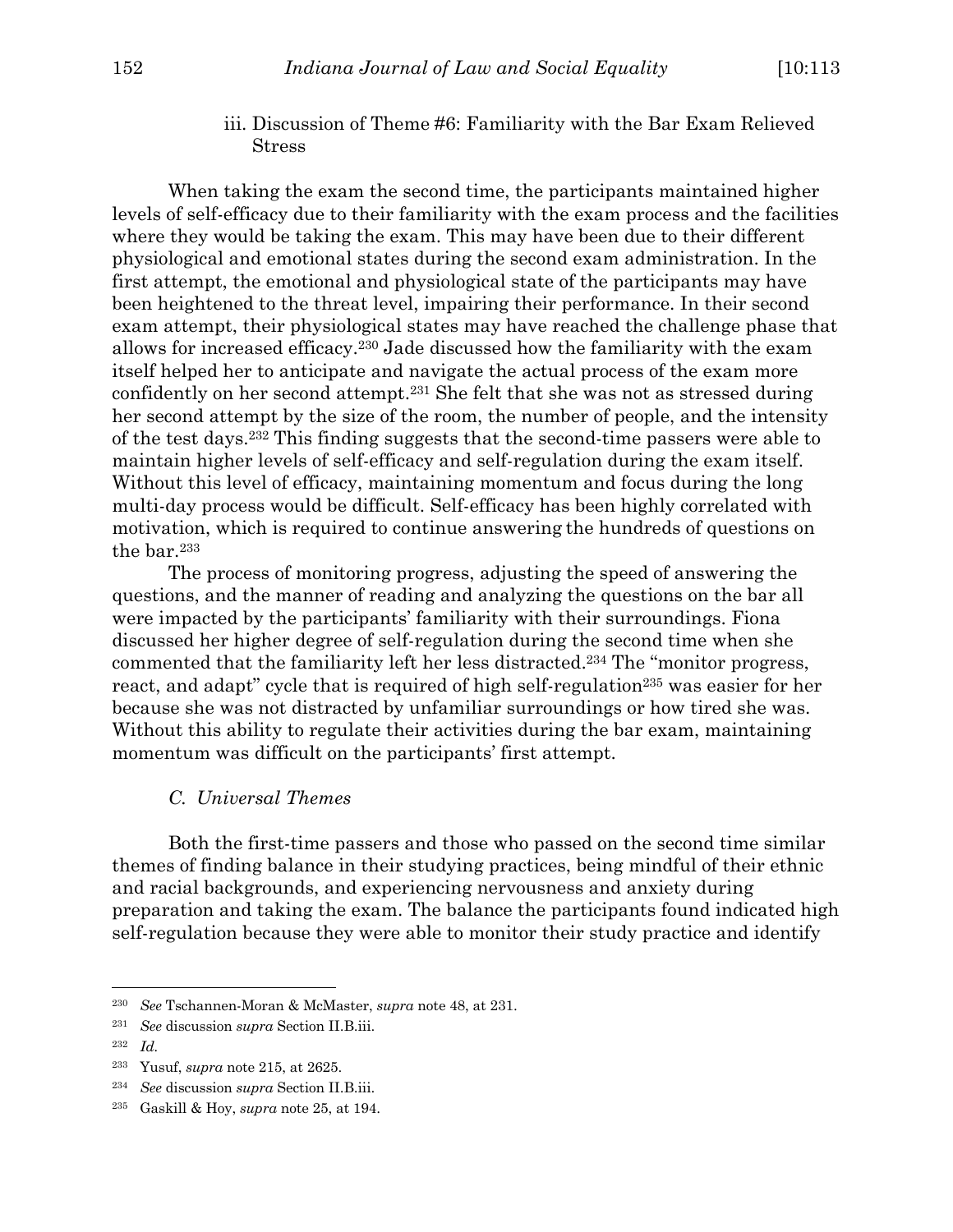their needs of wellbeing.236 This finding also suggested that the participants had high self-efficacy because they were able to take a break from studying and still be confident in their ability to succeed.237 Second, the participants who indicated that they were aware of their ethnic background through law school and the bar exam indicated that—for some students of color who do not find self-efficacy through other channels—lacking role models may have a deleterious effect. Finally, all participants expressed feeling nervousness and anxiety during the process of the bar exam. This theme indicates that self-efficacy does not preclude bar exam takers from having nerves during their bar experience.

#### i. Discussion of Theme #7: Finding Balance

Both the first-time passers and those who passed on the second time found balance within their studying habits for the bar exam. The second-time passers reported finding more balance, setting more boundaries, and focusing more on their well-being in their second attempt. This balanced practice suggests that the participants had high self-efficacy and high self-regulation. When taking time off for other health practices, the participants were using the required self-judgment aspect of high regulation.238 In certain scenarios, taking a break from studying is not a sign of avoidance; it is a sign of judging the situation and determining what is needed for focus, motivation, and determination.239 In this case, this awareness of their needs helped them to focus more while they were engaged in the process of reviewing the material. When Marcus discussed burning out in the first weeks of studying for the bar because he was not taking breaks, this demonstrated an imbalance in self-regulation and a lack of self-judgment and awareness of what he needed to do to maintain momentum.240 He found balance in studying after evaluating his study practices and identifying needs.

Similarly, finding balance demonstrated high self-efficacy because the participants were confident in their ability to accomplish the tasks needed to pass the bar exam. The relationship between self-regulation and self-efficacy is a symbiotic one in which the use of reflective practices to regulate learning improves the belief that the person can learn and accomplish the task.241 As the participants were finding successful practices for maintaining their well-being and studying, they were likely gaining confidence that they could be successful on the bar exam; otherwise, they would not stop for breaks and prioritize health.242 When Mya made time to go to her kickboxing class, she demonstrated her belief in her ability to

<sup>239</sup> *See id.*

<sup>236</sup> *See* Barry J. Zimmerman, *A Social Cognitive View of Self-Regulated Academic Learning*, 81 J. EDUC. PSYCHOLOGY 329*,* 329 (1989).

<sup>237</sup> *See id.* at 331.

<sup>238</sup> *See id.* at 333–34.

<sup>240</sup> *See* discussion *supra* Section II.C.i.

<sup>241</sup> *See* Gaskill & Hoy, *supra* note 36, at 194.

<sup>242</sup> *See id.*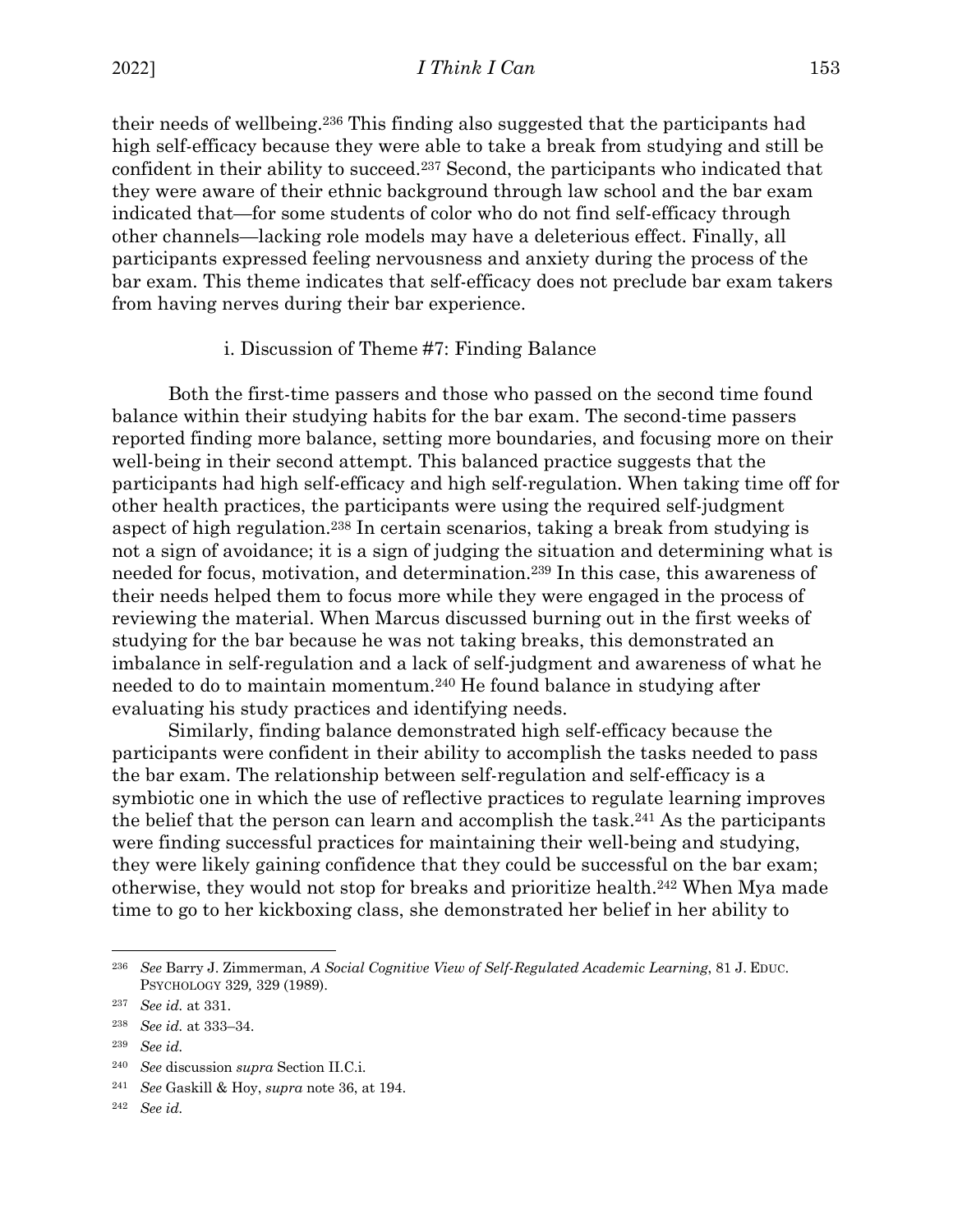schedule her time in a way that was effective and would help her to pass the bar exam.

ii. Discussion of Theme #8: Awareness of Background

Participants discussed being mindful of their ethnic background both during their law school and bar exam experiences. While some discussed being aware of their family situation, others mentioned being aware of issues of historic oppression for their racial and ethnic groups.243 This awareness has implications for selfefficacy, and some in the participant group expressed the facts that there are not many lawyers from their ethnic group and that their ethnic group has a hard time passing the bar exam. Vicarious learning is one of the boosting factors of selfefficacy.244 Self-efficacy can grow when individuals have role models who they identify with who have been successful. This modeling behavior helps them to believe that they too can be successful in the task.<sup>245</sup>

Part of vicarious learning can take place through monitoring peers; however, it can also manifest through appraising role models.246 Mya and Marcus discussed their awareness of the lack of diversity within the legal profession. Marcus talked about having added pressure because the African American community regularly told him that he was needed as an attorney because there were so few within the town. He discussed this having the impact of not only putting pressure on him to succeed and not back down but, more importantly, also making him hyperaware that he was alone in this endeavor. He was aware of his isolation and his lack of role models to build self-efficacy. Mya saw fellow students of color regularly failing the bar, and her professor made a point to draw the Black law students' attention to the differing bar passage rates. Mya reported that this awareness drew her attention to the struggles for students of color. For those who do not have other sources of self-efficacy, such as mastery, lack of vicarious learning may have a negative impact on their self-efficacy.

> iii. Discussion of Theme # 9: Nervousness and Anxiety During the Bar Exam

Feeling nervousness and anxiety was a significant theme for all of the participants throughout their experience with the bar exam. This is not a surprising theme because the bar exam is such a high-stakes process based upon a significant investment of time, money, and effort. This finding suggests that no matter the level of self-efficacy and self-regulation of the participants, extreme emotion and

<sup>243</sup> *See* Iris Marion Young, *Five Faces of Oppression*, *in* READING FOR DIVERSITY AND SOCIAL JUSTICE 35–44 (Maurianne Adams et al. 2013) (explaining how marginalized groups often are exploited and marginalized in majority communities).

<sup>244</sup> *See* SELF-EFFICACY: THE EXERCISE OF CONTROL, *supra* note 41, at 86.

<sup>245</sup> *See* Anders, *supra* note 41, at 15.

<sup>246</sup> *See* Kozar et al., *supra* note 28.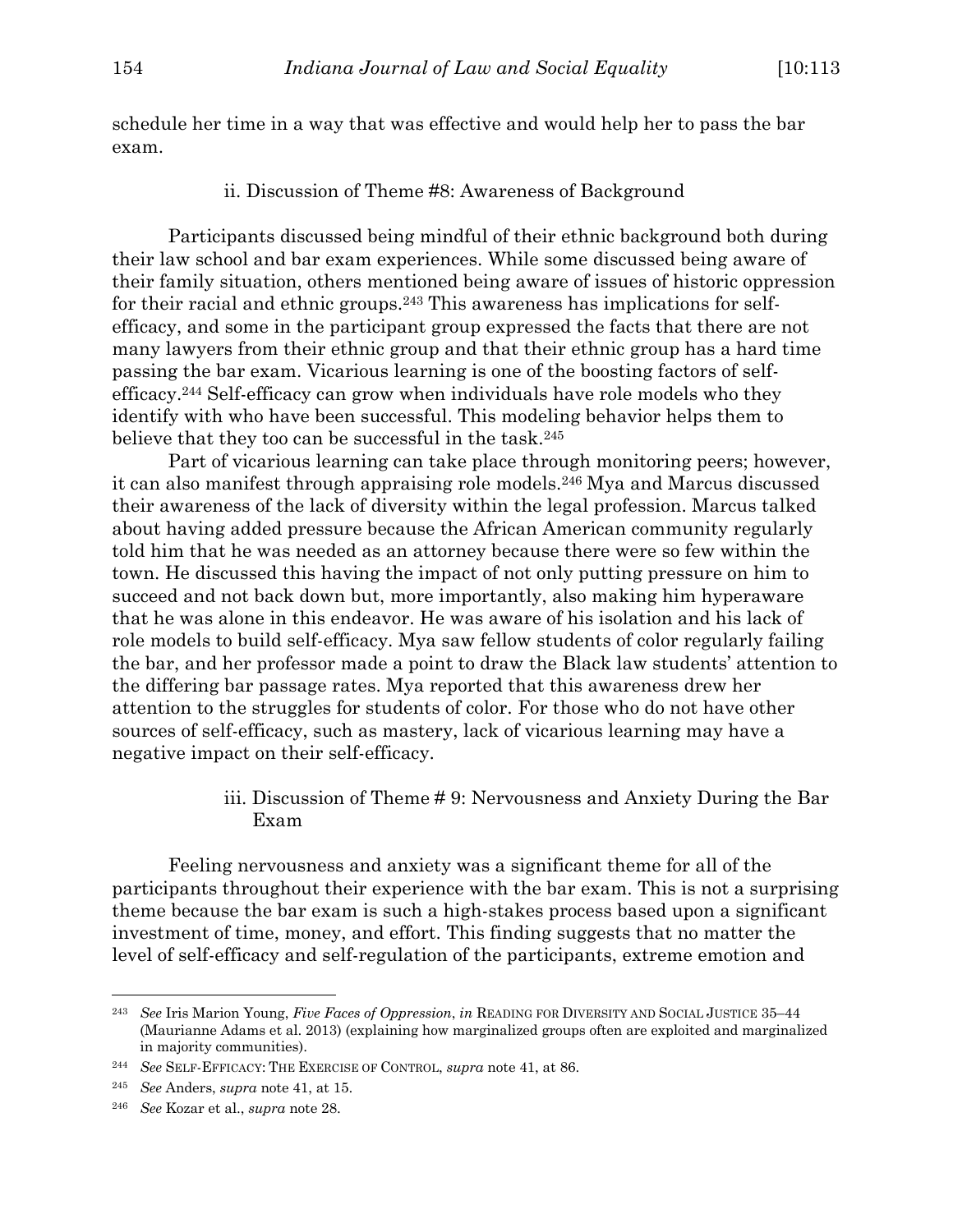nervousness is to be expected from those taking the bar exam. Self-efficacy and selfregulation work together to help individuals moderate their behaviors to accomplish academic goals that will help them maintain their confidence level in their ability to accomplish their task.247 This process was still functioning even for the participants crying due to setbacks, drinking too much water during the exam process, and second guessing their overall ability to be a good lawyer.

Tina reported that she felt like she was going to cry during the exam despite feeling "really prepared".248 Her nervousness did not necessarily correlate with how she was feeling about her preparation and what that meant for her ability to pass. While anxiety, and specifically test anxiety, can negatively impact test performance, self-efficacy has been shown to moderate test anxiety.<sup>249</sup> For the participants in this study, their anxiety was not necessarily a symptom of a lack of preparedness or lack of belief in themselves but rather a realization of the consequences of not passing the bar exam. The participants' self-efficacy may have reduced the level of anxiety they would have experienced if they did not believe in the efficacy of their preparation and ability. Students who are preparing for the bar should note that nervousness and anxiety is a normal part of the process and not a symptom of lack of ability.

#### **IV. IMPLICATIONS**

This study demonstrates the importance of high self-efficacy and high selfregulation in preparing for and passing the bar exam. It also provides insight into the issue of disparities in bar passage rates for students of color when comparing them to their white counterparts. The participants' experiences share insight into the nature of the bar exam and unique challenges for students of color while drawing out several implications for students who will take the bar exam, law school faculty and staff, and bar examiners.

#### *A. Students*

#### i. Take Advice with a Grain of Salt

It is natural for students to seek out advice about the bar exam from any and every willing source. What this study demonstrates is that relying too heavily on the advice of others may place students in a position of trying out study techniques that they have never attempted before. The bar exam is not the time to try something new; rather, it is the time to double down on previous successful strategies. The participants in this study struggled when they tried to implement

<sup>247</sup> *See* Gaskill & Hoy, *supra* note 36, at 194.

<sup>248</sup> Interview with Tina (July 1, 2019).

<sup>249</sup> Jennifer Barrows, Samantha Dunn, & Carrie A. Lloyd, *Anxiety, Self-Efficacy, and College Exam Grades*, 1 UNIVERSAL J. EDUC. RSCH. 204, 204 (2013).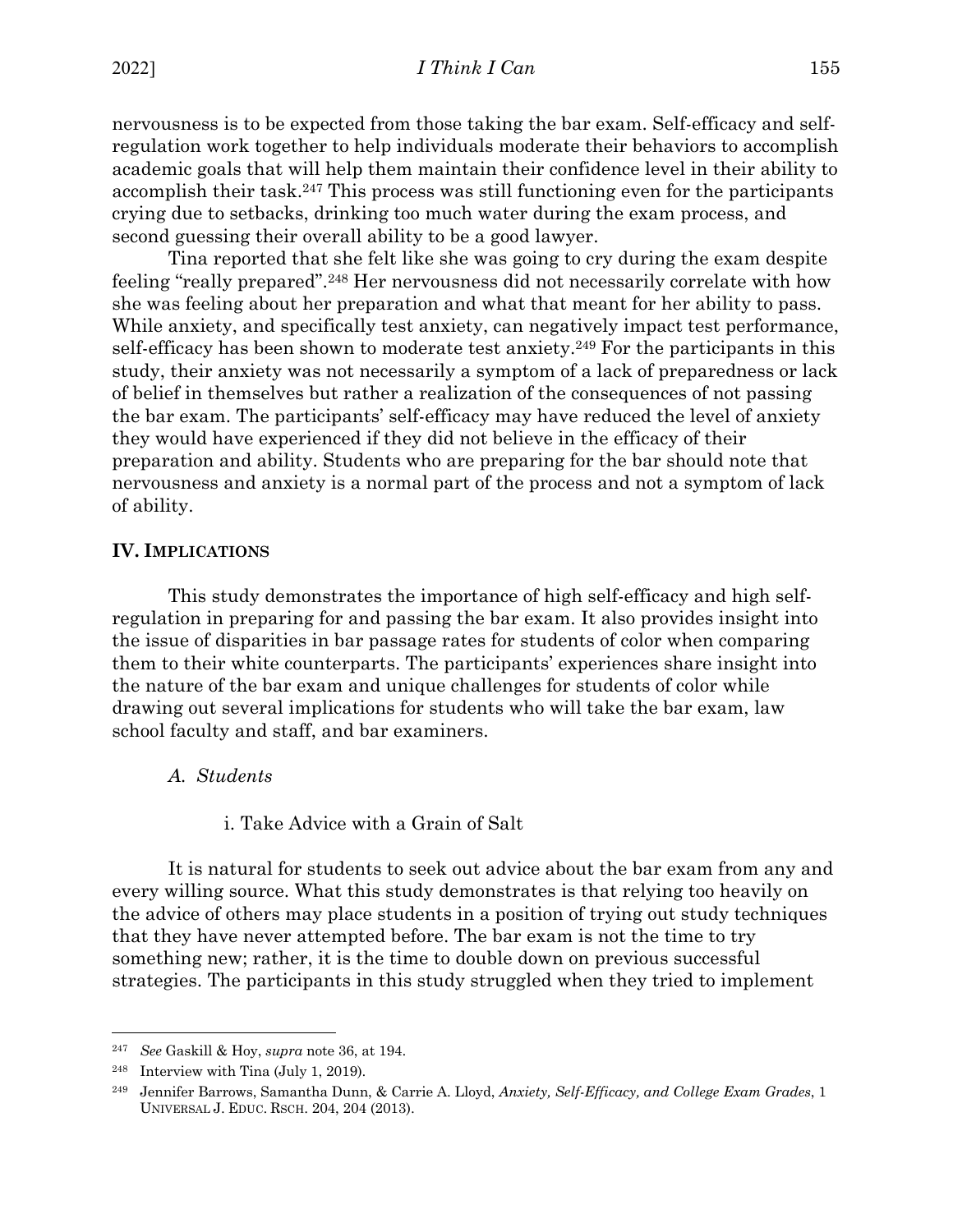study schedules that were unrealistic or watch lectures when that was not a good use of their time.

#### ii. Find A Mentor in The Legal Profession

Finding a person involved in the law who can coach students through the process of the bar exam is crucial to their success. The person can be a fellow law student, established attorney, or anyone who has successfully navigated the bar exam. This does not mean that students need to study with others, but it does mean that they need someone to give them feedback on their efforts and study practices. Without this reliable source, it is difficult to know if what they are doing will help them pass. Students should make sure this a mentor that is comfortable with giving them pep talks when they are feeling low self-efficacy and can give advice on the amount of time to spend on a range of topics.

#### *B. Law Schools*

i. Provide Opportunities for the Students to Practice in a Real-Life Exam Situation

The participants who passed on the second time overwhelmingly commented on how much comfort they derived from being familiar with their surroundings and the process. As much as possible, law schools should attempt to relieve these stressors by providing opportunities to visit the spaces where the bar will be held and give practice exams that mimic the testing situation as closely as possible. Commercial courses provide some of these opportunities, but they are national companies without connections to the localities where the bar exams are offered.

ii. Provide Support for Isolated Students

It is relatively easy to identify students who may be lacking self-efficacy and support in the bar exam. Students who do not have any lawyers in the family may be studying without a mentor-coach. They may also lack strong connections within their law school class will struggle on the bar exam. The bar exam is an opportunity for the law school to engage its alumni by setting up mentorship pairs for the six weeks prior to the bar. These mentors can be on call to check in on students and give advice and pep talks.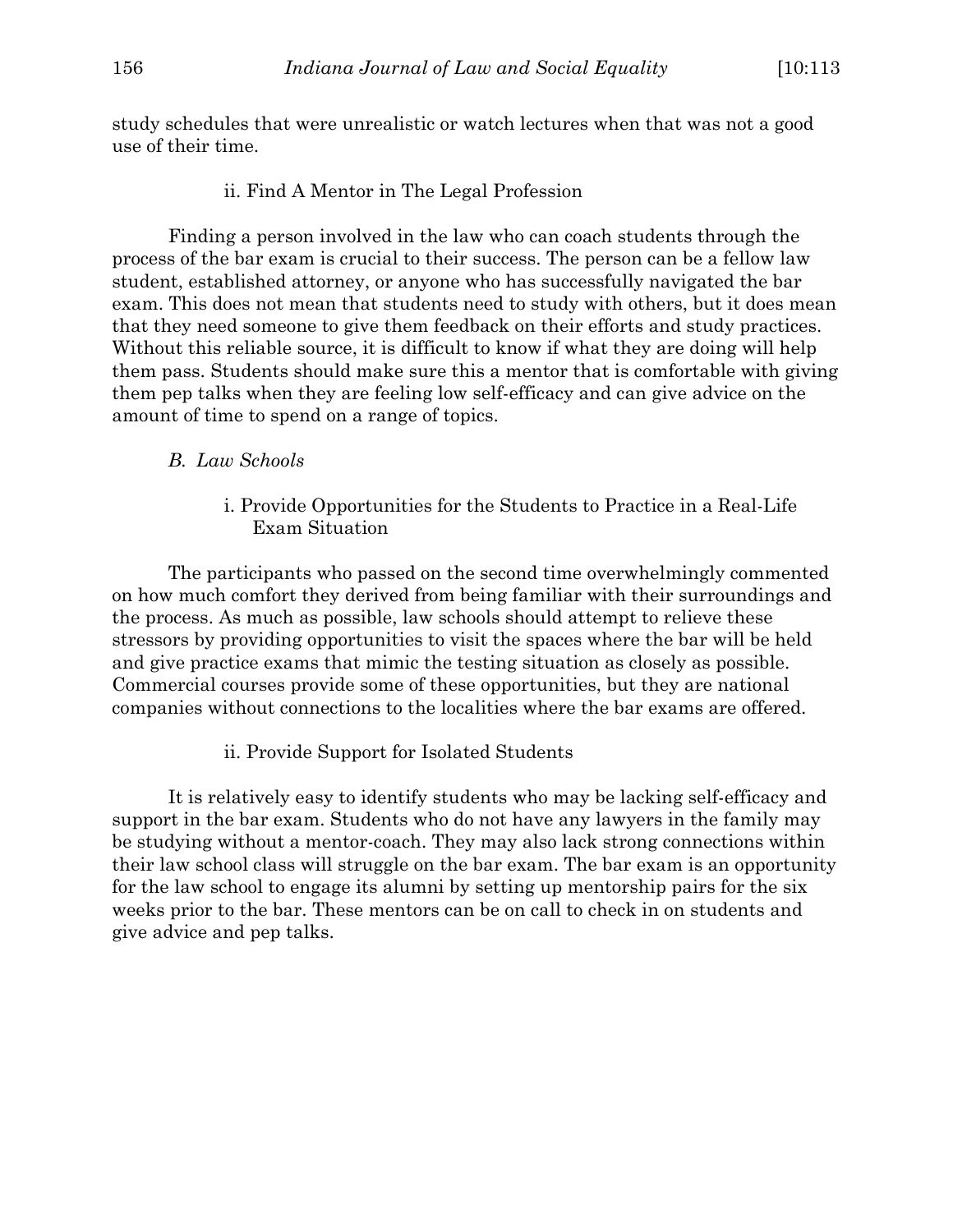# *C. Bar Examiners*

iii. Administer the Bar Exam at Private Testing Facilities, Like the Boards for Medical Students

Medical students can register for their boards anywhere and take them at testing centers at any time.250 The bar exam should move to this model or other flexible models of testing. If the bar exam was administered by commercial testing facilities, those who fail the bar could retake it within weeks instead of waiting months for the next large administration. This would reduce cost for students and likely costs for the bar examiners to not have to rent large convention centers.

# i. Break the Bar Exam into Multiple Parts

Many of the bar exam topics are taught in the first year of law school. Providing a two-part bar exam tested after students' first year and then again after their third would provide students with more autonomy. If after the first year the student does not pass an exam over the 1L subjects, the student can decide if a different career path is appropriate. Many professions have a staggered licensing exam structure instead of a cumulative one-time, three-day exam after three years of schooling, which is the structure of the bar exam.

# *D. Commercial Bar Prep Companies*

i. Provide Tailored Support for Students

The commercial bar prep companies should provide tailored mentoring and coaching experiences that will help students of color be successful on the bar exam. These companies have a national footprint that would allow them to pair bar examinees with individual coaching, particularly when they see that an examinee is struggling to complete practice problems. This individual support could also extend to different methods for reviewing the material outside of the traditional video lecture. Providing an opportunity for one-on-one coaching on specific topics that an examinee is struggling with could help remedy disparate bar pass rates.

# ii. Use Virtual Reality to Help Bar Takers Prepare for the Bar Exam

Virtual reality is used in the training of law enforcement, doctors, TSA, and a variety of other professions. Similar technology could be used to help bar examinees prepare for the bar exam. The technology could help examinees visualize the type of facilities they will be in for the exam, and connect the examinees with mentor-

<sup>250</sup> *See Step 1*, U.S. MED. LICENSING EXAMINATION, https://www.usmle.org/step-exams/step-1 (last visited Dec 13, 2021).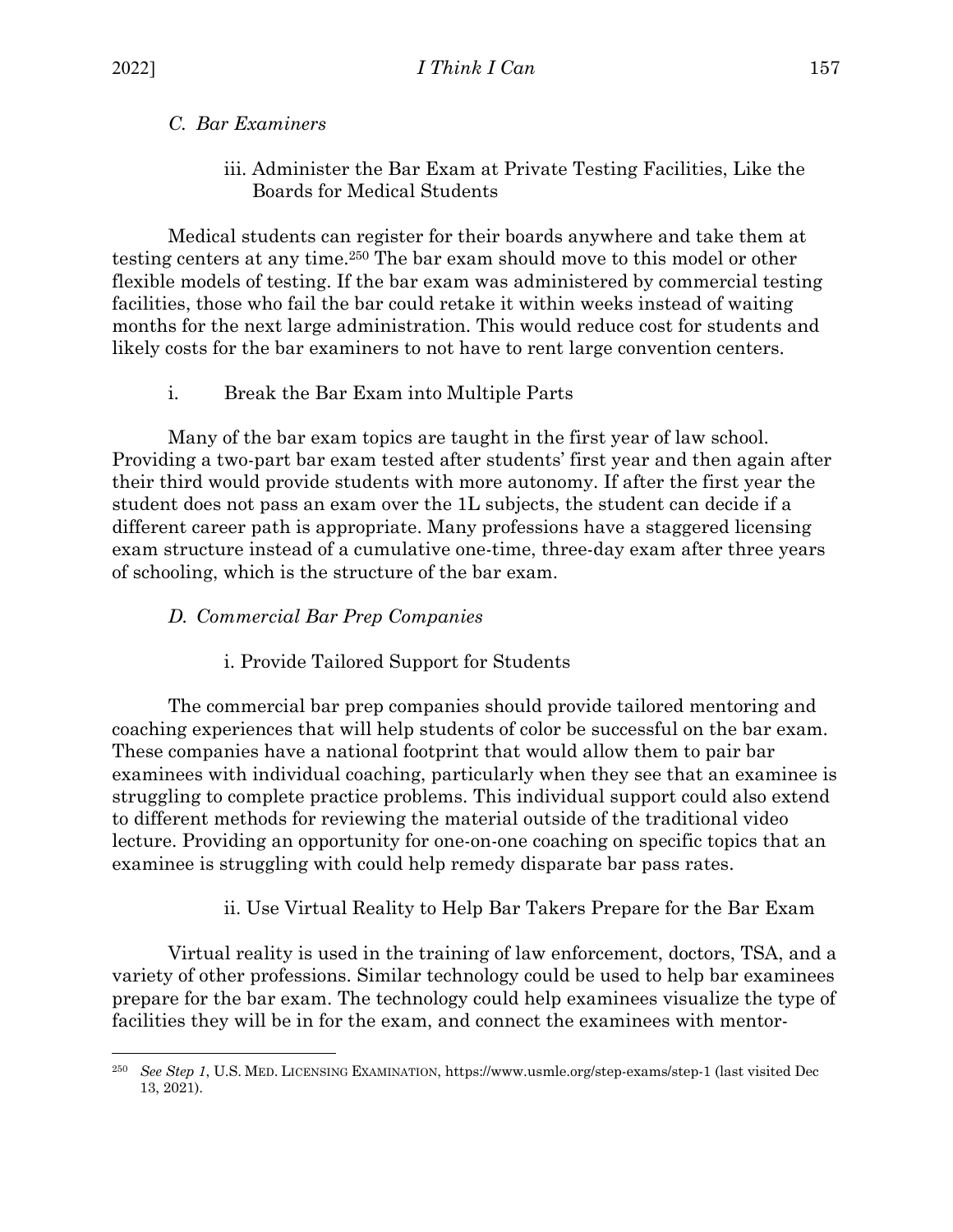coaches throughout the study process. This type of technology will allay any shock that examinees experience when they take the bar exam for the first time.

iii. Run Statistical Analysis on Bar Pass Rates Based on Demographics

Unlike any other stakeholder in legal education, commercial bar prep companies have access to a wealth of data about the bar exam.251 Data about preparation strategies and pass rates should be analyzed and published by the commercial bar exam companies so the profession can understand the scope of the disparate bar pass rates and the contributing factors. Additionally, commercial bar prep companies should work together with the bar examinees to recreate the 1998 LSAC bar pass study.252

#### **CONCLUSION**

The findings from this study provide insight into the disproportionate bar passage rate for students of color, both through the lens of those who passed the first time and those who passed the second time. While the lower pass rates for Black and Latinx test takers is a result of systems of oppression developed over centuries, this study provides insight into individual test takers' experiences in relationship to well established correlating factors with academic success. High selfefficacy and high degrees of self-regulation have been shown to have large impacts on people's ability to succeed.

This study found that those who passed the bar exam on the first time showed a high degree of self-efficacy and self-regulation because of their earlier success in law school, which gave them the mastery experience they needed to believe they belonged in law school and would become a lawyer. This group demonstrated high regulation practices by being mindful of the study strategies that worked for them, and they utilized them throughout the process even when it went against commercial bar prep, faculty, or other advisors' recommendations. Finally, this group found social support throughout the bar exam process, which provided them with a feedback loop required to maintain high self-efficacy and selfregulation.

The group members who passed the bar exam on their second attempt were engaging in practices that had impacts on their efficacy and regulation, such as studying alone. They also experienced outside distractions that created stress and reduced their ability to self-regulate their studying. Finally, this group found that during their second attempt their familiarity with the bar exam process and

<sup>251</sup> *See*, *e*.*g*., Data & Analytics, BARBRI LEGAL ED (2021), https://legaled.barbri.com/data-analytics/ (last visited Dec 13, 2021).

<sup>252</sup> *See* LINDA F. WIGHTMAN, LSAC NATIONAL LONGITUDINAL BAR PASSAGE STUDY iii (1998) (a longitudinal study finding disparate bar results based on race. Specifically, 92 percent for whites, 61 percent for African-Americans, 66 percent for Native Americans, 75 percent for Latino/Latinas, and 81 percent for Asian-Americans passed the exam on the first time).